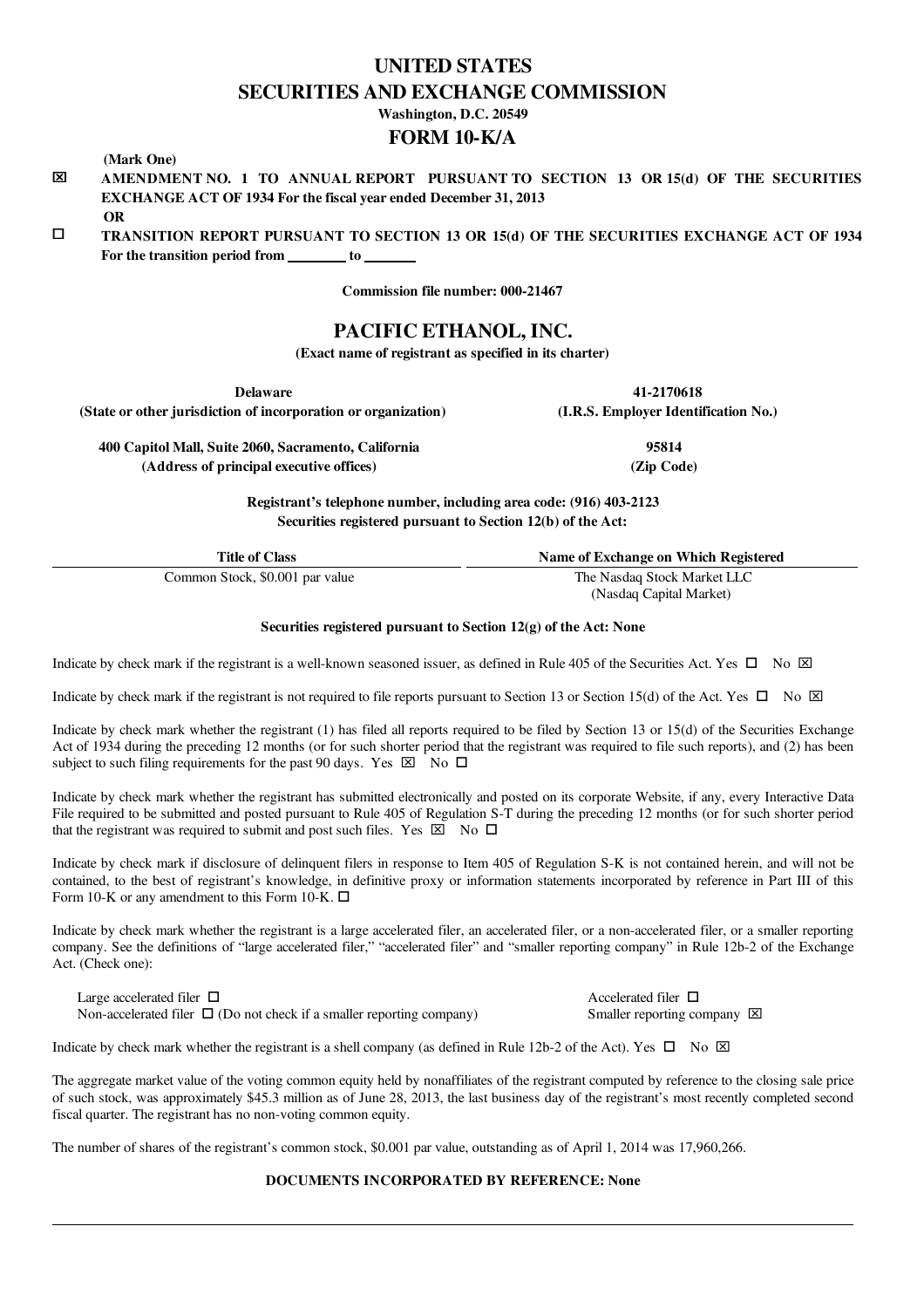# TABLE OF CONTENTS

|             |                                                                                                 | Page |
|-------------|-------------------------------------------------------------------------------------------------|------|
|             | <b>PART III</b>                                                                                 |      |
|             |                                                                                                 |      |
| Item $10$ . | Directors, Executive Officers and Corporate Governance.                                         | 3    |
|             |                                                                                                 |      |
| Item $11$ . | Executive Compensation.                                                                         | 10   |
|             |                                                                                                 |      |
| Item $12$ . | Security Ownership of Certain Beneficial Owners and Management and Related Stockholder Matters. | 19   |
|             |                                                                                                 |      |
| Item $13$ . | Certain Relationships and Related Transactions, and Director Independence.                      | 21   |
|             |                                                                                                 |      |
| Item $14$ . | Principal Accounting Fees and Services.                                                         | 29   |
|             |                                                                                                 |      |
|             | <b>PART IV</b>                                                                                  |      |
|             |                                                                                                 |      |
| Item $15$ . | Exhibits, Financial Statement Schedules.                                                        | 30   |
|             |                                                                                                 |      |
| Signatures  |                                                                                                 |      |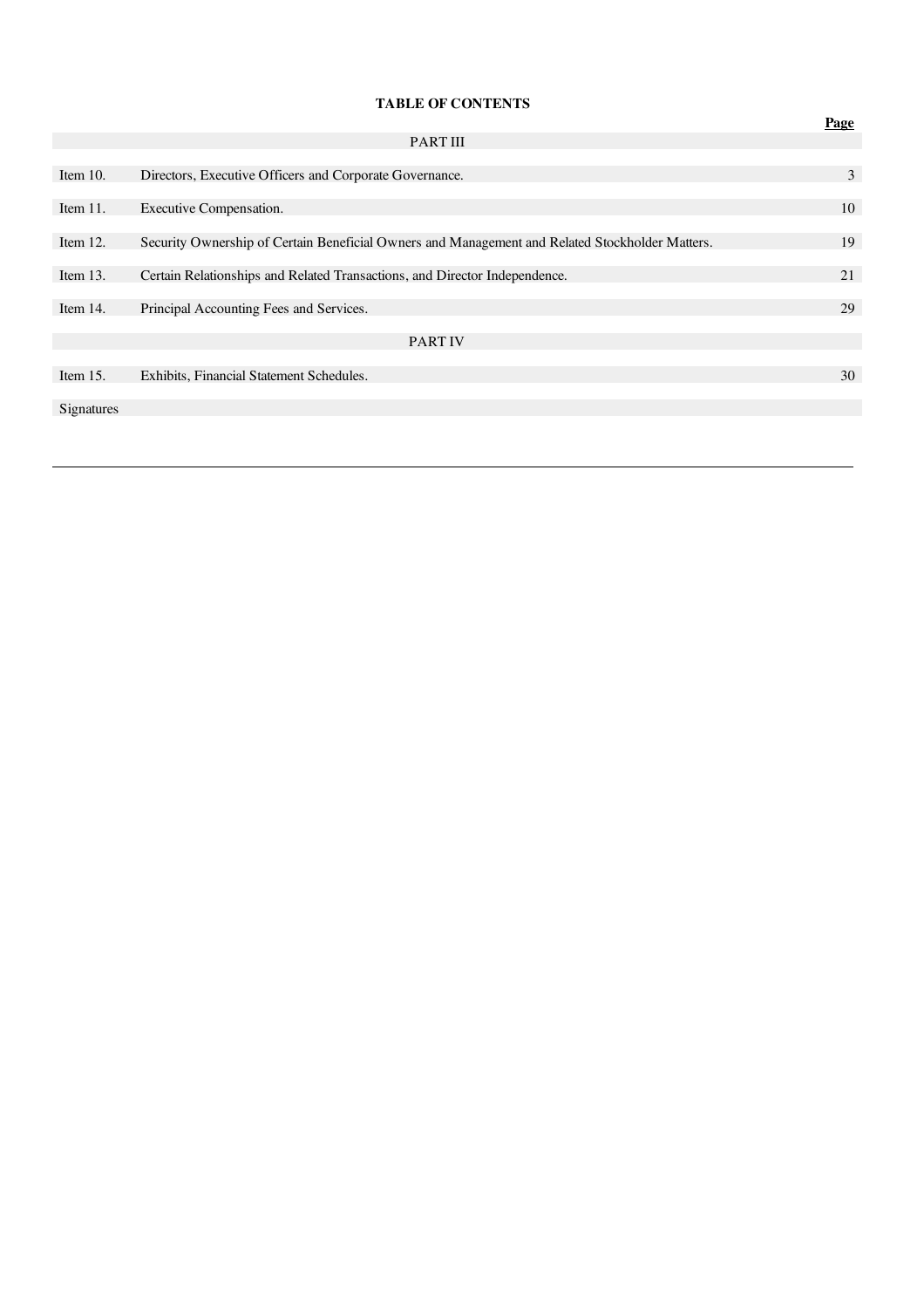# EXPLANATORY NOTE

This Amendment No. 1 (this "Amendment No. 1") on Form 10-K/A amends the Annual Report on Form 10-K of Pacific Ethanol, Inc. (the "Company", "we," "us," or "our") for the year ended December 31, 2013 filed with the Securities and Exchange Commission on March 31, 2014 (the "Original Report").

The purpose of this Amendment No. 1 is to include in Part III the information that was to be incorporated by reference to the Proxy Statement for our 2014 Annual Meeting of Stockholders. This Amendment No. 1 hereby amends Part III, Items 10 through 14, and Part IV, Item 15 of the Original Report.

The reference on the cover of the Original Report to the incorporation by reference of the registrant's Definitive Proxy Statement into Part III of the Original Report is hereby amended to delete that reference.

Except for the additions and modifications described above, the Company has not modified or updated disclosures presented in the Original Report in this Amendment No. 1.

 $\overline{2}$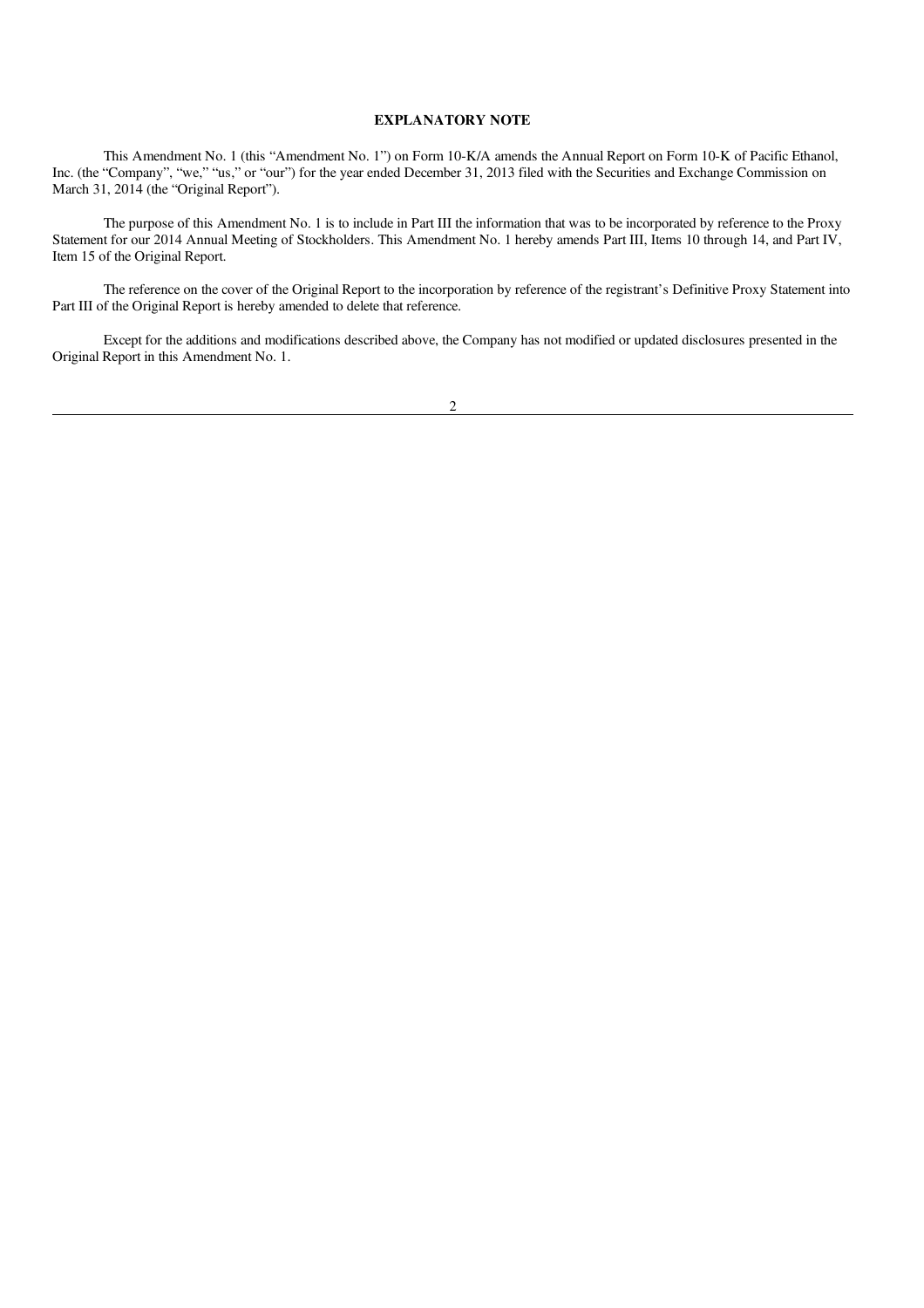# PART III

# Item 10. Directors, Executive Officers and Corporate Governance.

# **Directors**

The following table sets forth certain information regarding our directors as of April 1, 2014:

| <b>Name</b>                                  | Age | <b>Position(s)</b> Held                         |
|----------------------------------------------|-----|-------------------------------------------------|
| William L. Jones <sup><math>(1)</math></sup> | 64  | Chairman of the Board and Director              |
| Neil M. Koehler                              | 56  | Chief Executive Officer, President and Director |
| Michael D. Kandris                           | 66  | Chief Operating Officer and Director            |
| Terry L. Stone <sup><math>(2)</math></sup>   | 64  | Director                                        |
| John L. Prince $(3)$                         | 71  | Director                                        |
| Douglas L. Kieta $(3)$                       | 71  | Director                                        |
| Larry D. Layne <sup><math>(4)</math></sup>   | 73  | Director                                        |

(1) Member of the Audit Committee

\_\_\_\_\_\_\_\_\_\_\_\_\_\_\_

(2) Member of the Audit and Compensation Committees.

(3) Member of the Compensation and Nominating and Corporate Governance Committees.

(4) Member of the Audit, Compensation and Nominating and Corporate Governance Committees.

# *Experience and Background*

The biographies below describe the skills, qualities and attributes and business experience of each of our directors, including the capacities in which they served during the past five years:

*William L. Jones* has served as Chairman of the Board and as a director since March 2005. Mr. Jones is a co-founder of Pacific Ethanol California, Inc., or PEI California, which is one of our predecessors, and served as Chairman of the Board of PEI California since its formation in January 2003 through March 2004, when he stepped off the board of directors of PEI California to focus on his candidacy for one of California's United States Senate seats. Mr. Jones was California's Secretary of State from 1995 to 2003. Since May 2002, Mr. Jones has also been the owner of Tri-J Land & Cattle, a diversified farming and cattle company in Fresno County, California. Mr. Jones has a B.A. degree in Agribusiness and Plant Sciences from California State University, Fresno.

Mr. Jones's qualifications to serve on our Board include:

- · co-founder of PEI California;
- knowledge gained through his extensive work as our Chairman since our inception in 2005;
- extensive knowledge of and experience in the agricultural and feed industries, as well as a deep understanding of operations in political environments; and
- background as an owner of a farming company in California, and his previous role in the California state government.

*Neil M. Koehler* has served as Chief Executive Officer, President and as a director since March 2005. Mr. Koehler is a co-founder of PEI California and served as its Chief Executive Officer since its formation in January 2003 and as a member of its board of directors from March 2004 until its dissolution in March 2012. Prior to his association with PEI California, Mr. Koehler was the co-founder and General Manager of Parallel Products, one of the first ethanol production facilities in California, which was sold to a public company in 1997. Mr. Koehler was also the sole manager and sole limited liability company member of Kinergy Marketing, LLC, which he founded in September 2000, and which is one of our wholly-owned subsidiaries. Mr. Koehler has over 30 years of experience in the ethanol production, sales and marketing industry in the Western United States. Mr. Koehler is a Director of the Renewable Fuels Association and is a nationally-recognized speaker on the production and marketing of renewable fuels. Mr. Koehler also served as an executive officer of our plant subsidiaries at the time they filed for protection under the United States Bankruptcy Code in 2009. Mr. Koehler has a B.A. degree in Government from Pomona College.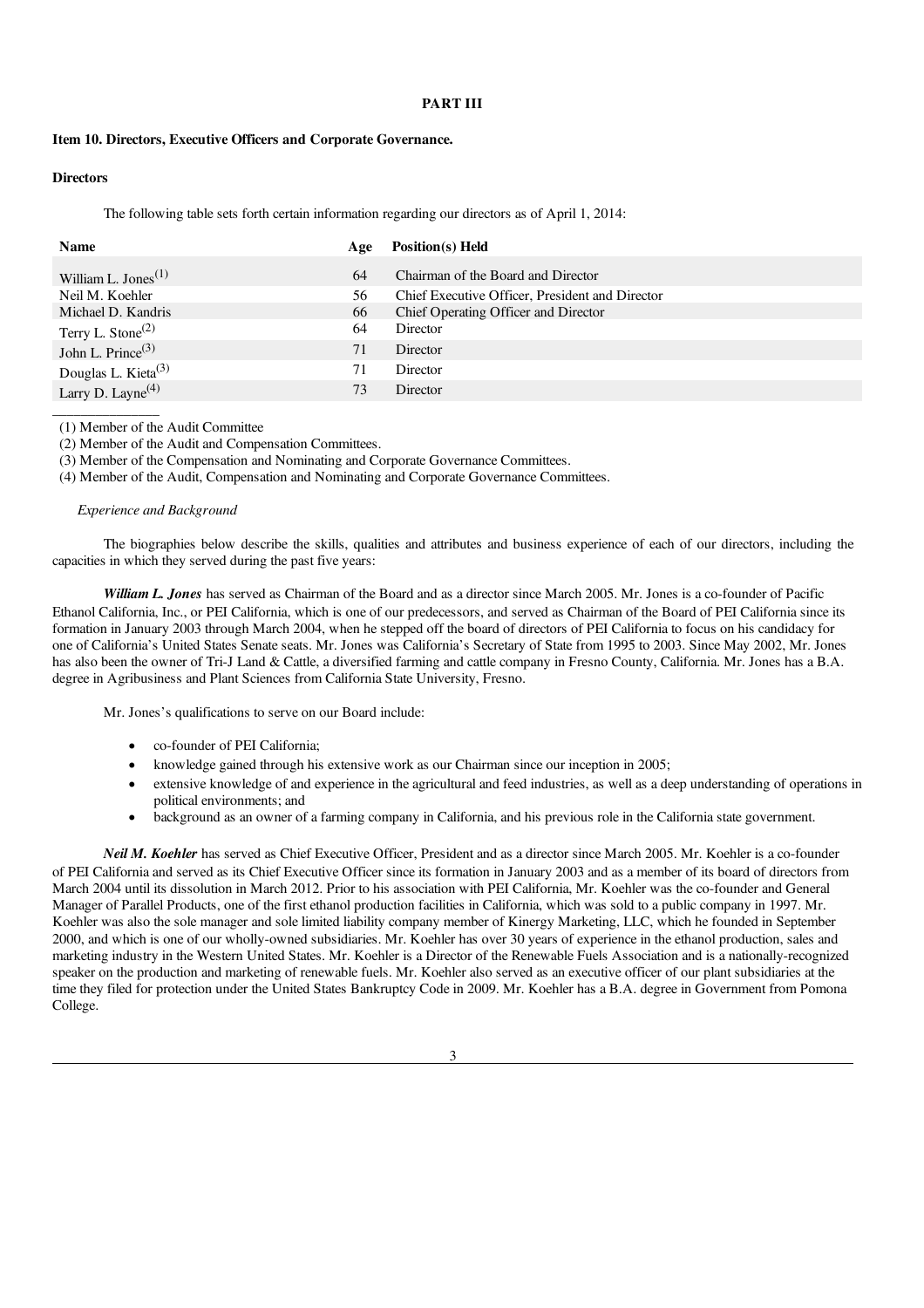Mr. Koehler's qualifications to serve on our Board include:

- · day-to-day leadership experience as our current President and Chief Executive Officer provides Mr. Koehler with intimate knowledge of our operations;
- extensive knowledge of and experience in the ethanol production, sales and marketing industry, particularly in the Western United States;
- prior leadership experience with other companies in the ethanol industry; and
- day-to-day leadership experience affords a deep understanding of business operations, challenges and opportunities.

*Michael D. Kandris* has served as a director since June 2008 and as our Chief Operating Officer since January 6, 2013. Mr. Kandris served as an independent contractor with supervisory responsibility for ethanol plant operations, under the direction of our Chief Executive Officer, from January 1, 2012 to January 5, 2013. Mr. Kandris was President, Western Division of Ruan Transportation Management Systems from November 2007 until his retirement in September 2009. From January 2000 to November 2007, Mr. Kandris served as President and Chief Operating Officer of Ruan Transportation Management Systems, where he had overall responsibility for all operations, finance and administrative functions. Mr. Kandris has 30 years of experience in all modes of transportation and logistics. Mr. Kandris served on the Executive Committee of the American Trucking Association and as a board member for the National Tank Truck Organization until his retirement from Ruan Transportation Management Systems in September 2009. Mr. Kandris has a B.S. degree in Business from California State University, Hayward.

Mr. Kandris' qualifications to serve on our Board include:

- extensive experience in various executive leadership positions;
- · extensive experience in rail and truck transportation and logistics; and
- · day-to-day leadership experience affords a deep understanding of business operations, challenges and opportunities.

*Terry L. Stone* has served as a director since March 2005. Mr. Stone is a Certified Public Accountant with over thirty years of experience in accounting and taxation. He has been the owner of his own accountancy firm since 1990 and has provided accounting and taxation services to a wide range of industries, including agriculture, manufacturing, retail, equipment leasing, professionals and not-for-profit organizations. Mr. Stone has served as a part-time instructor at California State University, Fresno, teaching classes in taxation, auditing and financial and management accounting. Mr. Stone is also a financial advisor and franchisee of Ameriprise Financial Services, Inc. Mr. Stone has a B.S. degree in Accounting from California State University, Fresno.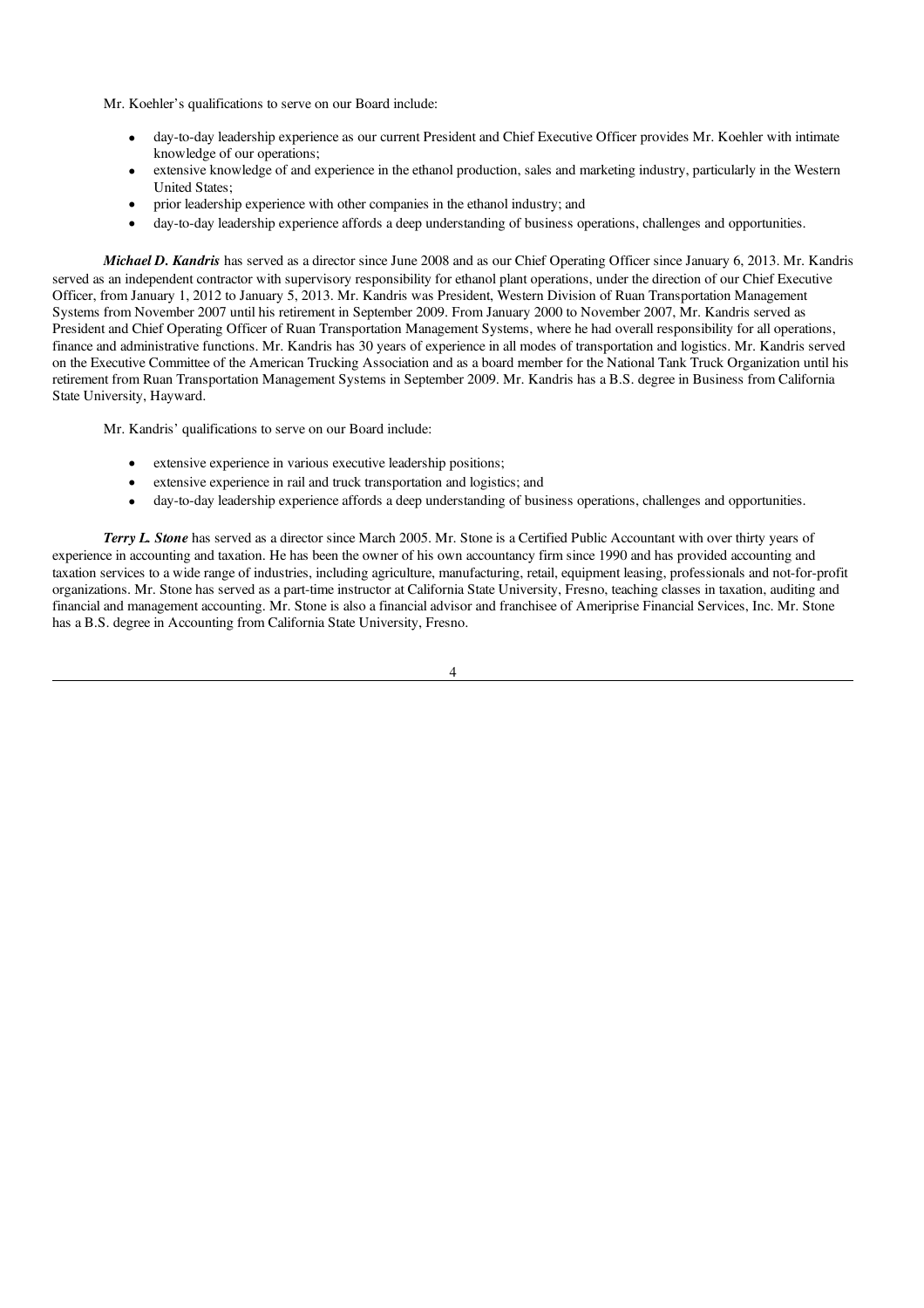Mr. Stone's qualifications to serve on our Board include:

- extensive experience with financial accounting and tax matters;
- recognized expertise as an instructor of taxation, auditing and financial and management accounting;
- · "audit committee financial expert," as defined by the Securities and Exchange Commission, and satisfies the "financial sophistication" requirements of NASDAQ's listing standards; and
- · ability to communicate and encourage discussion, together with his experience as a senior independent director of all Board committees on which he serves make him an effective chairman of our Audit Committee.

*John L. Prince* has served as a director since July 2005. Mr. Prince is retired but also works as a consultant to Ruan Transport Corp. and other companies. Mr. Prince was an Executive Vice President with Land O' Lakes, Inc. from July 1998 until his retirement in 2004. Prior to that time, Mr. Prince was President and Chief Executive Officer of Dairyman's Cooperative Creamery Association located in Tulare, California, until its merger with Land O' Lakes, Inc. in July 1998. Land O' Lakes, Inc. is a farmer-owned, national branded organization based in Minnesota with annual sales in excess of \$6 billion and membership and operations in over 30 states. Prior to joining the Dairyman's Cooperative Creamery Association, Mr. Prince was President and Chief Executive Officer for nine years until 1994, and was Operations Manager for the preceding ten years commencing in 1975, of the Alto Dairy Cooperative in Waupun, Wisconsin. Mr. Prince has a B.A. degree in Business Administration from the University of Northern Iowa.

Mr. Prince's qualifications to serve on our Board include:

- extensive experience in various executive leadership positions;
- · day-to-day leadership experience affords a deep understanding of business operations, challenges and opportunities; and
- · ability to communicate and encourage discussion helps Mr. Prince discharge his duties effectively as chairman of our Nominating and Corporate Governance Committee.

*Douglas L. Kieta* has served as a director since April 2006. Mr. Kieta is currently retired. Prior to retirement in January 2009, Mr. Kieta was employed by BE&K, Inc., a large engineering and construction company headquartered in Birmingham, Alabama, where he served as the Vice President of Power from May 2006 to January 2009. From April 1999 to April 2006, Mr. Kieta was employed at Calpine Corporation where he was the Senior Vice President of Construction and Engineering. Calpine Corporation is a major North American power company which leases and operates integrated systems of fuel-efficient natural gas-fired and renewable geothermal power plants and delivers clean, reliable and fuel-efficient electricity to customers and communities in 21 states and three Canadian provinces. Mr. Kieta has a B.S. degree in Civil Engineering from Clarkson University and a Master's degree in Civil Engineering from Cornell University.

Mr. Kieta's qualifications to serve on our Board include:

- extensive experience in various leadership positions;
- · day-to-day leadership experience affords a deep understanding of business operations, challenges and opportunities; and
- service with Calpine affords a deep understanding of large-scale construction and engineering projects as well as plant operations, which is particularly relevant to our ethanol production facility operations.
	- 5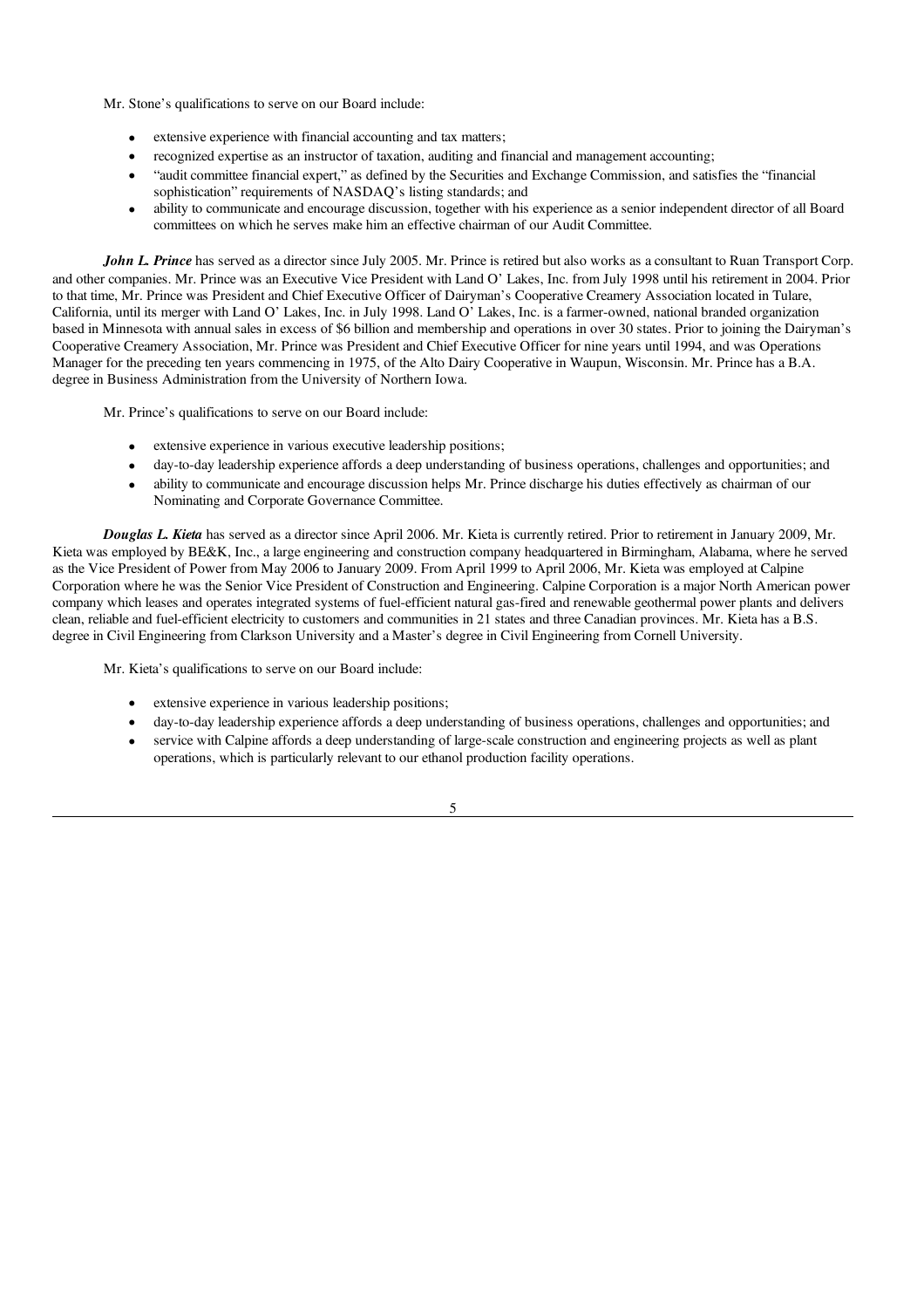*Larry D. Layne* has served as a director since December 2007. Mr. Layne joined First Western Bank in 1963 and served in various capacities with First Western Bank and its acquiror, Lloyds Bank of California, and Lloyd's acquiror, Sanwa Bank California, until his retirement in 2000. Sanwa Bank California was subsequently acquired by Bank of the West. From 1999 to 2000, Mr. Layne was Vice Chairman of Sanwa Bank California in charge of its Commercial Banking Group which encompassed all of Sanwa Bank California's 38 commercial and business banking centers and 12 Pacific Rim branches as well as numerous internal departments. From 1997 to 2000, Mr. Layne was also Chairman of the Board of The Eureka Funds, a mutual fund family of five separate investment funds with total assets of \$900,000,000. From 1996 to 2000, Mr. Layne was Group Executive Vice President of the Relationship Banking Group of Sanwa Bank California in charge of its 107 branches and 13 commercial banking centers as well as numerous internal departments. Mr. Layne has also served in various capacities with many industry and community organizations, including as Director and Chairman of the Board of the Agricultural Foundation at California State University, Fresno; Chairman of the Audit Committee of the Ag. Foundation at California State University, Fresno; board member of the Fresno Metropolitan Flood Control District; and Chairman of the Ag Lending Committee of the California Bankers Association. Mr. Layne has a B.S. degree in Dairy Husbandry from California State University, Fresno and is a graduate of the California Agriculture Leadership Program.

Mr. Layne's qualifications to serve on our Board include:

- extensive experience in various leadership positions;
- day-to-day leadership experience affords a deep understanding of business operations, challenges and opportunities;
- · experience and involvement in California industry and community organizations provides a useful perspective; and
- · ability to communicate and encourage discussion helps Mr. Layne discharge his duties effectively as chairman of our Compensation Committee.

#### *Relationships*

There are no family relationships among our directors.

#### Corporate Governance

# *Corporate Governance Guidelines*

Our Board believes that good corporate governance is paramount to ensure that Pacific Ethanol is managed for the long-term benefit of our stockholders. Our Board has adopted corporate governance guidelines that guide its actions with respect to, among other things, the composition of the Board and its decision making processes, Board meetings and involvement of management, the Board's standing committees and procedures for appointing members of the committees, and its performance evaluation of our Chief Executive Officer.

Our Board has adopted a Code of Ethics that applies to all of our directors, officers and employees and an additional Code of Ethics that applies to our Chief Executive Officer and senior financial officers. The Codes of Ethics, as applied to our principal executive officer, principal financial officer and principal accounting officer constitutes our "code of ethics" within the meaning of Section 406 of the Sarbanes-Oxley Act of 2002 and is our "code of conduct" within the meaning of NASDAQ's listing standards. Our Codes of Ethics are available at our website at http://www.pacificethanol.com. Information on our Internet website is not, and shall not be deemed to be, a part of this report or incorporated into any other filings we make with the Securities and Exchange Commission.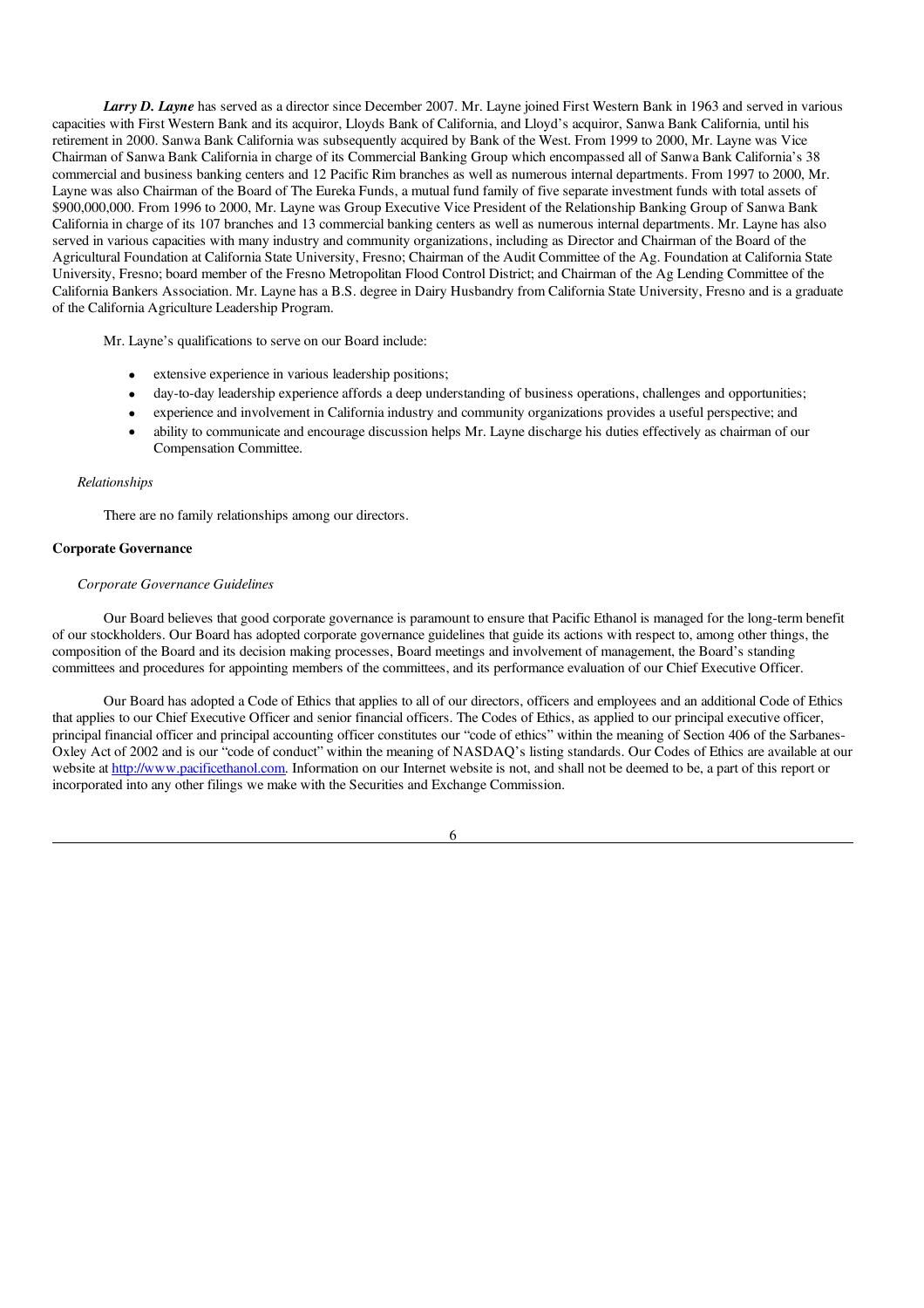### Board Committees

Our Board has established standing Audit, Compensation and Nominating and Corporate Governance Committees. Each committee operates pursuant to a written charter that has been approved by our Board and the corresponding committee and that is reviewed annually and revised as appropriate. Each charter is available at our website at http://www.pacificethanol.com.

Our Audit Committee selects our independent auditors, reviews the results and scope of the audit and other services provided by our independent auditors, reviews our financial statements for each interim period and for the full year and implements and manages our enterprise risk management program. The Audit Committee also has the authority to retain consultants, and other advisors. Messrs. Stone and Layne served on our Audit Committee for all of 2013. Mr. Jones was appointed to, and Mr. Prince rotated off of, our Audit Committee on March 21, 2013. Our Board has determined that each member of the Audit Committee is "independent" under the current NASDAQ listing standards and satisfies the other requirements under NASDAQ listing standards and Securities and Exchange Commission rules regarding audit committee membership. Our Board has determined that Mr. Stone qualifies as an "audit committee financial expert" under applicable Securities and Exchange Commission rules and regulations governing the composition of the Audit Committee, and satisfies the "financial sophistication" requirements of NASDAQ's listing standards. During 2013, our Audit Committee held seven meetings.

# Executive Officers

The following table sets forth certain information regarding our executive officers as of April 1, 2014:

| <b>Name</b>           | Age | <b>Positions Held</b>                           |
|-----------------------|-----|-------------------------------------------------|
| Neil M. Koehler       | 56  | Chief Executive Officer, President and Director |
| Bryon T. McGregor     | 50  | <b>Chief Financial Officer</b>                  |
| Christopher W. Wright | 61  | Vice President, General Counsel and Secretary   |
| Michael D. Kandris    | 66  | Chief Operating Officer and Director            |
| Paul P. Koehler       | 54  | Vice President of Corporate Development         |
| James R. Sneed        | 47  | Vice President of Ethanol Supply and Trading    |

*Neil M. Koehler* has served as Chief Executive Officer, President and as a director since March 2005. Mr. Koehler is a co-founder of PEI California and served as its Chief Executive Officer since its formation in January 2003 and as a member of its board of directors from March 2004 until its dissolution in March 2012. Prior to his association with PEI California, Mr. Koehler was the co-founder and General Manager of Parallel Products, one of the first ethanol production facilities in California, which was sold to a public company in 1997. Mr. Koehler was also the sole manager and sole limited liability company member of Kinergy Marketing, LLC, which he founded in September 2000, and which is one of our wholly-owned subsidiaries. Mr. Koehler has over 30 years of experience in the ethanol production, sales and marketing industry in the Western United States. Mr. Koehler is a Director of the Renewable Fuels Association and is a nationally-recognized speaker on the production and marketing of renewable fuels. Mr. Koehler also served as an executive officer of our plant subsidiaries at the time they filed for protection under the United States Bankruptcy Code in 2009. Mr. Koehler has a B.A. degree in Government from Pomona College.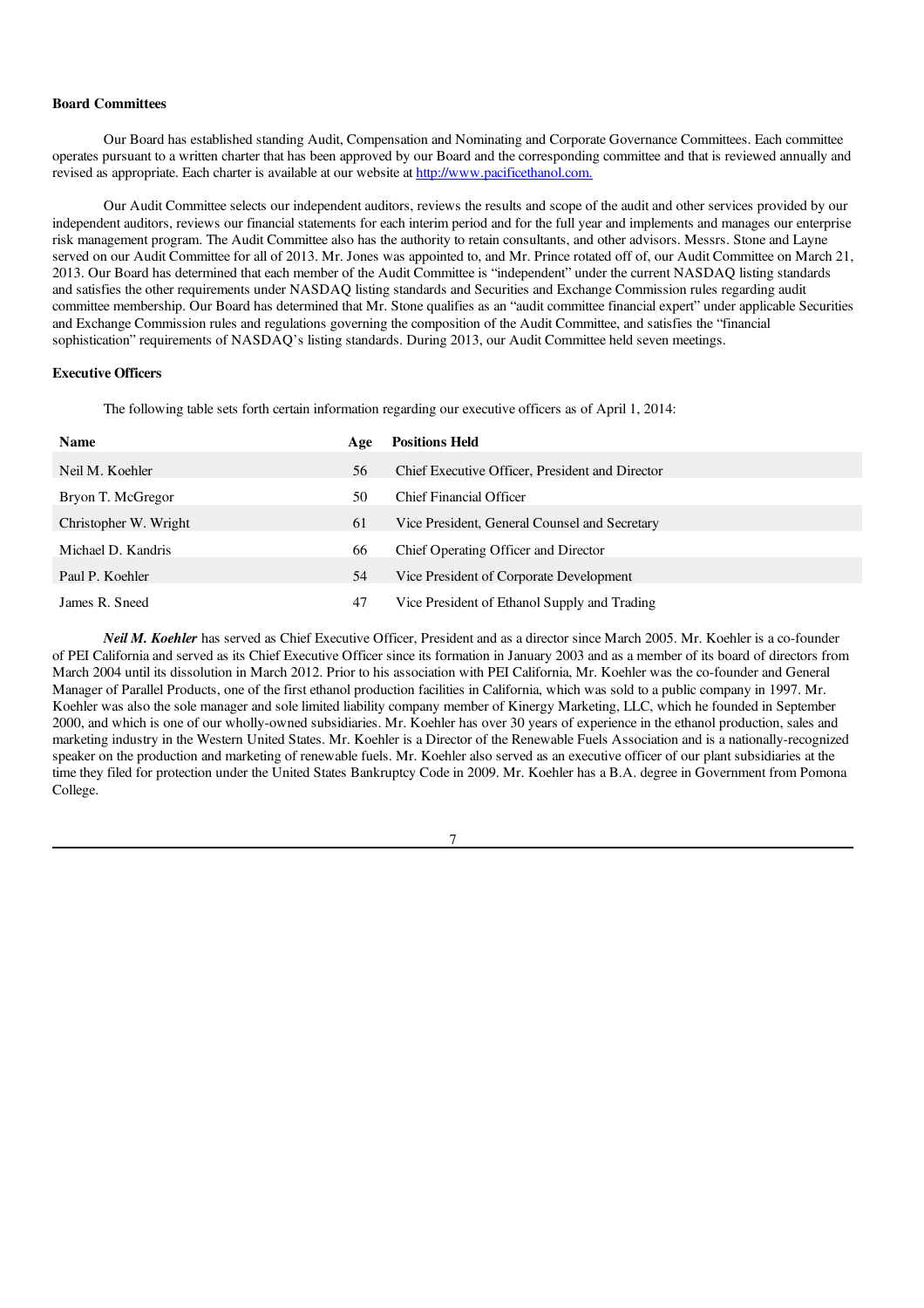*Bryon T. McGregor* has served as our Chief Financial Officer since November 19, 2009. Mr. McGregor served as Vice President, Finance at Pacific Ethanol from September 2008 until he became Interim Chief Financial Officer in April 2009. Prior to joining Pacific Ethanol, Mr. McGregor was employed as Senior Director for E\*TRADE Financial from February 2002 to August 2008, serving in various capacities including International Treasurer based in London, England from 2006 to 2008, Brokerage Treasurer and Director from 2003 to 2006 and Assistant Treasurer and Director of Finance and Investor Relations from 2002 to 2003. Prior to joining E\*TRADE, Mr. McGregor served as Manager of Finance and Head of Project Finance for BP (formerly Atlantic Richfield Company – ARCO) from 1998 to 2001. Mr. McGregor has extensive experience in banking and served as a Director of International Project Finance for Credit Suisse from 1992 to 1998, as Assistant Vice President for Sumitomo Mitsubishi Banking Corp (formerly The Sumitomo Bank Limited) from 1989 to 1992, and as Commercial Banking Officer for Bank of America from 1987 to 1989. Mr. McGregor has a B.S. degree in Business Management from Brigham Young University.

*Christopher W. Wright* has served as Vice President, General Counsel and Secretary since June 2006. From April 2004 until he joined Pacific Ethanol in June 2006, Mr. Wright operated an independent consulting practice, advising companies on complex transactions, including acquisitions and financings. Prior to that time, from January 2003 to April 2004, Mr. Wright was a partner with Orrick, Herrington & Sutcliffe, LLP, and from July 1998 to December 2002, Mr. Wright was a partner with Cooley Godward LLP, where he served as Partnerin-Charge of the Pacific Northwest office. Mr. Wright has extensive experience advising boards of directors on compliance, securities matters and strategic transactions, with a particular focus on guiding the development of rapidly growing companies. He has acted as general counsel for numerous technology enterprises in all aspects of corporate development, including fund-raising, business and technology acquisitions, mergers and strategic alliances. Mr. Wright has an A.B. degree in History from Yale College and a J.D. from the University of Chicago Law School.

*Michael D. Kandris* has served as a director since June 2008 and as our Chief Operating Officer since January 6, 2013. Mr. Kandris served as an independent contractor with supervisory responsibility for ethanol plant operations, under the direction of our Chief Executive Officer, from January 1, 2012 to January 5, 2013. Mr. Kandris was President, Western Division of Ruan Transportation Management Systems from November 2007 until his retirement in September 2009. From January 2000 to November 2007, Mr. Kandris served as President and Chief Operating Officer of Ruan Transportation Management Systems, where he had overall responsibility for all operations, finance and administrative functions. Mr. Kandris has 30 years of experience in all modes of transportation and logistics. Mr. Kandris served on the Executive Committee of the American Trucking Association and as a board member for the National Tank Truck Organization until his retirement from Ruan Transportation Management Systems in September 2009. Mr. Kandris has a B.S. degree in Business from California State University, Hayward.

*Paul P. Koehler* has served as Vice President of Corporate Development since 2005. Mr. Koehler has over 25 years of experience in business development and marketing in the energy industry. Prior to joining Pacific Ethanol in 2005, he served as Director of Business Development for PPM Energy, Inc., leading PPM's efforts to develop and acquire several wind power projects. Mr. Koehler was also a cofounder of ReEnergy, one of the companies acquired by Pacific Ethanol. Mr. Koehler has also served as a member of the board of directors of Towerstream Corporation, a public company, since May 30, 2007. During the 1990s he worked for Portland General Electric and Enron in marketing and origination of long-term transactions, risk management, and energy trading. Mr. Koehler has a B.A. degree from the Honors College at the University of Oregon.

*James R. Sneed* has served as Vice President of Ethanol Supply and Trading since September 2012. Mr. Sneed has worked for over 20 years in various senior management and executive positions in the ethanol industry. Prior to joining Pacific Ethanol in 2012, Mr. Sneed was employed by Hawkeye Gold, LLC from April 2010 to September 2012, ultimately serving as Vice President – Ethanol Marketing and Trading. Prior to that time, from May 2003 to April 2010, Mr. Sneed was employed by Aventine Renewable Energy, an ethanol production and marketing company, where he helped build its operations from two ethanol plants in two states to marketing for fifteen production facilities in eight states, ultimately serving as Vice President, Marketing and Logistics. Mr. Sneed is a Certified Public Accountant, has a B.S. degree in Accounting from Olivet Nazarene University, and has an MBA degree from Northwestern University, Kellogg School of Management.

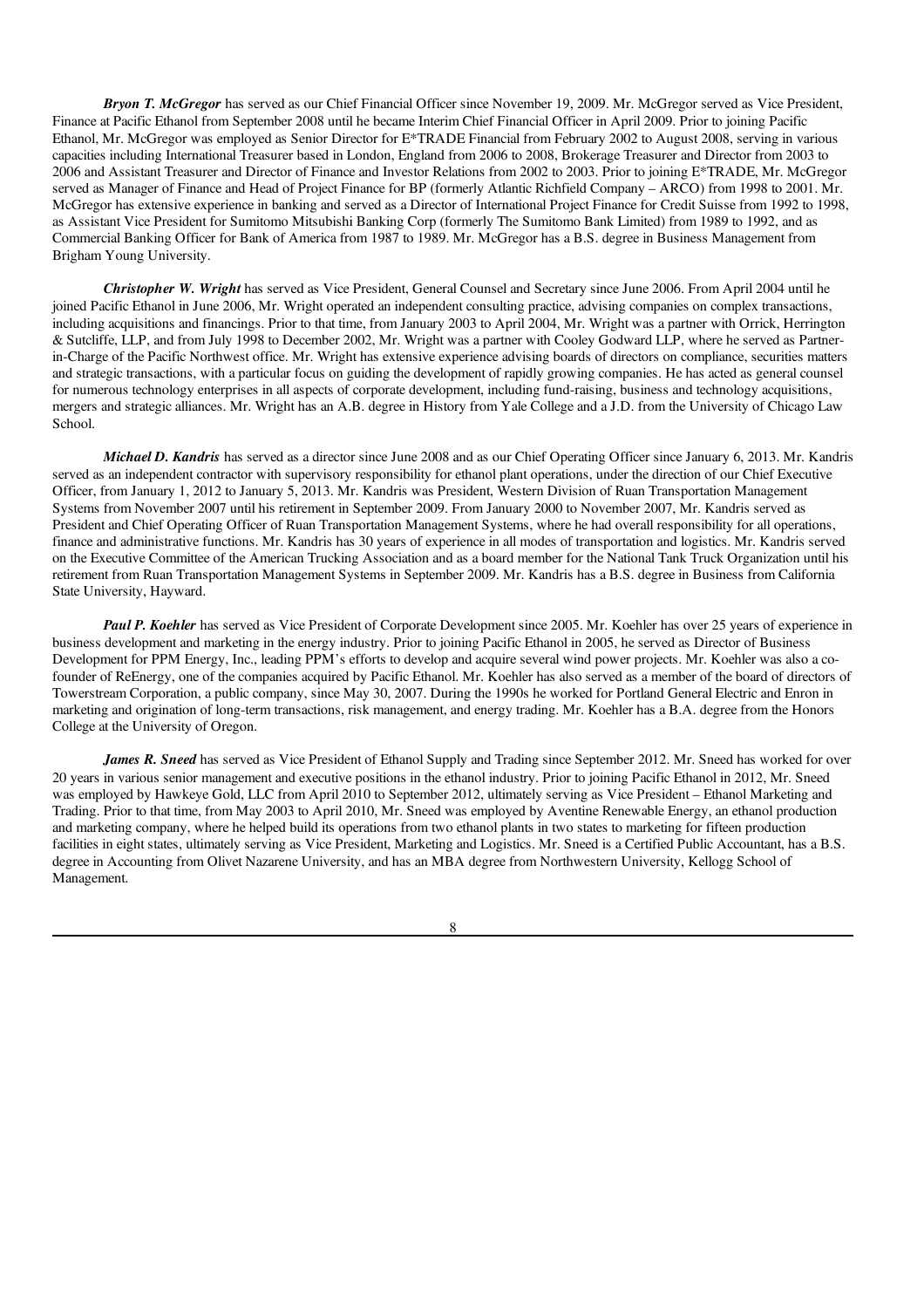Our officers are appointed by and serve at the discretion of our Board. Except for Neil M. Koehler and Paul P. Koehler, who are brothers, there are no family relationships among our executive officers and directors.

# Section 16(a) Beneficial Ownership Reporting Compliance

Section 16(a) of the Exchange Act requires our executive officers and directors, and persons who beneficially own more than 10% of a registered class of our common stock, to file initial reports of ownership and reports of changes in ownership with the Securities and Exchange Commission. These officers, directors and stockholders are required by Securities and Exchange Commission regulations to furnish us with copies of all reports that they file.

Based solely upon a review of copies of the reports furnished to us during the year ended December 31, 2013 and thereafter, or any written representations received by us from directors, officers and beneficial owners of more than 10% of our common stock ("reporting persons") that no other reports were required, we believe that, except as set forth below, all reporting persons filed on a timely basis all reports required by Section 16(a) of the Exchange Act during the year ended December 31, 2013 or prior fiscal years.

Neil M. Koehler did not timely file two Forms 4 to report two transactions, and each of Bryon T. McGregor and Christopher W. Wright did not timely file one Form 4 to report one transaction. We believe that each of the foregoing persons has prepared and filed his required Form 4 to report his transactions.

 $\overline{Q}$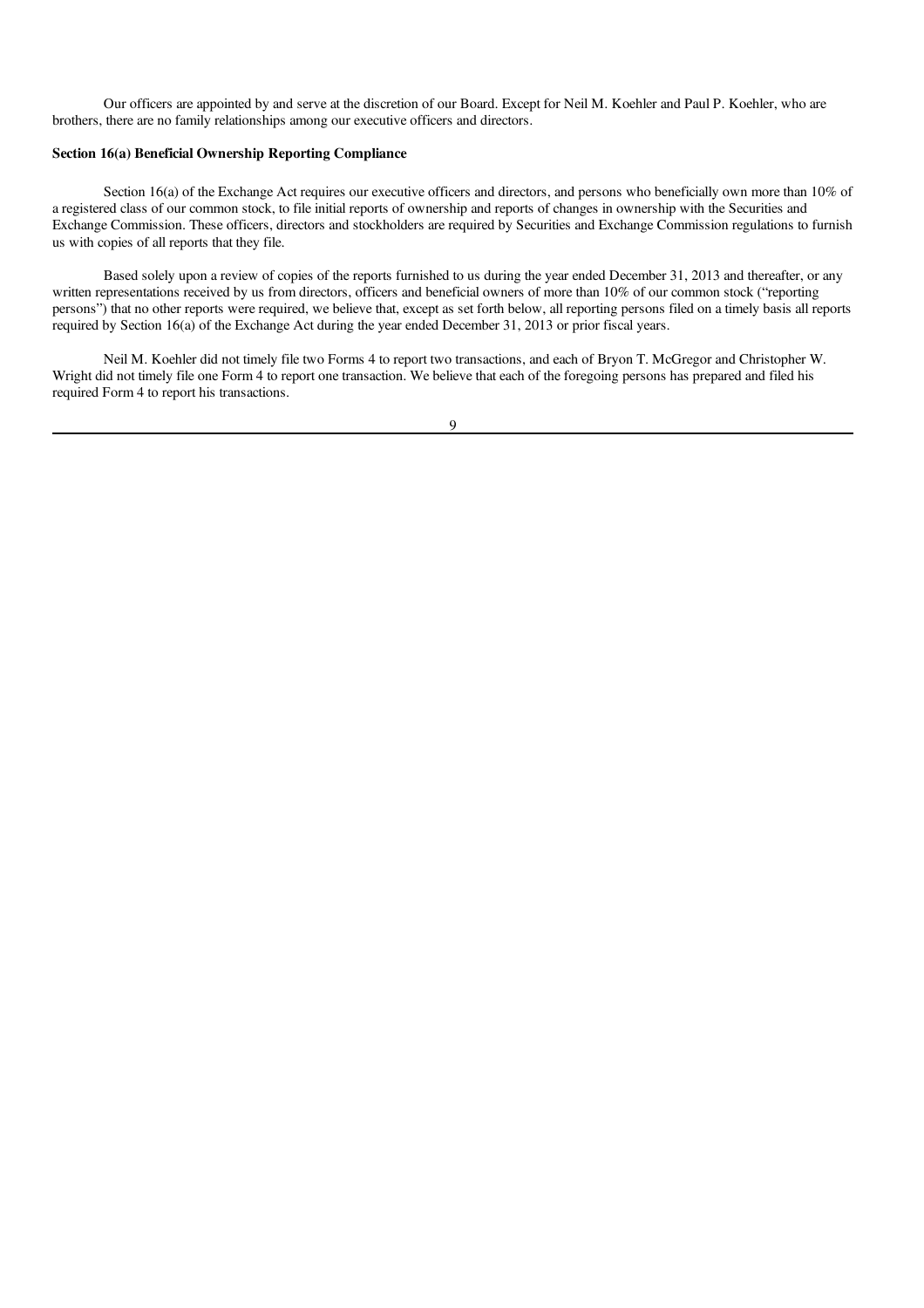# Item 11. Executive Compensation.

\_\_\_\_\_\_\_\_\_\_\_\_\_\_\_

# Summary Compensation Table

The following table sets forth summary information concerning the compensation of our (i) Chief Executive Officer and President, who serves as our principal executive officer, (ii) Chief Financial Officer, who serves as our principal financial officer, (iii) Vice President, General Counsel and Secretary, (iv) Chief Operating Officer, and (v) Vice President of Ethanol Supply and Trading (collectively, the "named executive officers"), for all services rendered in all capacities to us for the years ended December 31, 2013 and 2012.

| Name and<br><b>Principal Position</b>                                               | Year                 |               | <b>Salary</b><br>$($ \$)            |                                | <b>Bonus</b><br>\$)        |                | <b>Stock</b><br>Awards<br>$({\bf 1})^{(1)}$    |                  | Option<br>Awards<br>$({\bf 5})^{(2)}$ |          | <b>All Other</b><br>Compensation $(3)$         |           | <b>Total</b><br>$($ \$)       |
|-------------------------------------------------------------------------------------|----------------------|---------------|-------------------------------------|--------------------------------|----------------------------|----------------|------------------------------------------------|------------------|---------------------------------------|----------|------------------------------------------------|-----------|-------------------------------|
| Neil M. Koehler<br>Chief Executive Officer<br>and President                         | 2013<br>2012         | \$<br>\$      | 384,375<br>384,375                  | \$<br>\$.                      | 153,750<br>40,000          | \$<br>\$       | 665,283<br>$\hspace{0.1mm}-\hspace{0.1mm}$     | \$               | 190,477<br>—                          | \$<br>\$ | $\qquad \qquad -$<br>$\qquad \qquad -$         | \$<br>\$  | 1,393,885<br>424,375          |
| Bryon T. McGregor<br>Chief Financial Officer<br>Christopher W. Wright               | 2013<br>2012<br>2013 | \$<br>S<br>\$ | 246,000<br>246,000<br>246,000       | \$<br>S<br>\$.                 | 98,400<br>23,370<br>98,400 | \$<br>\$<br>\$ | 191,183<br>$\overline{\phantom{m}}$<br>191,183 | \$.<br>J.<br>\$. | 53,333<br>-<br>53,333                 | \$<br>\$ | -<br>-<br>$20,573(4)$ \$                       | \$        | 588,916<br>269,370<br>609,489 |
| Vice President, General<br>Counsel and Secretary                                    | 2012                 | \$            | 246,000                             | \$.                            | 23,370                     | \$             | $\qquad \qquad \blacksquare$                   | \$.              | —                                     | \$       | $\overline{\phantom{0}}$                       | \$        | 269,370                       |
| Michael D. Kandris<br><b>Chief Operating</b><br>Officer <sup><math>(5)</math></sup> | 2013<br>2012         | \$<br>\$      | 246,000<br>(5)                      | $\mathcal{S}$<br><sup>\$</sup> | 98,400<br>-                | \$<br>S        | 112,179<br>$\overline{\phantom{m}}$            | \$.<br>ъ         | 53,333<br>-                           | \$<br>S  | -<br>-                                         | \$<br>\$. | 509,912<br>$\Box(5)$          |
| James R. Sneed<br>Vice President of<br>Ethanol Supply and<br>Trading                | 2013<br>2012         | \$<br>\$      | 220,000<br>$\overline{\phantom{0}}$ | \$<br>Ъ                        | 525,031<br>-               | \$<br>\$       | 43,635<br>$\hspace{0.1mm}-\hspace{0.1mm}$      | \$.              | 17,143<br>-                           | \$<br>\$ | $17,969(4)$ \$<br>$\qquad \qquad \blacksquare$ | J.        | 823,778                       |

- (1) The amounts shown are the fair value of stock awards on the date of grant. Fair value of stock awards is calculated by multiplying the number of shares of stock granted by the closing price of our common stock on the date of grant. The shares of common stock were issued under our 2006 Stock Incentive Plan. Information regarding the vesting schedules for the named executive officers is included in the footnotes to the "Outstanding Equity Awards at Fiscal Year-End−2013" table below.
- (2) The amounts shown are the aggregate grant date fair values of grants of stock options to the named executive officers pursuant to the provisions of Accounting Standards Codification ("ASC") 718. For a discussion of valuation assumptions used in ASC 718 calculations, see "Note 10—Stock-Based Compensation" of the Notes to Consolidated Financial Statements included in Part IV, Item 15 of our Annual Report on Form 10-K for the year ended December 31, 2013. The options were issued under our 2006 Stock Incentive Plan. Information regarding the vesting schedules for the named executive officers is included in the footnotes to the "Outstanding Equity Awards at Fiscal Year-End−2013" table below.

(3) Except as specifically noted, the value of perquisites and other personal benefits was less than \$10,000 in aggregate for each of the named executive officers.

(5) Mr. Kandris was appointed as our Chief Operating Officer effective January 6, 2013. We paid Mr. Kandris \$1,385 in fees for his services in 2013 as a member of our board of directors. We paid Mr. Kandris \$239,135 in consideration of services provided to us in 2012 under a consulting arrangement. In addition, we paid Mr. Kandris \$36,000 in fees for his service in 2012 as a member of our board of directors. Also, of the stock awards granted to Mr. Kandris in 2013, an award of 10,000 shares of our common stock on January 4, 2013 having an aggregate grant date fair value of \$53,900, calculated based on the fair market value of our common stock on the applicable grant date, was made in respect of Mr. Kandris' service as a member of our Board in 2012.

<sup>(4)</sup> Amount represents perquisites or personal benefits relating to payment of or reimbursement of commuting expenses from the executive officer's home to our corporate office locations in Sacramento, California, and housing and other living expenses.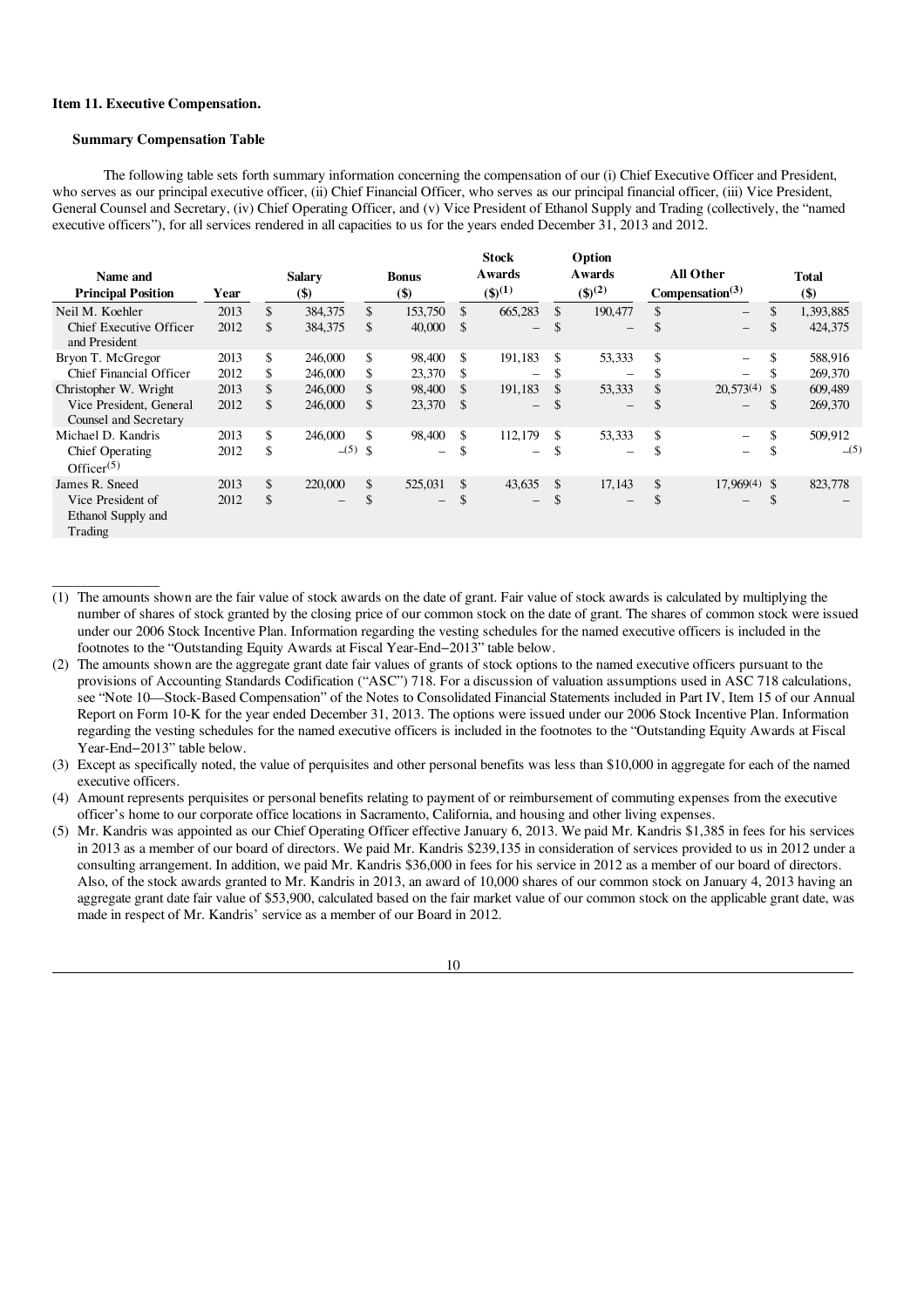#### *Executive Compensation*

Our Compensation Committee is responsible for establishing and administering a compensation policy for executive officers and the compensation to be provided to our executive officers, including, among other things, annual salaries and bonuses, stock options, stock grants, other stock-based awards, and other incentive compensation arrangements. In addition, our Compensation Committee reviews the compensation philosophy and policies and approves the salaries, bonuses and stock compensation arrangements for all other employees. Our Compensation Committee also has the authority to administer our 2006 Stock Incentive Plan with respect to grants to executive officers and directors, and also has authority to make equity awards under our 2006 Stock Incentive Plan to all other eligible individuals. However, our Board may retain, reassume or exercise from time to time the power to administer our 2006 Stock Incentive Plan.

The Compensation Committee evaluates both performance and compensation to ensure that the total compensation paid to our executive officers is fair, reasonable and competitive so that we can attract and retain superior employees in key positions. The Compensation Committee believes that compensation packages offered to our executives, including the named executive officers, should include both cash and equity-based compensation that reward performance as measured against established goals. The Compensation Committee has the authority to retain consultants and other advisors, and in furtherance of the foregoing objectives, our Compensation Committee in 2007 engaged Hewitt Associates LLC, a global human resources consulting firm ("Aon Hewitt"), to conduct a review of our total compensation program for our named executive officers and other executives. From that review, Aon Hewitt provided our Compensation Committee with relevant market data and alternatives to consider when making compensation decisions as to the named executive officers and when making compensation decisions as to other executives.

In making base salary and equity incentive compensation decisions for 2013, and in setting cash incentive targets, our Compensation Committee compared each element of total compensation to market data that Aon Hewitt prepared in 2007, augmented by additional market data from two primary sources: (i) updated market data for certain positions obtained from Aon Hewitt; and (ii) market data obtained from a database provided by Equilar, Inc., which aggregates information from proxy statements and other documents filed with the Securities and Exchange Commission to analyze compensation data (including base salary, bonus compensation and equity awards). In addition, our Compensation Committee utilized the Equilar, Inc. database to develop a compensation peer group and to compile data for benchmarking compensation for our executives and our Board members against our peer group. To the extent considered necessary, our Compensation Committee may reengage Aon Hewitt, or may use the data previously obtained, augmented by market data obtained by Equilar, Inc. as a reference point for future compensation decisions.

For 2013, our Compensation Committee intended to set the elements of compensation, base salaries, equity incentive compensation and cash incentive targets, such that the aggregate compensation for the named executive officers approximated the median of aggregate compensation paid to similarly situated executives of the companies comprising the market data provided to us by compensation consultants, Aon Hewitt and other sources such as Equilar, Inc.

In determining the actual cash bonus amounts for 2013, our Compensation Committee intended the bonuses for the named executive officers, other than for James Sneed who for 2013 was subject to a separate bonus program discussed below, to be at 80% of the targeted amounts.

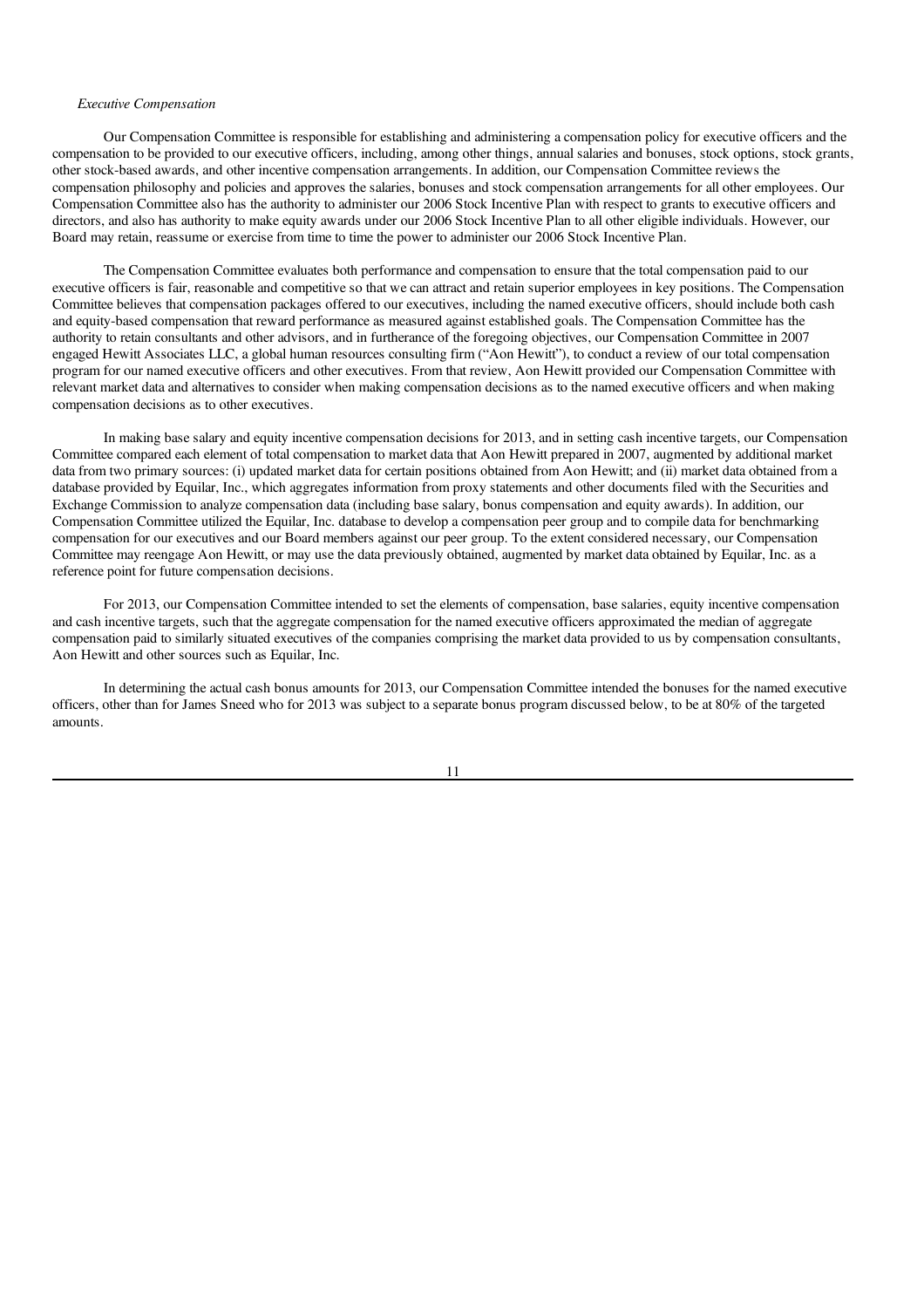#### *Executive Employment Agreements*

### *Neil M. Koehler*

Our Amended and Restated Executive Employment Agreement with Mr. Koehler dated as of December 11, 2007 provides for at-will employment as our President and Chief Executive Officer. Mr. Koehler initially received a base salary of \$300,000 per year, which was increased to \$375,000 effective March 1, 2008 and further increased to \$384,375 effective April 3, 2011, and is eligible to receive an annual discretionary cash bonus of up to 70% of his base salary, to be paid based upon performance criteria set by the Board. For 2013, we paid Mr. Koehler a discretionary cash bonus based on our 2013 performance.

Upon termination by Pacific Ethanol without cause, resignation by Mr. Koehler for good reason or upon Mr. Koehler's disability, Mr. Koehler is entitled to receive (i) severance equal to twelve months of base salary, (ii) continued health insurance coverage for twelve months, and (iii) accelerated vesting of 25% of all shares or options subject to any equity awards granted to Mr. Koehler prior to Mr. Koehler's termination which are unvested as of the date of termination. However, if Mr. Koehler is terminated without cause or resigns for good reason within three months before or twelve months after a change in control, Mr. Koehler is entitled to (a) severance equal to eighteen months of base salary, (b) continued health insurance coverage for eighteen months, and (c) accelerated vesting of 100% of all shares or options subject to any equity awards granted to Mr. Koehler prior to Mr. Koehler's termination that are unvested as of the date of termination.

The term "for good reason" is defined in the Amended and Restated Executive Employment Agreement as (i) the assignment to Mr. Koehler of any duties or responsibilities that result in the material diminution of Mr. Koehler's authority, duties or responsibility, (ii) a material reduction by Pacific Ethanol in Mr. Koehler's annual base salary, except to the extent the base salaries of all other executive officers of Pacific Ethanol are accordingly reduced, (iii) a relocation of Mr. Koehler's place of work, or Pacific Ethanol's principal executive offices if Mr. Koehler's principal office is at these offices, to a location that increases Mr. Koehler's daily one-way commute by more than thirty-five miles, or (iv) any material breach by Pacific Ethanol of any material provision of the Amended and Restated Executive Employment Agreement.

The term "cause" is defined in the Amended and Restated Executive Employment Agreement as (i) Mr. Koehler's indictment or conviction of any felony or of any crime involving dishonesty, (ii) Mr. Koehler's participation in any fraud or other act of willful misconduct against Pacific Ethanol, (iii) Mr. Koehler's refusal to comply with any lawful directive of Pacific Ethanol, (iv) Mr. Koehler's material breach of his fiduciary, statutory, contractual, or common law duties to Pacific Ethanol, or (v) conduct by Mr. Koehler which, in the good faith and reasonable determination of the Board, demonstrates gross unfitness to serve; provided, however, that in the event that any of the foregoing events is reasonably capable of being cured, Pacific Ethanol shall, within twenty days after the discovery of the event, provide written notice to Mr. Koehler describing the nature of the event and Mr. Koehler shall thereafter have ten business days to cure the event.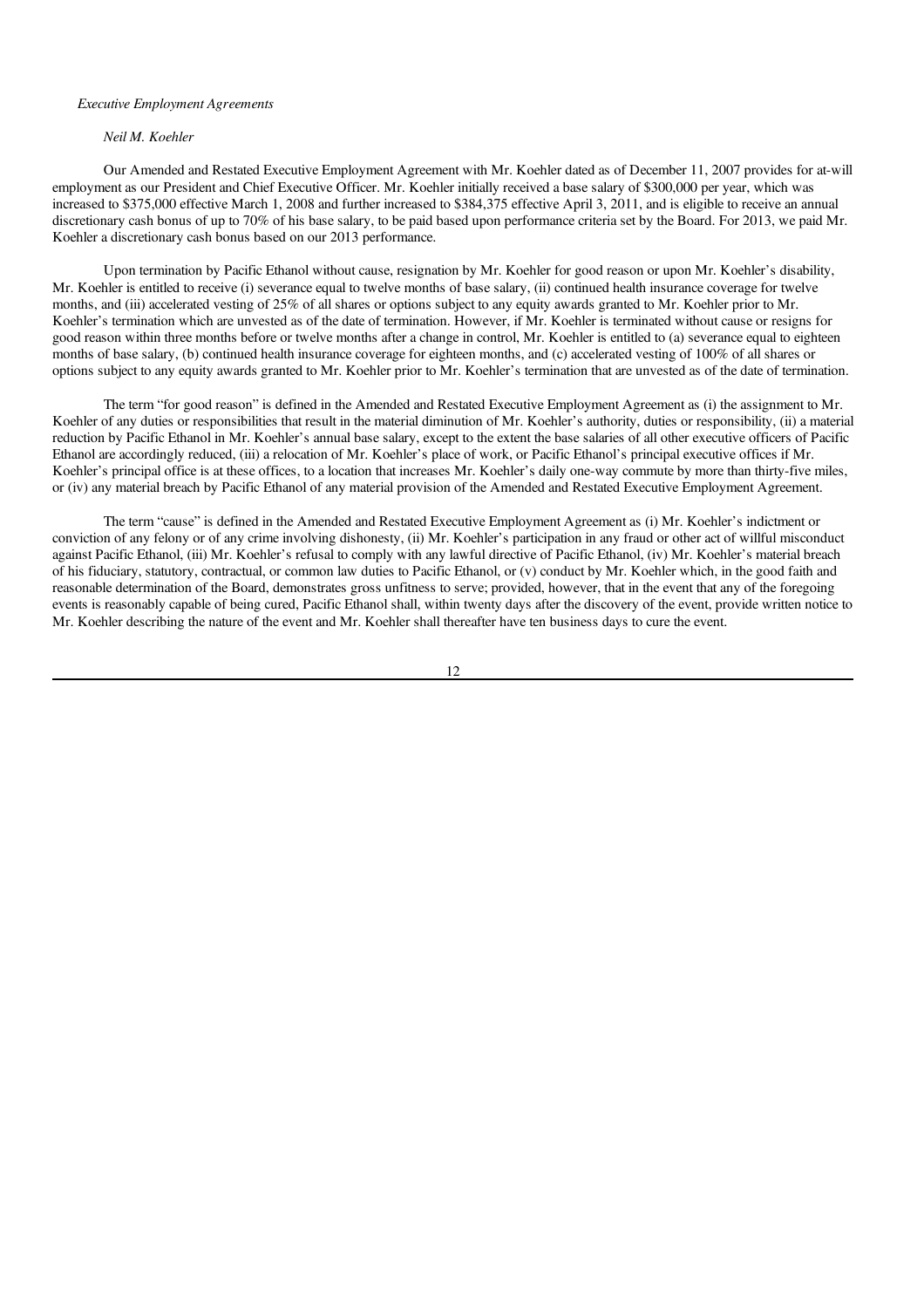A "change in control" of Pacific Ethanol is deemed to have occurred if, in a single transaction or series of related transactions (i) any person (as the term is used in Section 13(d) and 14(d) of the Exchange Act), or persons acting as a group, other than a trustee or fiduciary holding securities under an employee benefit program, is or becomes a "beneficial owner" (as defined in Rule 13-3 under the Exchange Act), directly or indirectly of securities of Pacific Ethanol representing a majority of the combined voting power of Pacific Ethanol, (ii) there is a merger, consolidation or other business combination transaction of Pacific Ethanol with or into another corporation, entity or person, other than a transaction in which the holders of at least a majority of the shares of voting capital stock of Pacific Ethanol outstanding immediately prior to the transaction continue to hold (either by the shares remaining outstanding or by their being converted into shares of voting capital stock of the surviving entity) a majority of the total voting power represented by the shares of voting capital stock of Pacific Ethanol (or the surviving entity) outstanding immediately after the transaction, or (iii) all or substantially all of our assets are sold.

#### *Bryon T. McGregor*

Our Amended and Restated Executive Employment Agreement with Mr. McGregor effective as of November 25, 2009 provides for at-will employment as our Chief Financial Officer. Mr. McGregor initially received a base salary of \$240,000 per year, which was increased to \$246,000 effective April 3, 2011, and is eligible to receive an annual discretionary cash bonus of up to 50% of his base salary, to be paid based upon performance criteria set by the Board. For 2013, we paid Mr. McGregor a discretionary cash bonus based on our 2013 performance. All other terms and conditions of Mr. McGregor's Amended and Restated Executive Employment Agreement are substantially the same as those contained in Neil M. Koehler's Amended and Restated Executive Employment Agreement described above.

### *Christopher W. Wright*

Our Amended and Restated Executive Employment Agreement with Mr. Wright dated as of December 11, 2007 provides for at-will employment as our Vice President, General Counsel and Secretary. Mr. Wright initially received a base salary of \$225,000 per year, which was increased to \$240,000 effective March 1, 2008 and further increased to \$246,000 effective April 3, 2011, and is eligible to receive an annual discretionary cash bonus of up to 50% of his base salary, to be paid based upon performance criteria set by the Board. For 2013, we paid Mr. Wright a discretionary cash bonus based on our 2013 performance. All other terms and conditions of Mr. Wright's Amended and Restated Executive Employment Agreement are substantially the same as those contained in Neil M. Koehler's Amended and Restated Executive Employment Agreement described above.

### *Michael Kandris*

Our Executive Employment Agreement with Mr. Kandris dated as of January 6, 2013 provides for at-will employment as our Chief Operating Officer. Mr. Kandris' base salary is \$246,000 per year and he is eligible to receive an annual discretionary cash bonus of up to 50% of his base salary, to be paid based upon performance criteria set by the Board. For 2013, we paid Mr. Kandris a discretionary cash bonus based on our 2013 performance. All other terms and conditions of Mr. Kandris' Executive Employment Agreement are substantially the same as those contained in Neil M. Koehler's Amended and Restated Executive Employment Agreement described above.

# *James R. Sneed*

Our Employment Agreement with Mr. Sneed dated as of November 12, 2012 provides for at-will employment as our Vice President of Ethanol Supply and Trading. Mr. Sneed received a signing bonus of \$75,000 upon commencement of his employment. Mr. Sneed's base salary is \$220,000 per year. Beginning January 1, 2013, Mr. Sneed is eligible to participate in a cash bonus program based on the financial results of our subsidiary Kinergy Marketing LLC, subject to a guaranteed minimum annual bonus of \$30,000 for 2013. For 2013, we paid Mr. Sneed a cash bonus, in accordance with Kinergy's 2013 bonus program, based on the amount by which Kinergy's net income exceeded Kinergy's targeted net income for the year.

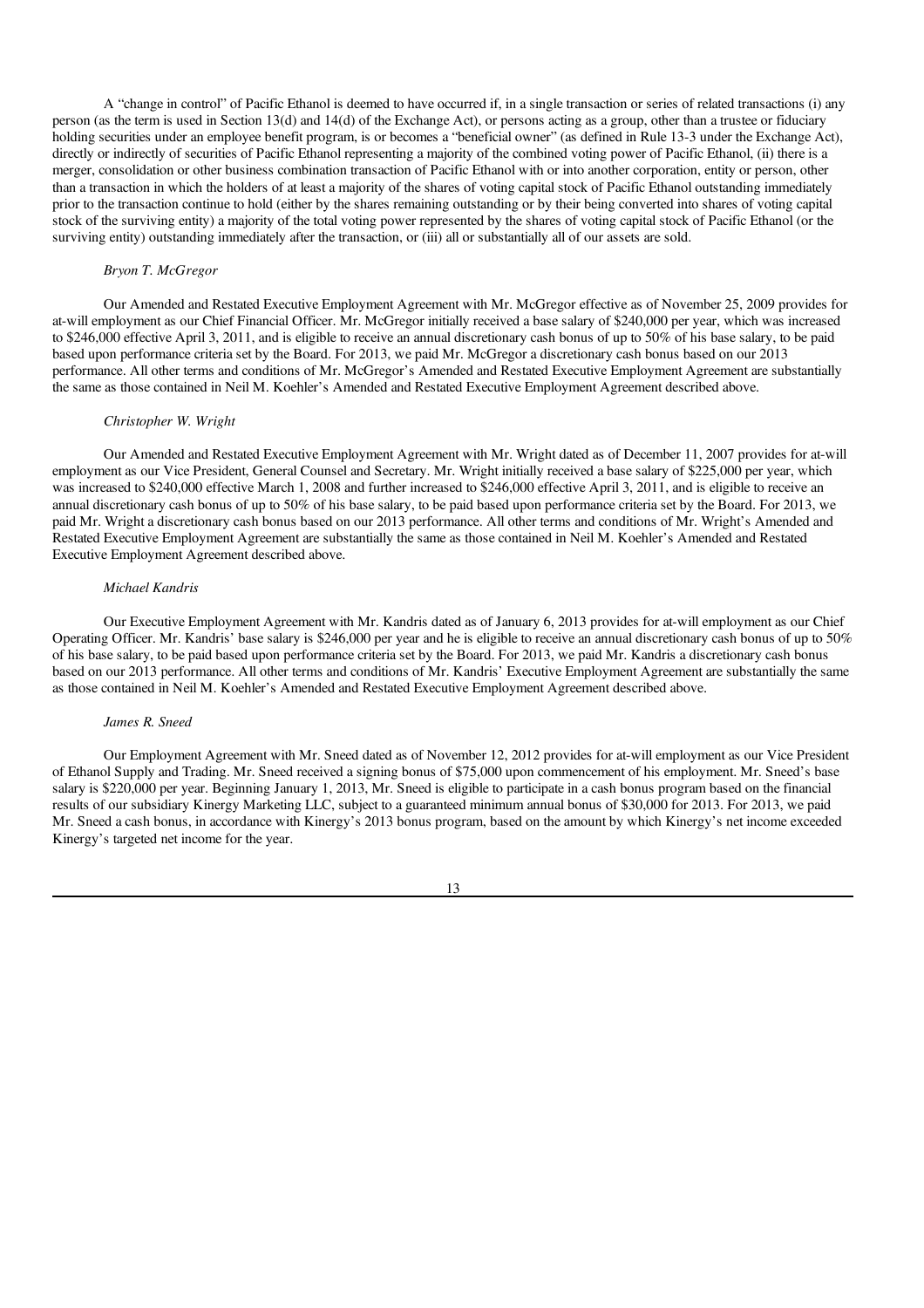# *Clawback Policy*

In 2011, our Compensation Committee instituted a "clawback" policy with respect to incentive compensation. Except as otherwise required by applicable law and regulations, the clawback policy applies to any incentive-based compensation awarded or paid after January 1, 2011. The clawback policy mitigates the risks associated with our compensation policies, because certain executive officers will be required to repay compensation in the circumstances identified in the policy. The clawback policy requires recoupment of the incentive based compensation paid or granted to certain executive officers in the event of a material noncompliance with any financial reporting requirements under the federal securities laws (other than to comply with changes in applicable accounting principles).

Our Compensation Committee will reevaluate and, if necessary, revise our clawback policy to comply with the Dodd-Frank Wall Street Reform and Consumer Protection Act once the rules implementing the clawback requirements have been finalized by the Securities and Exchange Commission.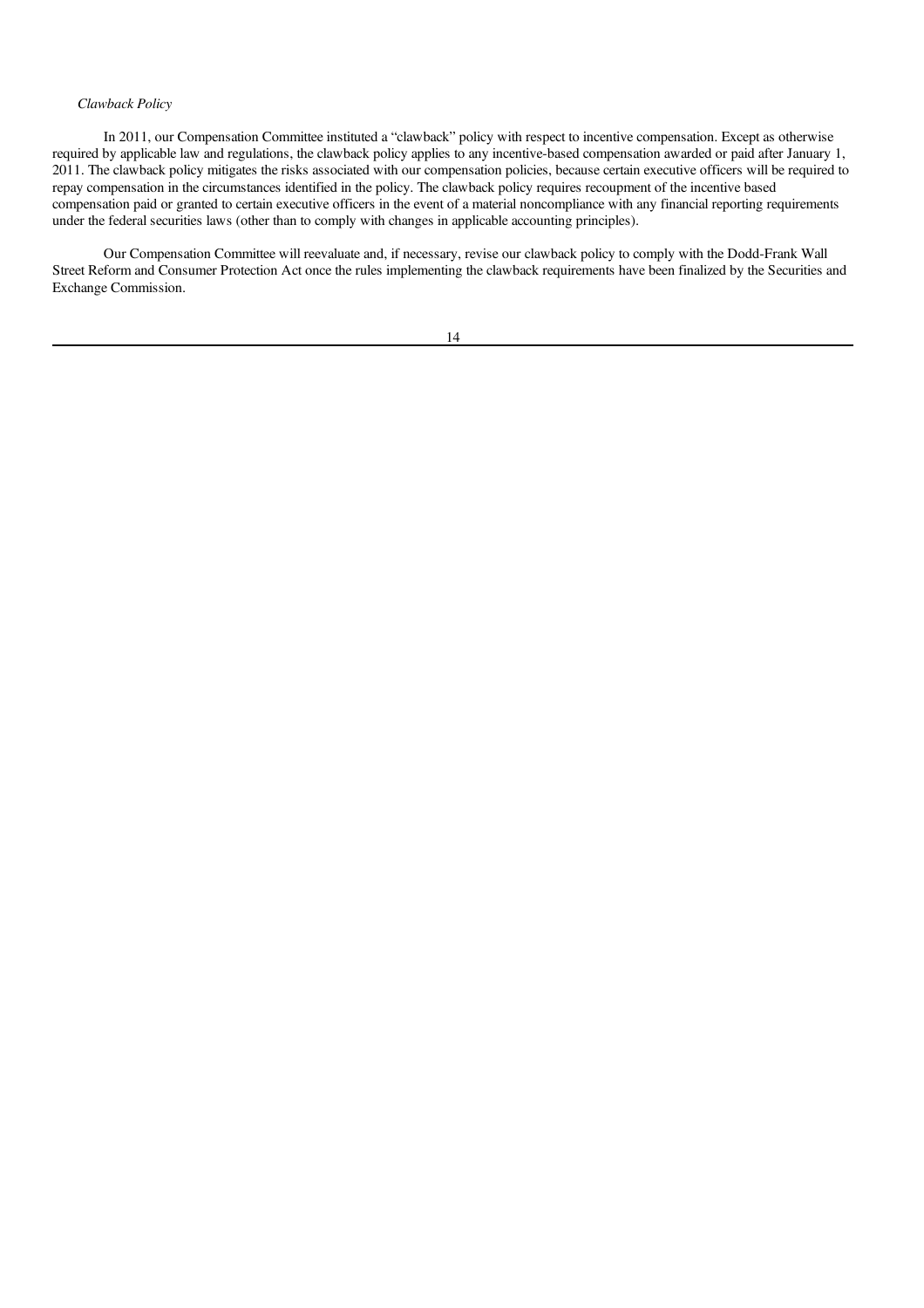# *Outstanding Equity Awards at Fiscal Year-End – 2013*

The following table sets forth information about outstanding equity awards held by our named executive officers as of December 31, 2013.

|                                      |                                                                                                     |                                                                                                              | <b>Option Awards</b> | <b>Stock Awards</b>                                                           |                        |                                                                                                |                                        |                                                                                                      |
|--------------------------------------|-----------------------------------------------------------------------------------------------------|--------------------------------------------------------------------------------------------------------------|----------------------|-------------------------------------------------------------------------------|------------------------|------------------------------------------------------------------------------------------------|----------------------------------------|------------------------------------------------------------------------------------------------------|
| <b>Name</b>                          | Number of<br><b>Securities</b><br>Underlying<br>Unexercised<br>Options $(\#)$<br><b>Exercisable</b> | Number of<br><b>Securities</b><br>Underlying<br><b>Unexercised</b><br>Options $(\#)$<br><b>Unexercisable</b> |                      | Option<br>Option<br><b>Exercise Price</b><br><b>Expiration</b><br>\$)<br>Date |                        | Number of<br><b>Shares or Units</b><br>of Stock That<br><b>Have Not Vested</b><br>$(\#)^{(1)}$ |                                        | <b>Market Value of</b><br><b>Shares</b><br>or Units of Stock<br>That Have Not<br>Vested $(\$)^{(2)}$ |
| Neil M. Koehler                      | 2,500(3)                                                                                            | 1,250(3)<br>113,379(5)                                                                                       | \$<br>\$             | 12.90<br>3.74                                                                 | 8/1/2021<br>6/24/2023  | 1,429(4)<br>2,381(6)<br>38,889(7)<br>16,667(8)<br>55,556(9)                                    | \$<br>\$<br>$\mathcal{S}$<br>\$<br>\$. | 7,274<br>12,119<br>197,945<br>84,835<br>282,780                                                      |
| Bryon T. McGregor                    | 1,143(10)                                                                                           | $572(10)$ \$<br>31,746(12)                                                                                   | $\mathcal{S}$        | 12.90<br>3.74                                                                 | 8/1/2021<br>6/24/2023  | $400(11)$ \$<br>667(13)<br>15,556(14)<br>$15.556(15)$ \$                                       | - \$<br>$\mathcal{S}$                  | 2,036<br>3,395<br>79,180<br>79,180                                                                   |
| Christopher W. Wright                | 1,143(10)                                                                                           | $572^{(10)}$ \$<br>$31,746(12)$ \$                                                                           |                      | 12.90<br>3.74                                                                 | 8/1/2021<br>6/24/2023  | $400^{(11)}$ \$<br>667(13)<br>15,556(14)<br>15,556(15)                                         | - \$<br><sup>\$</sup><br>- \$          | 2,036<br>3,395<br>79,180<br>79,180                                                                   |
| Michael D. Kandris<br>James R. Sneed |                                                                                                     | $31,746(12)$ \$<br>$10,204(16)$ \$                                                                           |                      | 3.74<br>3.74                                                                  | 6/24/2023<br>6/24/2023 | $15,556(15)$ \$<br>$11,667(17)$ \$                                                             |                                        | 79,180<br>59,385                                                                                     |
|                                      |                                                                                                     |                                                                                                              |                      |                                                                               |                        |                                                                                                |                                        |                                                                                                      |

(1) The stock awards reported in the above table represent shares of restricted stock and stock options granted under our 2006 Stock Incentive Plan.

(2) Represents the fair market value per share of our common stock on December 31, 2013, which was \$5.09, multiplied by the number of shares that had not vested as of that date.

(3) Represents stock options granted on August 1, 2011. The option vested as to 1,250 shares on each of April 1, 2012, 2013 and 2014.

(4) Represents shares granted on October 20, 2010. Mr. Koehler's grant vests as to 1,429 shares on October 4, 2014.

(5) Represents stock options granted on June 24, 2013. The option vested as to 37,793 shares on April 1, 2014 and vests as to 37,793 shares on each of April 1, 2015 and 2016.

(6) Represents shares granted on August 1, 2011. Mr. Koehler's grant vested as to 1,190 shares on April 1, 2014 and vests as to 1,191 shares on April 1, 2015.

(7) Represents shares granted on March 1, 2013. The grant vested as to 19,444 shares on April 1, 2014 and vests as to 19,445 shares on April 1, 2015.

(8) Represents shares granted on April 12, 2013. The grant vested as to 8,333 shares on April 1, 2014 and vests as to 8,334 shares on April 1, 2015.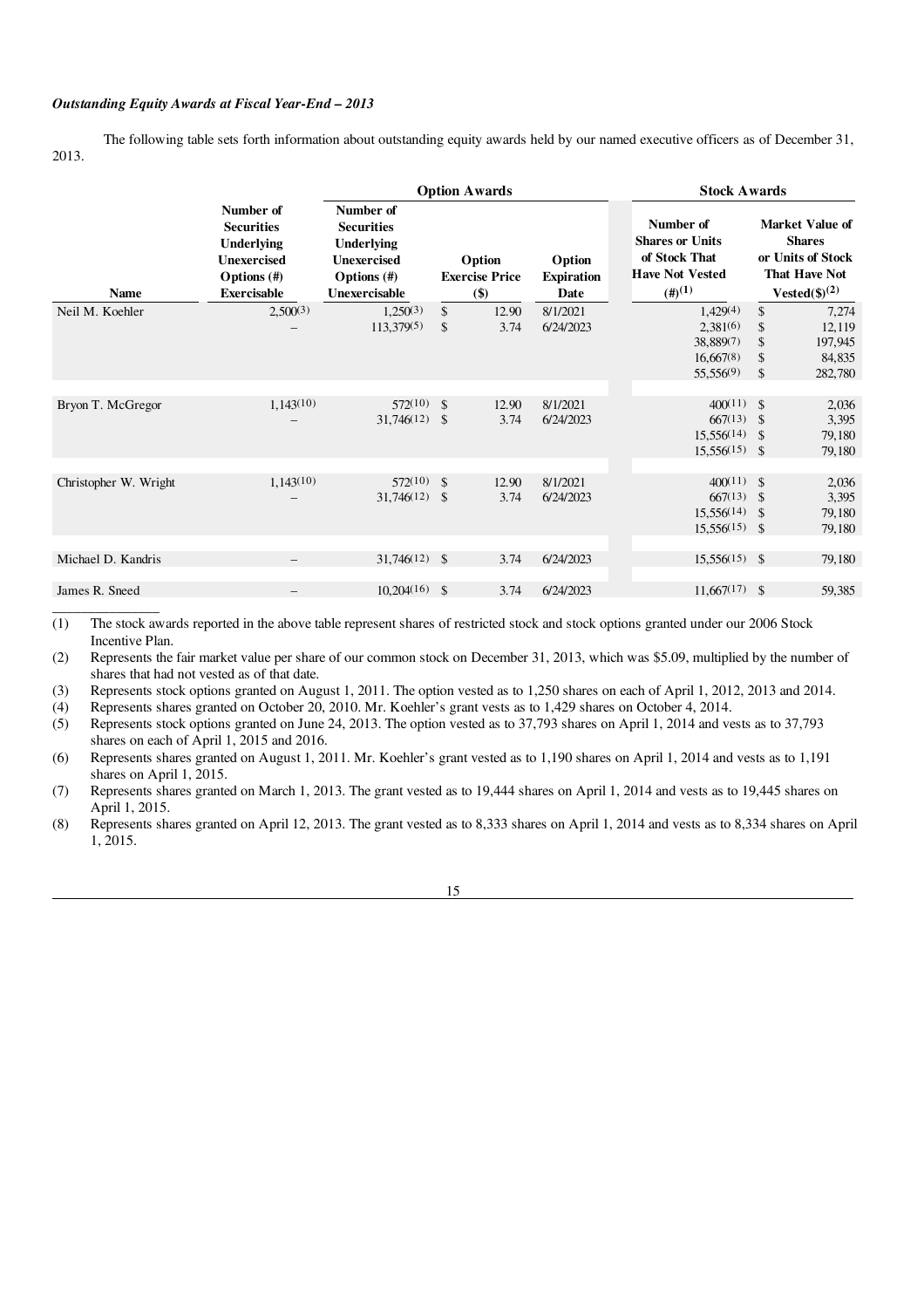- (9) Represents shares granted on June 24, 2013. The grant vested as to 18,519 on April 1, 2014, vests as to 18,519 on April 1, 2015 and vests as to 18,518 on April 1, 2016.
- (10) Represents stock options granted on August 1, 2011. The option vested as to 571 shares on April 1, 2012 and vested as to 572 shares on each of April 1, 2013 and 2014.
- (11) Represents shares granted on October 20, 2010. The grant vests as to 400 shares on October 4, 2014.
- (12) Represents stock options granted on June 24, 2013. The option vested as to 10,582 shares on April 1, 2014 and vests as to 10,582 shares on each of April 1, 2015 and 2016.
- (13) Represents shares granted on August 1, 2011. The grant vested as to 333 shares on April 1, 2014 and vests as to 334 shares on April 1, 2015.
- (14) Represents shares granted on March 1, 2013. The grant vested as to 7,778 shares on April 1, 2014 and vests as to 7,778 shares on April 1, 2015.
- (15) Represents shares granted on June 24, 2013. The grant vested as to 5,185 shares on April 1, 2014 and vests as to 5,185 shares on April 1, 2015 and 5,186 shares on April 1, 2016
- (16) Represents stock options granted on June 24, 2013. The option vested as to 3,401 shares on each of April 1, 2014 and 2015 and vests as to 3,402 shares on April 1, 2016.
- (17) Represents shares granted on June 24, 2013. The grant vested as to 3,889 shares on each of April 1, 2014, 2015 and 2016.

# Compensation of Directors

We use a combination of cash and equity-based incentive compensation to attract and retain qualified candidates to serve on our Board. In setting the compensation of directors, we consider the significant amount of time that Board members spend in fulfilling their duties to Pacific Ethanol as well as the experience level we require to serve on our Board. The Board, through its Compensation Committee, annually reviews the compensation and compensation policies for Board members. In recommending director compensation, the Compensation Committee is guided by the following three goals:

- · compensation should pay directors fairly for work required in a company of our size and scope;
- · compensation should align directors' interests with the long-term interests of our stockholders; and
- the structure of the compensation should be clearly disclosed to our stockholders.

In making compensation decisions for 2013 as to our directors, our Compensation Committee compared our cash and equity compensation payable to directors against market data obtained by Aon Hewitt in 2007 and market data obtained from survey data provided by Equilar, Inc. The Aon Hewitt data included a general industry survey of 235 companies with less than \$1,000,000,000 in annual revenues and a general industry survey of 51 companies with between \$500,000,000 and \$1,000,000,000 in annual revenues. The data provided by Equilar, Inc. included a survey of 20 companies in the chemicals sector with between \$200,000,000 and \$1,000,000,000 in annual revenues. For 2013, the Compensation Committee set compensation for our directors at approximately the median of compensation paid to directors of the companies surveyed by Aon Hewitt and Equilar, Inc.

#### *Cash Compensation*

For 2013, our cash compensation plan for directors provided the Chairman of our Board annual compensation of \$80,000, the Chairman of our Audit Committee annual compensation of \$42,000, our lead independent director, if any, annual compensation of \$40,000, the Chairman of our Compensation Committee annual compensation of \$36,000, the Chairman of our Nominating and Corporate Governance Committee annual compensation of \$36,000, the Chairman of our Operations and Feed Committee annual compensation of \$36,000 and the Chairman of our Strategic Transactions Committee annual compensation of \$36,000. All other directors, except employee directors, were to receive annual compensation of \$24,000. These amounts were paid in advance in bi-weekly installments. In addition, directors were reimbursed for specified reasonable and documented expenses in connection with attendance at meetings of our Board and its committees. Except for a short period at the beginning of 2013 for which we paid Mr. Kandris \$1,385 in director compensation, employee directors do not receive director compensation in connection with their service as directors.

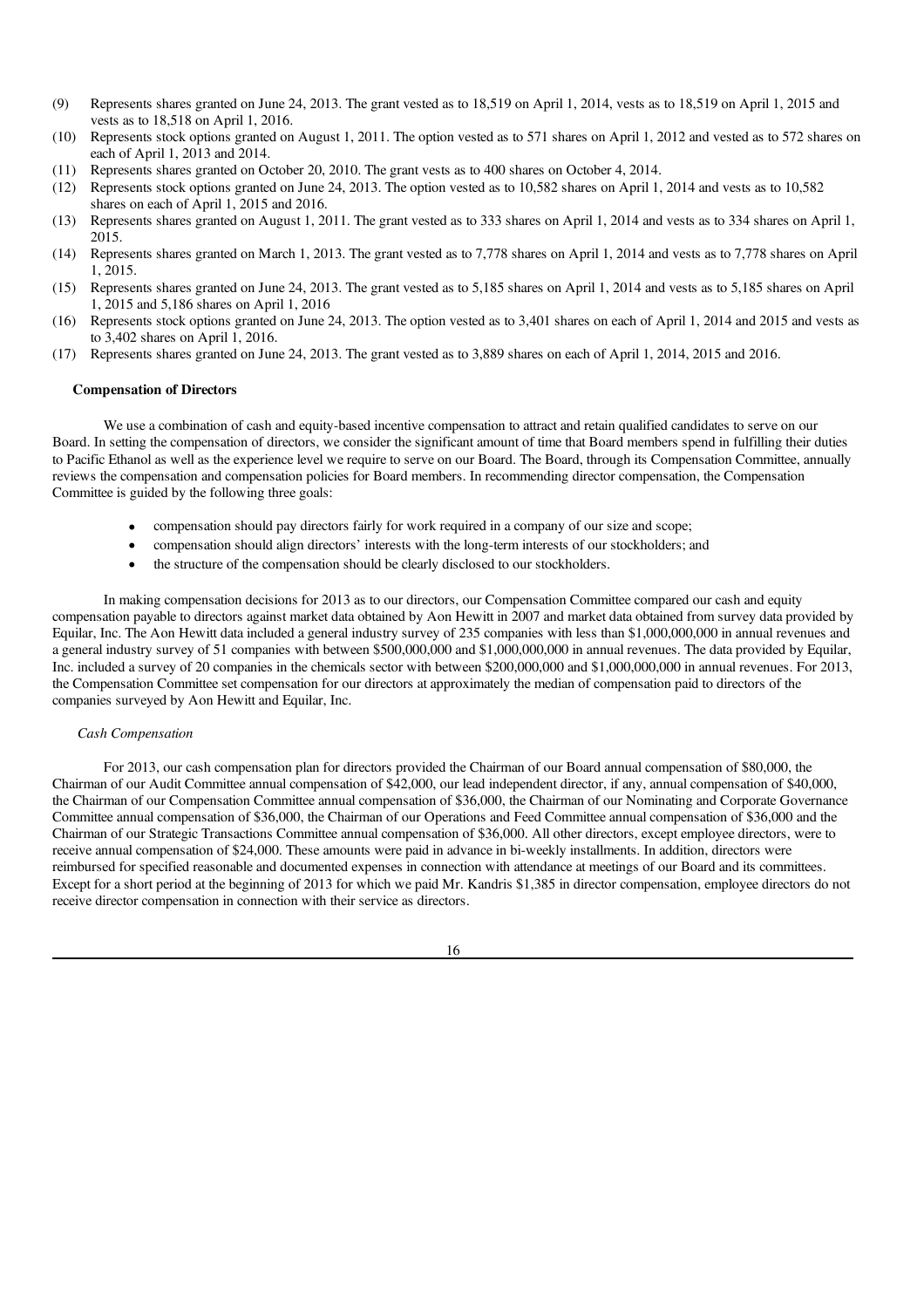#### *Equity Compensation*

Our Compensation Committee or our full Board typically grants equity compensation to our newly elected or reelected directors which normally vests as to 100% of the grants no later than one year after the date of grant. Vesting is normally subject to continued service on our Board during the full year.

In determining the amount of equity compensation for 2013, the Compensation Committee determined the value of total compensation, approximately targeting the median of compensation paid to directors of the companies comprising the market data provided to us by Aon Hewitt in 2007. The Compensation Committee then determined the cash component based on this market data. The balance of the total compensation target was then allocated to equity awards, and the number of shares to be granted to our directors was based on the estimated value of the underlying shares on the expected grant date.

In addition, our Compensation Committee may grant, and has from time to time granted, additional equity compensation to directors at its discretion.

# Compensation of Employee Directors

Except for a short period at the beginning of 2013 for which we paid Mr. Kandris \$1,385 in director compensation, Messrs. Koehler and Kandris were compensated as a full-time employees and officers but received no additional compensation for service as Board members during 2013. Information regarding the compensation awarded to Messrs. Koehler and Kandris is included in the "Summary Compensation Table" above.

# Director Compensation Table – 2013

The following table summarizes the compensation of our non-employee directors for the year ended December 31, 2013:

|                  | <b>Fees Earned</b>               |    |                               |          |                                             |                          |               |                     |
|------------------|----------------------------------|----|-------------------------------|----------|---------------------------------------------|--------------------------|---------------|---------------------|
| Name             | or Paid<br>in Cash<br>$$^{(1)}$$ |    | <b>Stock</b><br>Awards<br>\$) |          | All other<br>Compensation<br>$({\$})^{(2)}$ |                          |               | <b>Total</b><br>\$) |
| William L. Jones | 80,000                           | S  | 138,494(3)                    | <b>S</b> |                                             | —                        | Ф             | 218,494             |
| Terry L. Stone   | \$<br>42,000                     | \$ | 103,869(4)                    | - \$     |                                             | -                        | S             | 145,869             |
| John L. Prince   | 40,000                           | \$ | 103,869(5)                    | - S      |                                             | $-$                      |               | 143,869             |
| Douglas L. Kieta | 36,000                           | \$ | 103,869(6)                    | - S      |                                             | $\overline{\phantom{0}}$ | <sup>\$</sup> | 139,869             |
| Larry D. Layne   | 36,000                           | \$ | $103,869(7)$ \$               |          |                                             | $\qquad \qquad -$        | \$            | 139,869             |
|                  |                                  |    |                               |          |                                             |                          |               |                     |

(1) For a description of annual director fees and fees for chair positions, see the disclosure above under "Compensation of Directors —Cash Compensation."

(2) Except as contained in the table, the value of perquisites and other personal benefits was less than \$10,000 in aggregate for each director.

(3) At December 31, 2013, Mr. Jones held 16,505 vested shares from stock awards and also held options to purchase an aggregate of 477 shares of common stock. Mr. Jones was granted 13,334 and 17,778 shares of our common stock on January 4, 2013 and June 24, 2013, having aggregate grant date fair values of \$72,004 and \$66,490, respectively, calculated based on the fair market value of our common stock on the applicable grant date.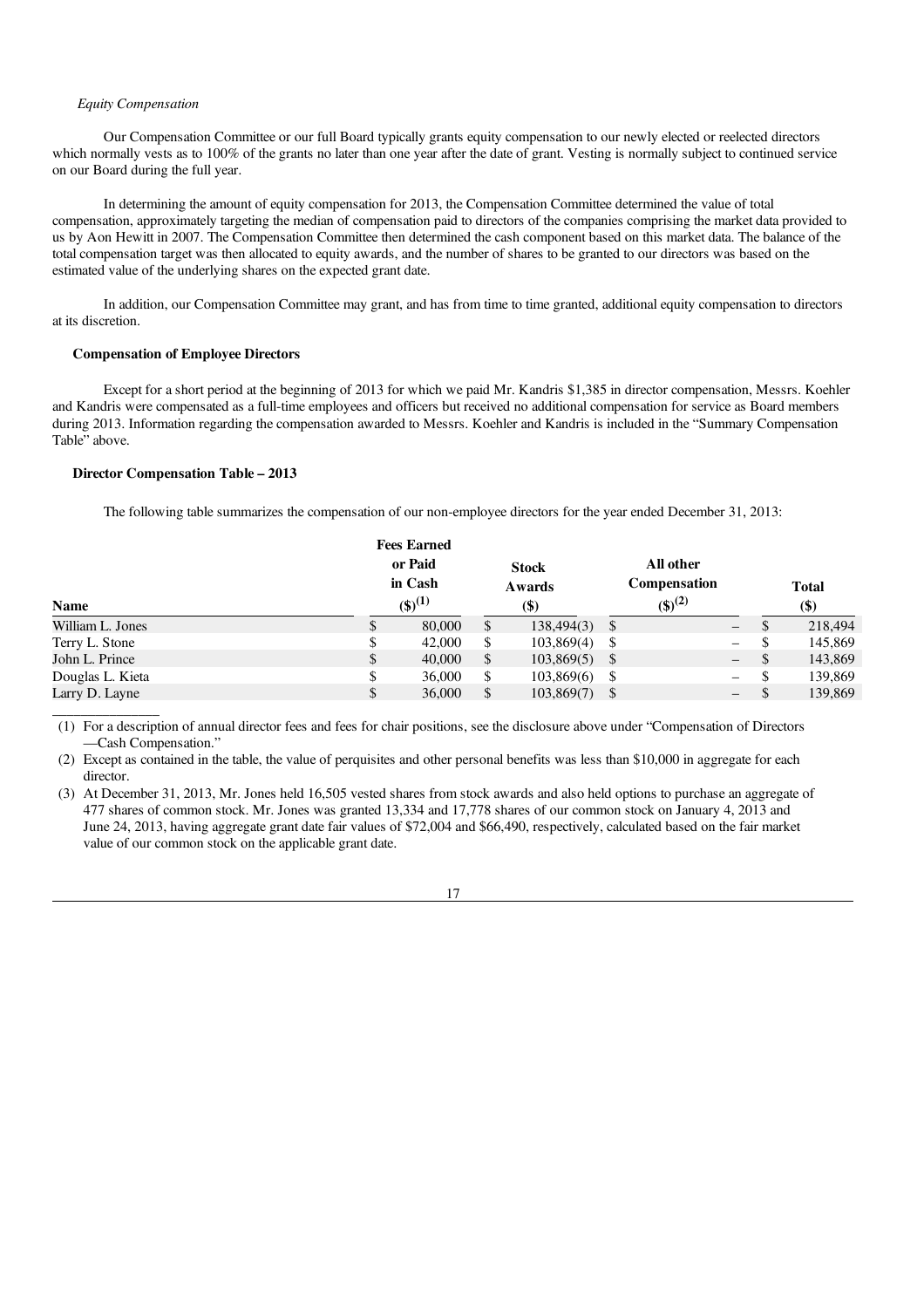- (4) At December 31, 2013, Mr. Stone held 12,591 vested shares from stock awards and also held options to purchase an aggregate of 143 shares of common stock. Mr. Stone was granted 10,000 and 13,334 shares of our common stock on January 4, 2013 and June 24, 2013, having aggregate grant date fair values of \$54,000 and \$49,869, respectively, calculated based on the fair market value of our common stock on the applicable grant date.
- (5) At December 31, 2013, Mr. Prince held 12,591 vested shares from stock awards and also held options to purchase an aggregate of 143 shares of common stock. Mr. Prince was granted 10,000 and 13,334 shares of our common stock on January 4, 2013 and June 24, 2013, having aggregate grant date fair values of \$54,000 and \$49,869, respectively, calculated based on the fair market value of our common stock on the applicable grant date.
- (6) At December 31, 2013, Mr. Kieta held 12,591 vested shares from stock awards. Mr. Kieta was granted 10,000 and 13,334 shares of our common stock on January 4, 2013 and June 24, 2013, having aggregate grant date fair values of \$54,000 and \$49,869, respectively, calculated based on the fair market value of our common stock on the applicable grant date.
- (7) At December 31, 2013, Mr. Layne held 12,591 vested shares from stock awards. Mr. Layne was granted 10,000 and 13,334 shares of our common stock on January 4, 2013 and June 24, 2013, having aggregate grant date fair values of \$54,000 and \$49,869, respectively, calculated based on the fair market value of our common stock on the applicable grant date.

# Indemnification of Directors and Officers

Section 145 of the Delaware General Corporation Law permits a corporation to indemnify its directors and officers against expenses, judgments, fines and amounts paid in settlement actually and reasonably incurred in connection with a pending or completed action, suit or proceeding if the officer or director acted in good faith and in a manner the officer or director reasonably believed to be in the best interests of the corporation.

Our certificate of incorporation provides that, except in certain specified instances, our directors shall not be personally liable to us or our stockholders for monetary damages for breach of their fiduciary duty as directors, except liability for the following:

- any breach of their duty of loyalty to Pacific Ethanol or our stockholders;
- acts or omissions not in good faith or which involve intentional misconduct or a knowing violation of law;
- · unlawful payments of dividends or unlawful stock repurchases or redemptions as provided in Section 174 of the Delaware General Corporation Law; and
- · any transaction from which the director derived an improper personal benefit.

In addition, our certificate of incorporation and bylaws obligate us to indemnify our directors and officers against expenses and other amounts reasonably incurred in connection with any proceeding arising from the fact that such person is or was an agent of ours. Our bylaws also authorize us to purchase and maintain insurance on behalf of any of our directors or officers against any liability asserted against that person in that capacity, whether or not we would have the power to indemnify that person under the provisions of the Delaware General Corporation Law. We have entered and expect to continue to enter into agreements to indemnify our directors and officers as determined by our Board. These agreements provide for indemnification of related expenses including attorneys' fees, judgments, fines and settlement amounts incurred by any of these individuals in any action or proceeding. We believe that these bylaw provisions and indemnification agreements are necessary to attract and retain qualified persons as directors and officers. We also maintain directors' and officers' liability insurance.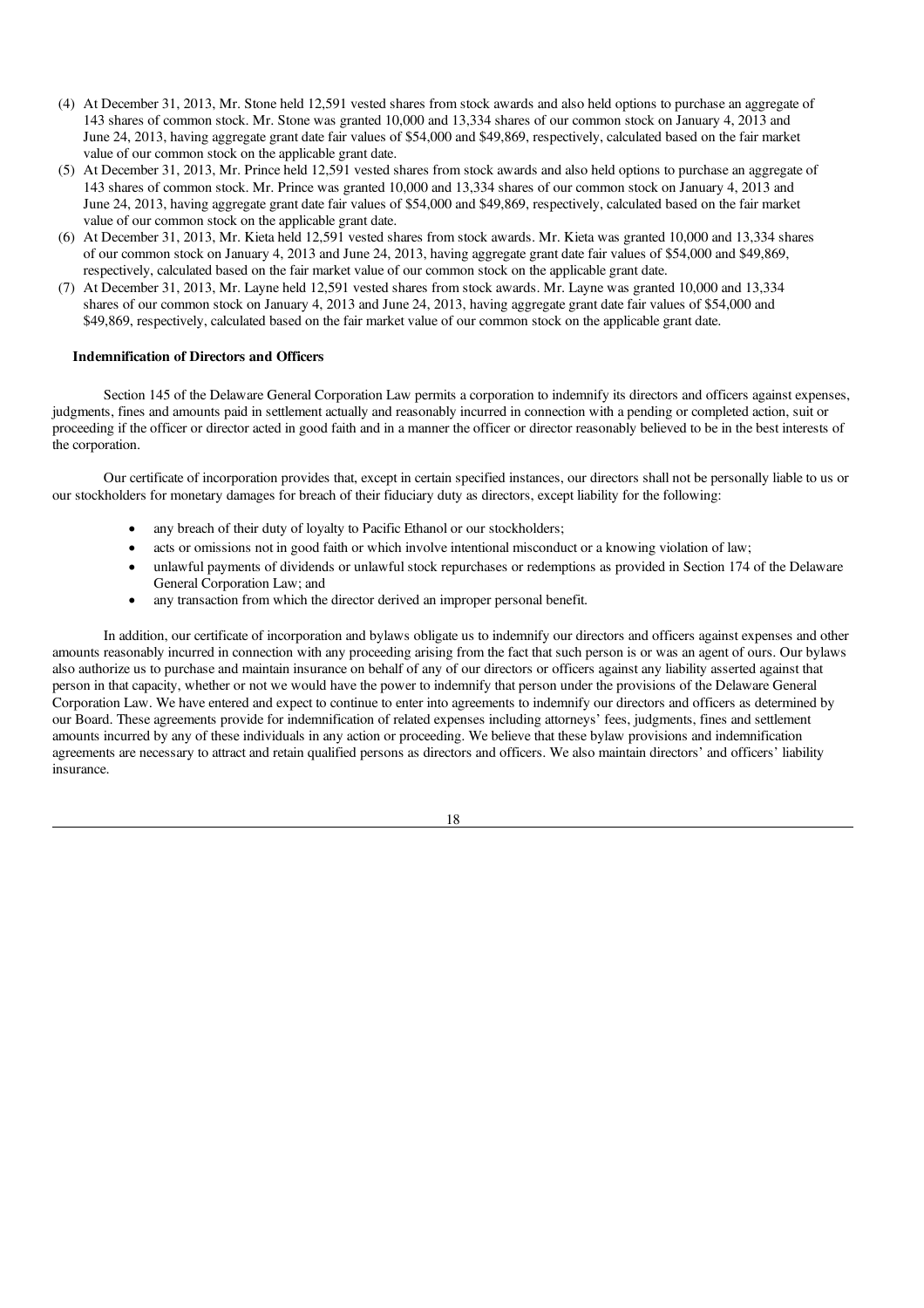The limitation of liability and indemnification provisions in our certificate of incorporation and bylaws may discourage stockholders from bringing a lawsuit against our directors for breach of their fiduciary duty. They may also reduce the likelihood of derivative litigation against our directors and officers, even though an action, if successful, might benefit us and other stockholders. Furthermore, a stockholder's investment may be adversely affected to the extent that we pay the costs of settlement and damage awards against directors and officers as required by these indemnification provisions.

Insofar as indemnification for liabilities arising under the Securities Act of 1933, as amended ("Securities Act"), may be permitted to our directors, officers and controlling persons under the foregoing provisions of our certificate of incorporation or bylaws, or otherwise, we have been informed that in the opinion of the Securities and Exchange Commission, this indemnification is against public policy as expressed in the Securities Act and is therefore unenforceable.

# Item 12. Security Ownership of Certain Beneficial Owners and Management and Related Stockholder Matters.

# Security Ownership of Certain Beneficial Owners and Management

The following table sets forth information with respect to the beneficial ownership of our voting securities as of April 1, 2014, the date of the table, by:

- each person known by us to beneficially own more than 5% of the outstanding shares of our common stock;
- each of our directors:
- each of our current executive officers; and
- · all of our directors and executive officers as a group.

Beneficial ownership is determined in accordance with the rules of the Securities and Exchange Commission, and includes voting or investment power with respect to the securities. To our knowledge, except as indicated by footnote, and subject to community property laws where applicable, the persons named in the table below have sole voting and investment power with respect to all shares of common stock shown as beneficially owned by them. Shares of common stock underlying derivative securities, if any, that currently are exercisable or convertible or are scheduled to become exercisable or convertible for or into shares of common stock within 60 days after the date of the table are deemed to be outstanding in calculating the percentage ownership of each listed person or group but are not deemed to be outstanding as to any other person or group. Except as indicated by footnote, percentage of beneficial ownership is based on 17,960,266 shares of common stock and 926,942 shares of Series B Preferred Stock outstanding as of the date of the table.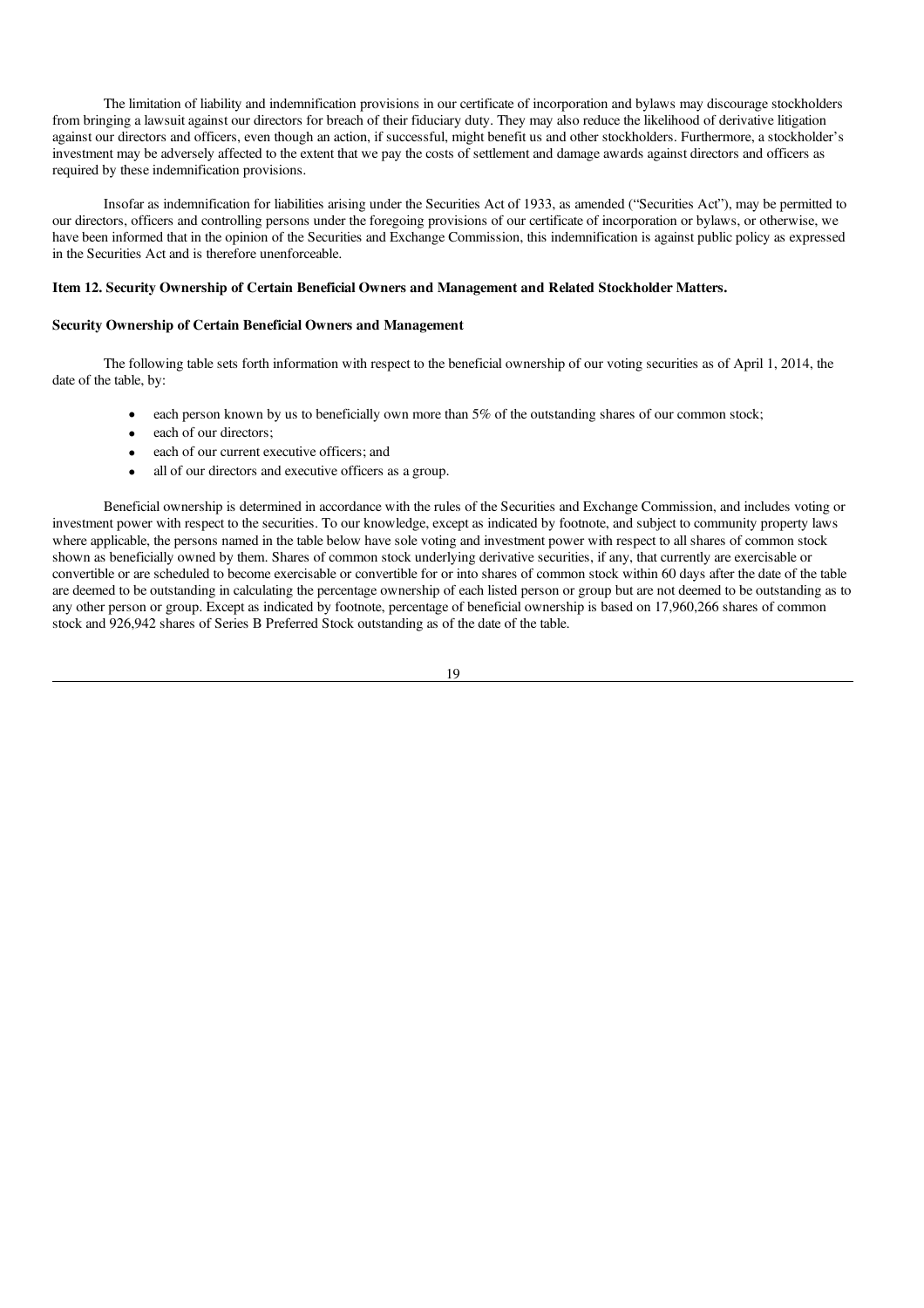|                                                     |                       | <b>Amount and Nature</b> | Percent  |
|-----------------------------------------------------|-----------------------|--------------------------|----------|
| Name and Address of Beneficial Owner <sup>(1)</sup> | <b>Title of Class</b> | of Beneficial Ownership  | of Class |
| William L. Jones                                    | Common                | 65,176(2)                | $\ast$   |
|                                                     | Series B Preferred    | 12,820                   | 1.38%    |
| Neil M. Koehler                                     | Common                | 517,340(3)               | 2.85%    |
|                                                     | Series B Preferred    | 256,410                  | 27.66%   |
| Bryon T. McGregor                                   | Common                | 54,026(4)                | $\ast$   |
| Christopher W. Wright                               | Common                | 51,356(5)                | $\ast$   |
| Terry L. Stone                                      | Common                | 25,735(6)                | $\ast$   |
| John L. Prince                                      | Common                | 25,449(7)                | $\ast$   |
| Douglas L. Kieta                                    | Common                | 25,922                   | $\ast$   |
| Larry D. Layne                                      | Common                | 22,303(8)                | *        |
| Michael D. Kandris                                  | Common                | 37,109(9)                | $\ast$   |
| Paul P. Koehler                                     | Common                | 42,206(10)               | $\ast$   |
|                                                     | Series B Preferred    | 12,820                   | 1.38%    |
| James R. Sneed                                      | Common                | 13,609(11)               | *        |
| Frank P. Greinke                                    | Common                | 56,387(12)               | $\ast$   |
|                                                     | Series B Preferred    | 85,180                   | 9.19%    |
| Lyles United, LLC                                   | Common                | 368,780(13)              | 2.01%    |
|                                                     | Series B Preferred    | 512,820                  | 55.32%   |
| Capital Ventures International                      | Common                | 1,785,723(14)            | 9.04%    |
| All executive officers and directors                |                       |                          |          |
| as a group $(11 \text{ persons})$                   | Common                | 880,231(15)              | 4.83%    |
|                                                     | Series B Preferred    | 282,050                  | 30.43%   |

Less than  $1.00\%$ 

(1) Messrs. Jones, Koehler, Stone, Prince, Kieta, Layne and Kandris are directors of Pacific Ethanol. Messrs. N. Koehler, McGregor, Wright, Kandris, P. Koehler and Sneed are executive officers of Pacific Ethanol. The address of each of these persons is c/o Pacific Ethanol, Inc., 400 Capitol Mall, Suite 2060, Sacramento, California 95814.

(2) Amount represents 56,029 shares of common stock held by William L. Jones and Maurine Jones, husband and wife, as community property, 477 shares of common stock underlying options issued to Mr. Jones, 184 shares of common stock underlying a warrant issued to Mr. Jones and 8,486 shares of common stock underlying our Series B Preferred Stock held by Mr. Jones.

(3) Amount represents 302,397 shares of common stock held directly, 3,663 shares of common stock underlying a warrant, 169,737 shares of common stock underlying our Series B Preferred Stock and 41,543 shares of common stock underlying options.

(4) Includes 12,297 shares of common stock underlying options.

(5) Includes 12,297 shares of common stock underlying options.

(6) Includes 143 shares of common stock underlying options.

(7) Includes 143 shares of common stock underlying options.

(8) Includes 6,667 shares beneficially owned by Larry D. Layne, as trustee under the Layne Family Trust.

(9) Includes 10,582 shares of common stock underlying options.

(10) Amount represents 29,371 shares of common stock held directly, 184 shares of common stock underlying a warrant, 8,486 shares of common stock underlying our Series B Preferred Stock and 4,165 shares of common stock underlying options.

(11) Includes 3,401 shares of common stock underlying options.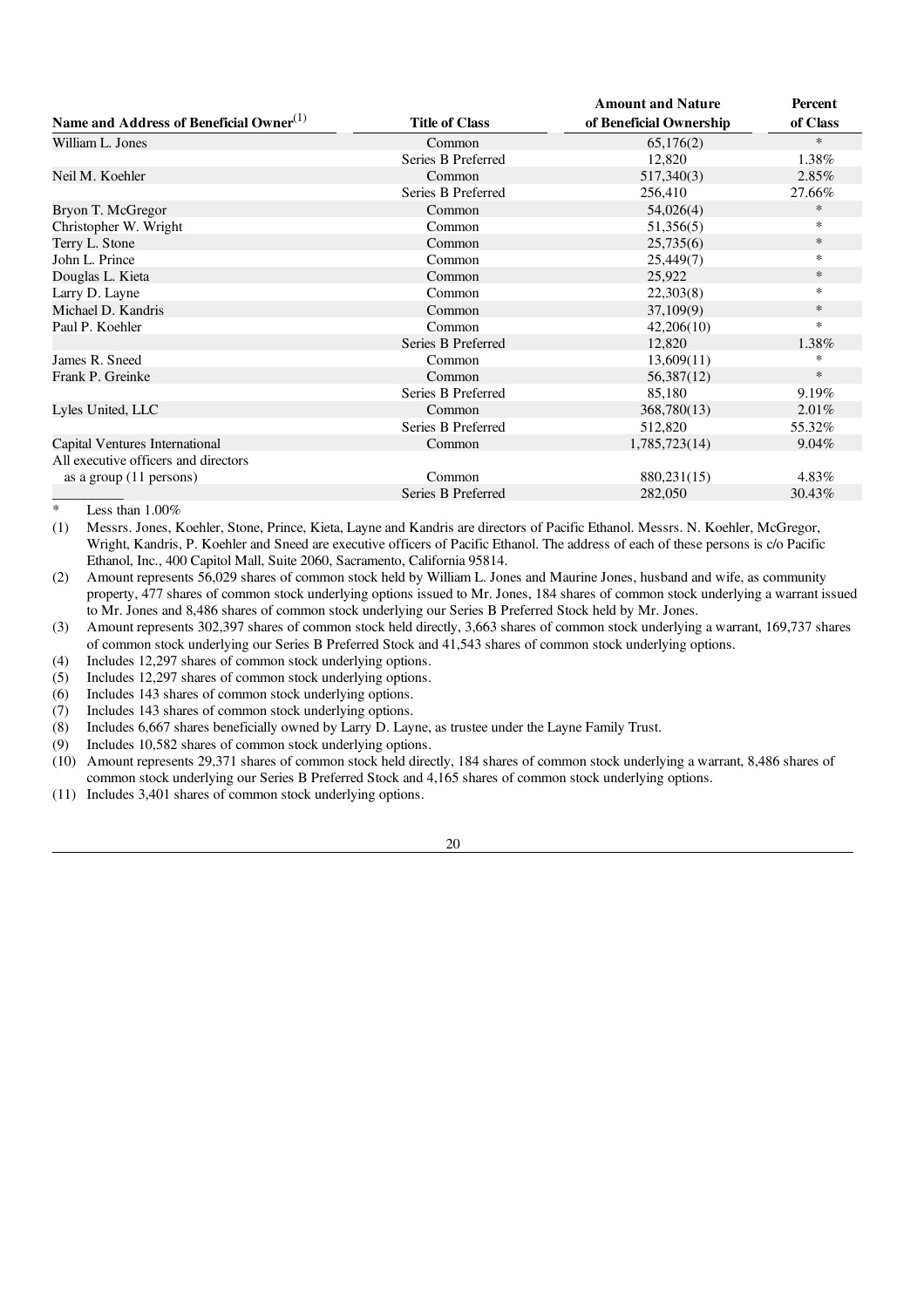- (12) Amount represents 56,387 shares of common stock underlying our Series B Preferred Stock. The shares are beneficially owned by Frank P. Greinke, as trustee under the Greinke Personal Living Trust Dated April 20, 1999. The address of Frank P. Greinke is P.O. Box 4159, 1800 W. Katella, Suite 400, Orange, California 92863.
- (13) Amount represents 29,305 shares of common stock underlying a warrant and 339,475 shares of common stock underlying our Series B Preferred Stock. In addition, Lyles Diversified, Inc. holds 5,333 shares of common stock and The Lyles Foundation holds 3,488 shares of common stock. The address of Lyles United, LLC is P.O. Box 4376, Fresno, California 93744-4376.
- (14) Amount includes 1,149,750 shares of common stock underlying warrants. The information with respect to the holdings of Capital Ventures International is based solely on the Schedule 13G/A filed February 13, 2014 by Capital Ventures International and Heights Capital Management, Inc. as the reporting persons. Each of the reporting persons shares voting and dispositive power over all shares beneficially owned. Heights Capital Management, Inc. is the investment manager to Capital Ventures International and as such may exercise voting and dispositive power over the shares. The shares reported as beneficially owned excludes 1,030,000 shares of common stock issuable upon exercise of a warrant issued to Capital Ventures International because the warrant contains a blocking provision under which the holder thereof does not have the right to exercise the warrant to the extent that such exercise would result in beneficial ownership by the holder thereof or any of its affiliates, of more than 4.99% of our shares of common stock outstanding. The address for Capital Ventures International is P.O. Box 897, Winward 1, Regatta Office Park, West Bay Road, Grand Cayman KY1-1103, Cayman Islands. The address for Heights Capital Management, Inc. is 101 California Street, Suite 3250, San Francisco, California 94111.
- (15) Amount represents 604,442 shares of common stock held directly, 85,049 shares of common stock underlying options, 4,031 shares of common stock underlying warrants and 186,709 shares of common stock underlying our Series B Preferred Stock.

# Equity Compensation Plan Information

The following table provides information about our common stock that may be issued upon the exercise of options, warrants and rights under all of our existing equity compensation plans as of December 31, 2013.

|                                                         | Number of<br><b>Securities to be</b><br><b>Issued Upon</b><br><b>Exercise of</b><br>Outstanding<br>Options,<br>Warrants |               | Weighted-<br>Average<br><b>Exercise Price of</b><br>Outstanding<br>Options,<br><b>Warrants and</b> | Number of<br><b>Securities</b><br>Remaining<br><b>Available</b><br>for Future<br><b>Issuance</b><br><b>Under Equity</b><br>Compensation |
|---------------------------------------------------------|-------------------------------------------------------------------------------------------------------------------------|---------------|----------------------------------------------------------------------------------------------------|-----------------------------------------------------------------------------------------------------------------------------------------|
| <b>Plan Category</b>                                    | and Rights                                                                                                              |               | <b>Rights</b>                                                                                      | Plans <sup>(1)</sup>                                                                                                                    |
| Equity Compensation Plans Approved by Security Holders: |                                                                                                                         |               |                                                                                                    |                                                                                                                                         |
| 2004 Stock Option Plan <sup>(1)</sup>                   | 763                                                                                                                     | <sup>\$</sup> | 867.23                                                                                             |                                                                                                                                         |
| 2006 Stock Incentive Plan                               | 240,713                                                                                                                 | \$            | 4.18                                                                                               | 28,558                                                                                                                                  |
|                                                         |                                                                                                                         |               |                                                                                                    |                                                                                                                                         |

(1) Our 2004 Stock Option Plan was terminated effective September 7, 2006, except to the extent of then-outstanding options.

# Item 13. Certain Relationships and Related Transactions, and Director Independence.

# Director Independence

Our corporate governance guidelines provide that a majority of the Board and all members of our Audit, Compensation and Nominating and Corporate Governance Committees shall be independent. On an annual basis, each director and executive officer is obligated to complete a Director and Officer Questionnaire that requires disclosure of any transactions with Pacific Ethanol in which a director or executive officer, or any member of his or her immediate family, have a direct or indirect material interest. Following completion of these questionnaires, the Board, with the assistance of the Nominating and Corporate Governance Committee, makes an annual determination as to the independence of each director using the current standards for "independence" established by the Securities and Exchange Commission and NASDAQ, additional criteria contained in our corporate governance guidelines and consideration of any other material relationship a director may have with Pacific Ethanol.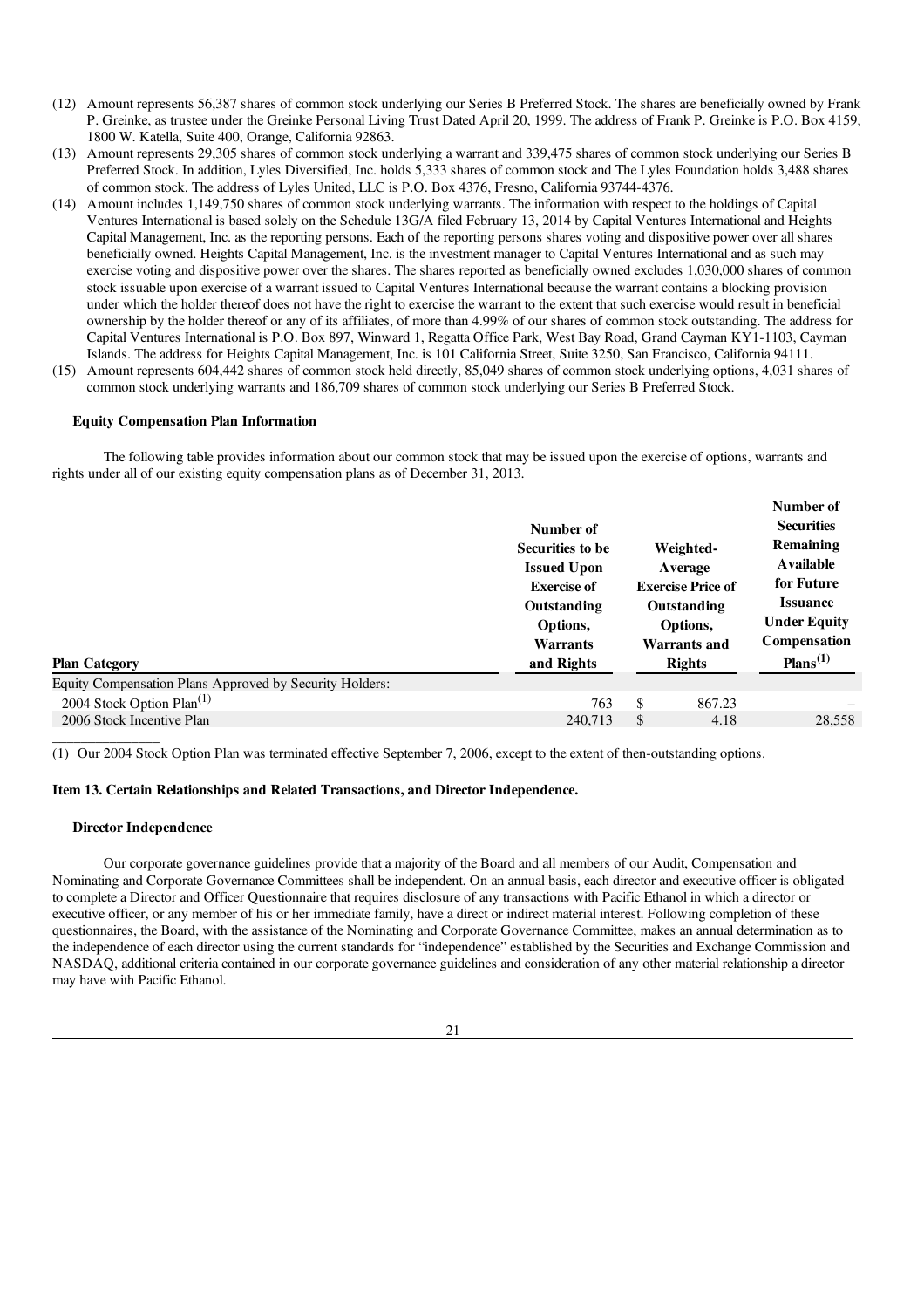The Board has determined that all of its directors are independent under these standards, except for Neil M. Koehler, who serves as our Chief Executive Officer and President, and Michael D. Kandris, who serves as our Chief Operating Officer. Messrs. Koehler and Kandris are deemed not to be independent due to their employment relationships with Pacific Ethanol, Inc.

### Policies and Procedures for Approval of Related Party Transactions

Our Board has the responsibility to review and discuss with management and approve, and has adopted written policies and procedures relating to approval or ratification of, interested transactions with related parties. During this process, the material facts as to the related party's interest in a transaction are disclosed to all Board members or the Audit Committee. Under the policies and procedures, the Board, through the Audit Committee, is to review each interested transaction with a related party that requires approval and either approve or disapprove of the entry into the interested transaction. An interested transaction is any transaction in which we are a participant and in which any related party has or will have a direct or indirect interest. Transactions that are in the ordinary course of business and would not require either disclosure required by Item 404(a) of Regulation S-K under the Securities Act or approval of the Board or an independent committee of the Board as required by applicable NASDAQ rules would not be deemed interested transactions. No director may participate in any approval of an interested transaction with respect to which he or she is a related party. Our Board intends to approve only those related party transactions that are in the best interests of Pacific Ethanol and our stockholders.

Other than as described below or elsewhere in this report, since January 1, 2012, there has not been a transaction or series of related transactions to which Pacific Ethanol was or is a party involving an amount in excess of \$120,000 and in which any director, executive officer, holder of more than 5% of any class of our voting securities, or any member of the immediate family of any of the foregoing persons, had or will have a direct or indirect material interest. All of the below transactions were separately approved by our Board.

### Certain Relationships and Related Transactions

#### *Miscellaneous*

We are or have been a party to employment and compensation arrangements with related parties, as more particularly described above in "Executive Employment Agreements." We have entered into an indemnification agreement with each of our directors and executive officers. The indemnification agreements and our certificate of incorporation and bylaws require us to indemnify our directors and officers to the fullest extent permitted by Delaware law.

#### *Neil M. Koehler*

#### *Series B Preferred Stock*

On May 20, 2008, we sold to Neil M. Koehler, who is our President and Chief Executive Officer and one of our directors, 256,410 shares of our Series B Preferred Stock, all of which were initially convertible into an aggregate of 7,326 shares of our common stock based on an initial preferred-to-common conversion ratio of approximately 1-for-0.03, and warrants to purchase an aggregate of 3,663 shares of our common stock at a split-adjusted exercise price of \$735 per share, for an aggregate purchase price of \$5,000,000. As a result of various antidilution adjustments, the conversion ratio of the Series B Preferred Stock has declined to approximately 1-for-1.5. For each of the years ended December 31, 2013 and 2012, we accrued cash dividends in the amount of \$350,000 in respect of shares of Series B Preferred Stock held by Mr. Koehler.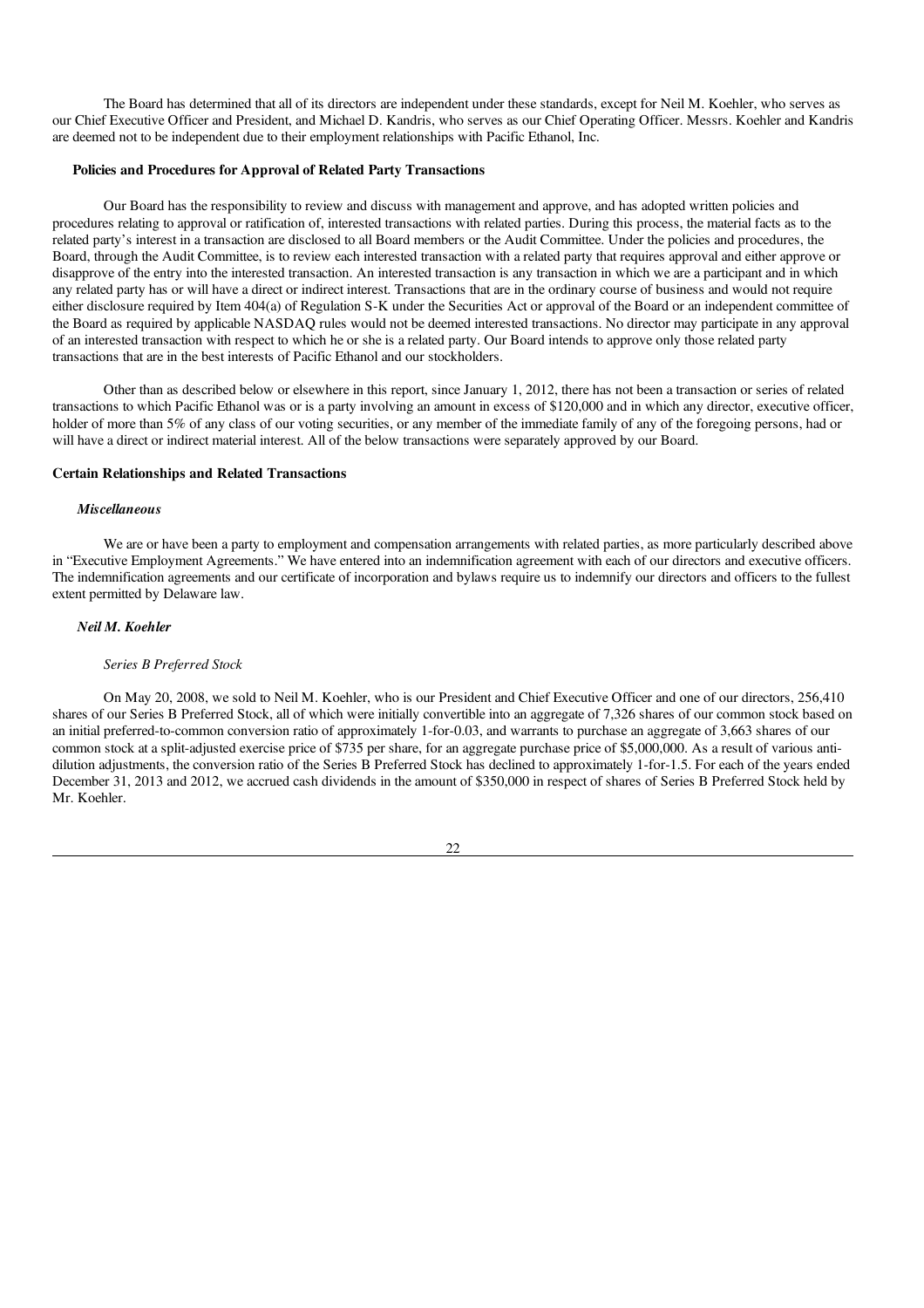On the following dates we entered into agreements with Mr. Koehler under which the following amounts of accrued and unpaid dividends in respect of shares of Series B Preferred Stock held by Mr. Koehler were to be paid in shares of our common stock at the following prices per share. We made such payments by issuing the following number of shares of common stock to Mr. Koehler on the dates indicated.

|                       | Accrued          |               | Price            |                      |                      |
|-----------------------|------------------|---------------|------------------|----------------------|----------------------|
| <b>Agreement Date</b> | <b>Dividends</b> |               | <b>Per Share</b> | <b>Shares Issued</b> | <b>Issuance Date</b> |
| August 21, 2012       | 105,000          | S             | 4.65             | 22,581               | August 24, 2012      |
| December 26, 2012     | 105,000          | \$.           | 5.06             | 20.753               | December 31, 2012    |
| March 27, 2013        | 105,000          | $\mathcal{S}$ | 5.25             | 20,000               | March 28, 2013       |
| July 26, 2013         | 105,000          | \$            | 4.19             | 25,082               | July 31, 2013        |
| September 13, 2013    | 105,000          | \$            | 3.72             | 28,247               | September 17, 2013   |

As of December 31, 2013, accrued and unpaid dividends totaling \$525,000 had not been paid in respect of shares of Series B Preferred Stock held by Mr. Koehler.

#### *Loan Transaction*

On March 30, 2009, we entered into an unsecured promissory note in favor of Mr. Koehler. The promissory note was for the principal amount of \$1,000,000. Interest on the unpaid principal amount of the promissory note accrues at a rate per annum of 8.00%. On March 29, 2010, we entered into an amendment to the promissory note to extend its maturity date to January 5, 2011. On October 29, 2010, we paid all accrued interest under the promissory note, totaling \$126,500. On November 5, 2010, we entered into an amendment to the promissory note extending its maturity date to March 31, 2012. On December 31, 2010, we paid all accrued interest under the promissory note, totaling \$13,774. On November 30, 2011, we made a principal payment of \$250,000, resulting in an unpaid principal balance of \$750,000. On March 7, 2012, we entered into an amendment to the promissory note further extending its maturity date to March 31, 2013. On February 7, 2013, we entered into an amendment to the promissory note further extending its maturity date to March 31, 2014. For the years ended December 31, 2013 and 2012, we paid all accrued interest under the promissory note, totaling \$60,000 and \$60,164, respectively. On March 31, 2014, we paid in cash the outstanding balance of the promissory note.

### *Restricted Stock and Option Grants*

On March 1, 2013, we granted 66,667 shares of our restricted common stock to Mr. Koehler in consideration of services to be provided. The value of the common stock was determined to be \$380,002.

On April 12, 2013, we granted 16,667 shares of our restricted common stock to Mr. Koehler in consideration of services to be provided. The value of the common stock was determined to be \$77,502.

On June 24, 2013, we granted 55,556 shares of our restricted common stock to Mr. Koehler in consideration of services to be provided. The value of the common stock was determined to be \$207,779. On June 24, 2013, we also granted to Mr. Koehler an option to purchase up to 113,379 shares of our common stock at an exercise price of \$3.74 per share as incentive compensation. The option vested as to approximately one-third of the shares on April 1, 2014 and vests as to approximately one-third of the shares on each of April 1, 2015 and 2016.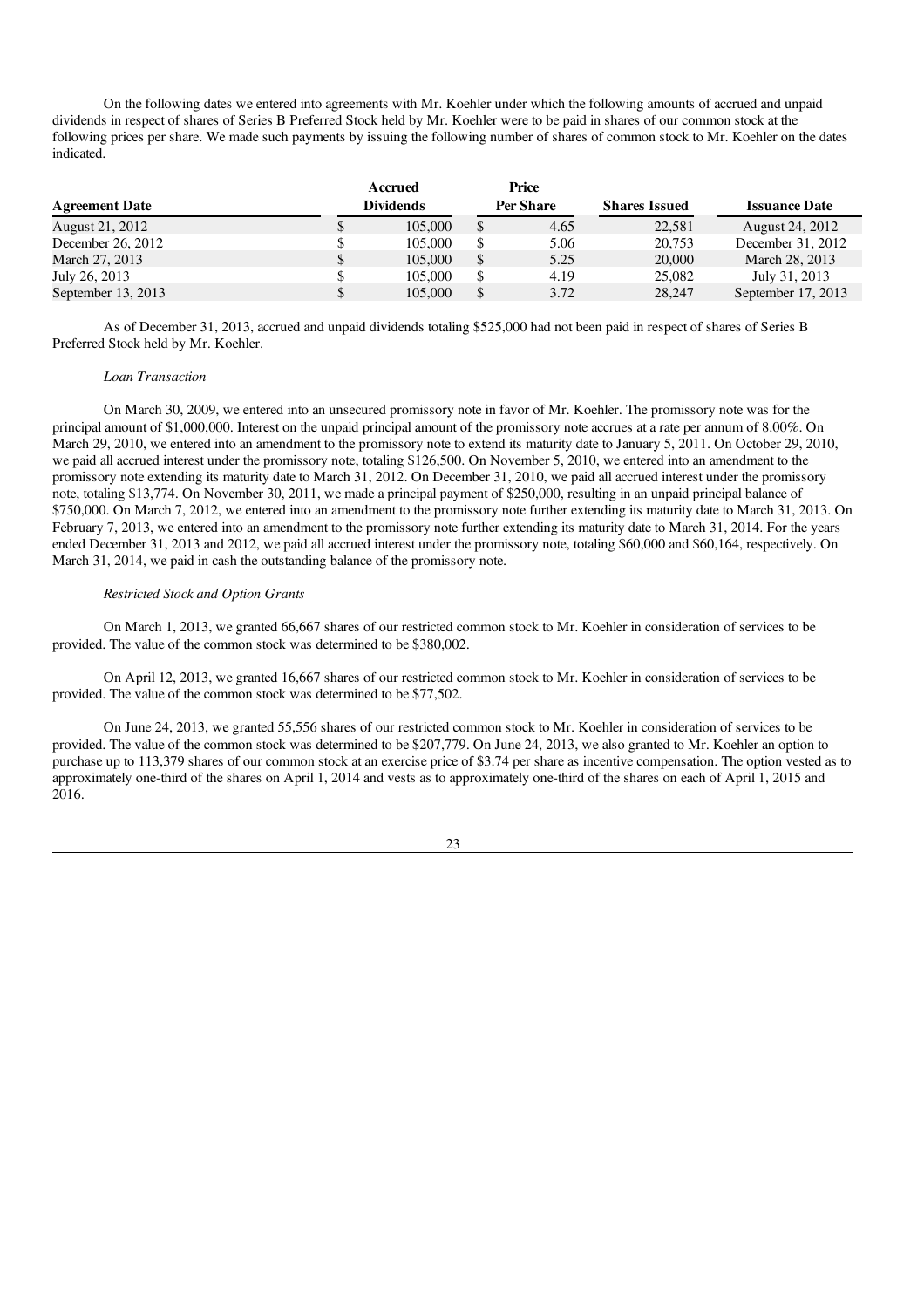# *Paul P. Koehler*

Paul P. Koehler is employed by us as Vice President of Corporate Development at an annual salary of \$220,000. On May 20, 2008, we sold to Mr. Koehler 12,820 shares of our Series B Preferred Stock, all of which were initially convertible into an aggregate of 366 shares of our common stock based on an initial preferred-to-common conversion ratio of approximately 1-for-0.03, and warrants to purchase an aggregate of 184 shares of our common stock at a split-adjusted exercise price of \$735 per share, for an aggregate purchase price of \$250,000. As a result of various anti-dilution adjustments, the conversion ratio of the Series B Preferred Stock has declined to approximately 1-for-1.5. For each of the years ended December 31, 2013 and 2012, we accrued cash dividends in the amount of \$17,500 in respect of shares of Series B Preferred Stock held by Mr. Koehler.

On the following dates we entered into agreements with Mr. Koehler under which the following amounts of accrued and unpaid dividends in respect of shares of Series B Preferred Stock held by Mr. Koehler were to be paid in shares of our common stock at the following prices per share. We made such payments by issuing the following number of shares of common stock to Mr. Koehler on the dates indicated.

| <b>Agreement Date</b> |  | <b>Accrued Dividends</b> | <b>Per Share</b> | <b>Shares Issued</b> | <b>Issuance Date</b> |
|-----------------------|--|--------------------------|------------------|----------------------|----------------------|
| August 21, 2012       |  | 5,250                    | \$<br>4.65       | 1,129                | August 24, 2012      |
| December 26, 2012     |  | 5.250                    | \$<br>5.10       | 1.038                | December 31, 2012    |
| March 27, 2013        |  | 5.250                    | \$<br>5.25       | 1.000                | March 28, 2013       |
| July 26, 2013         |  | 5.250                    | \$<br>4.19       | 1,255                | July 31, 2013        |
| September 13, 2013    |  | 5.250                    | \$<br>3.72       | 1.413                | September 17, 2013   |

As of December 31, 2013, accrued and unpaid dividends totaling \$26,248 had not been paid in respect of shares of Series B Preferred Stock held by Mr. Koehler.

# *Restricted Stock and Option Grants*

On January 4, 2013, we granted 12,500 shares of our restricted common stock to Mr. Koehler in consideration of services to be provided. The value of the common stock was determined to be \$67,406.

On June 24, 2013, we granted 11,667 shares of restricted common stock to Mr. Koehler in consideration of services to be provided. The value of the common stock was determined to be \$43,635. On June 24, 2013, we also granted to Mr. Koehler an option to purchase up to 10,204 shares of our common stock at an exercise price of \$3.74 per share as incentive compensation. The option vested as to approximately one-third of the shares on April 1, 2014 and vests as to approximately one-third of the shares on each of April 1, 2015 and 2016.

### *Thomas D. Koehler*

On May 20, 2008, we sold to Thomas D. Koehler, a brother of Neil M. Koehler, who is our President and Chief Executive Officer and one of our directors, 12,820 shares of our Series B Preferred Stock, all of which were initially convertible into an aggregate of 366 shares of our common stock based on an initial preferred-to-common conversion ratio of approximately 1-for-0.03, and warrants to purchase an aggregate of 184 shares of our common stock at a split-adjusted exercise price of \$735 per share, for an aggregate purchase price of \$250,000. As a result of various anti-dilution adjustments, the conversion ratio of the Series B Preferred Stock has declined to approximately 1-for-1.5. For each of the years ended December 31, 2013 and 2012, we accrued cash dividends in the amount of \$17,500 in respect of shares of Series B Preferred Stock held by Mr. Koehler.

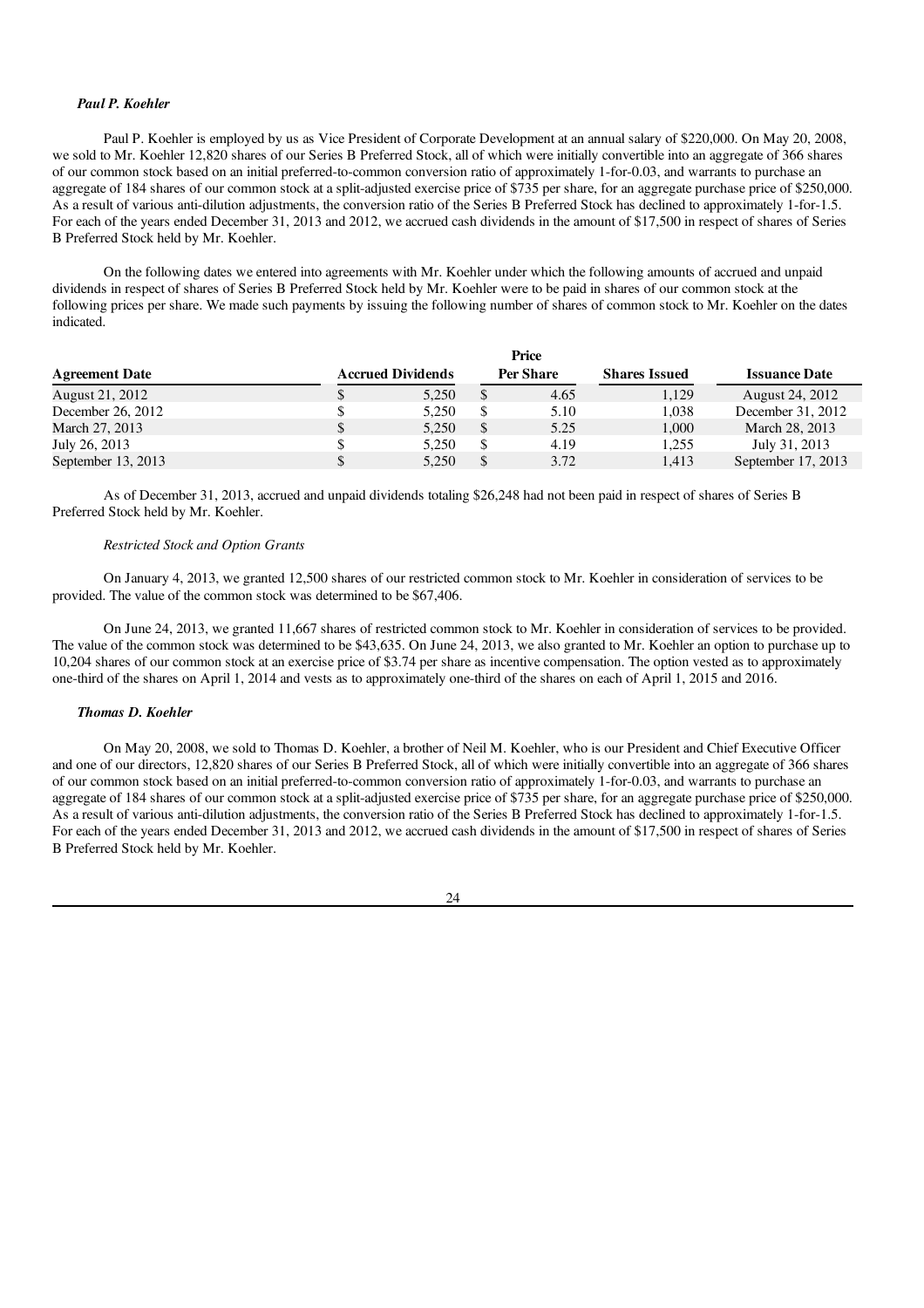On the following dates we entered into agreements with Mr. Koehler under which the following amounts of accrued and unpaid dividends in respect of shares of Series B Preferred Stock held by Mr. Koehler were to be paid in shares of our common stock at the following prices per share. We made such payments by issuing the following number of shares of common stock to Mr. Koehler on the dates indicated.

|                       |                          |    | Price            |                      |                      |  |
|-----------------------|--------------------------|----|------------------|----------------------|----------------------|--|
| <b>Agreement Date</b> | <b>Accrued Dividends</b> |    | <b>Per Share</b> | <b>Shares Issued</b> | <b>Issuance Date</b> |  |
| August 21, 2012       | 5,250                    | \$ | 4.65             | 1,129                | August 24, 2012      |  |
| December 26, 2012     | 5.250                    | \$ | 5.10             | 1.038                | December 31, 2012    |  |
| March 27, 2013        | 5.250                    | \$ | 5.25             | 1.000                | March 28, 2013       |  |
| July 26, 2013         | 5.250                    | \$ | 4.19             | 1.255                | July 31, 2013        |  |
| September 13, 2013    | 5.250                    | \$ | 3.72             | 1.413                | September 17, 2013   |  |

As of December 31, 2013, accrued and unpaid dividends totaling \$26,248 had not been paid in respect of shares of Series B Preferred Stock held by Mr. Koehler.

On April 1, 2008, we entered into an Independent Contractor Services Agreement with Mr. Koehler for the provision of strategic consulting services, including in connection with promoting Pacific Ethanol, and ethanol as a fuel additive and transportation fuel, with governmental agencies. Mr. Koehler was compensated at a rate of \$5,000 per month under this arrangement from April 1, 2008 through September 30, 2010. Effective October 1, 2010, Mr. Koehler's compensation was increased to \$7,500 per month.

### *William L. Jones*

#### *Series B Preferred Stock*

On May 20, 2008, we sold to William L. Jones, who is our Chairman of the Board and one of our directors, 12,820 shares of our Series B Preferred Stock, all of which were initially convertible into an aggregate of 366 shares of our common stock based on an initial preferred-to-common conversion ratio of approximately 1-for-0.03, and warrants to purchase an aggregate of 184 shares of our common stock at a split-adjusted exercise price of \$735 per share, for an aggregate purchase price of \$250,000. As a result of various anti-dilution adjustments, the conversion ratio of the Series B Preferred Stock has declined to approximately 1-for-1.5. For each of the years ended December 31, 2013 and 2012, we accrued cash dividends in the amount of \$17,500 in respect of shares of Series B Preferred Stock held by Mr. Jones.

On the following dates we entered into agreements with Mr. Jones under which the following amounts of accrued and unpaid dividends in respect of shares of Series B Preferred Stock held by Mr. Jones were to be paid in shares of our common stock at the following prices per share. We made such payments by issuing the following number of shares of common stock to Mr. Jones on the dates indicated.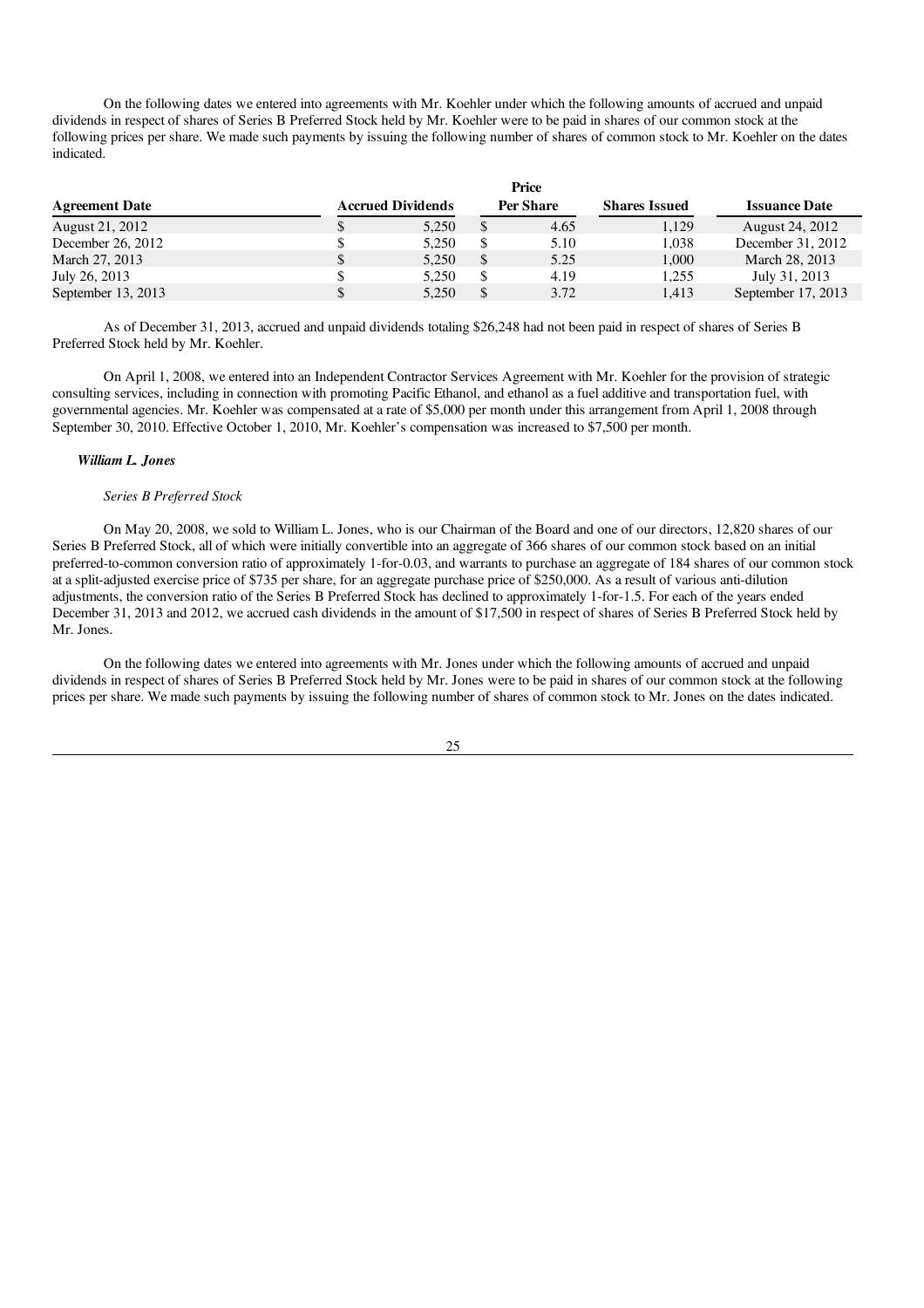| <b>Agreement Date</b> | <b>Accrued Dividends</b> |       | <b>Per Share</b> |      | <b>Shares Issued</b> | <b>Issuance Date</b> |
|-----------------------|--------------------------|-------|------------------|------|----------------------|----------------------|
| August 21, 2012       |                          | 5.250 | <sup>\$</sup>    | 4.65 | 1,129                | August 24, 2012      |
| December 26, 2012     |                          | 5.250 | S                | 5.06 | 1,038                | December 31, 2012    |
| March 27, 2013        | <sup>\$</sup>            | 5,250 | <sup>\$</sup>    | 5.25 | 1.000                | March 28, 2013       |
| July 26, 2013         |                          | 5,250 | \$               | 4.19 | 1,255                | July 31, 2013        |
| September 13, 2013    |                          | 5,250 | <sup>\$</sup>    | 3.72 | 1,413                | September 17, 2013   |

As of December 31, 2013, accrued and unpaid dividends totaling \$26,248 had not been paid in respect of shares of Series B Preferred Stock held by Mr. Jones.

# *Restricted Stock Grants*

On January 4, 2013, we granted 13,333 shares of our restricted common stock to Mr. Jones in consideration of services to be provided. The value of the common stock was determined to be \$71,900.

On June 24, 2013, we granted 17,778 shares of our restricted common stock to Mr. Jones in consideration of services to be provided. The value of the common stock was determined to be \$64,356.

# *Michael D. Kandris*

#### *Consulting Services*

During the year ended December 31, 2012, Mr. Kandris provided consulting services to us concerning ethanol plant operations and was paid \$239,135 for his services.

#### *Restricted Stock and Option Grants*

On January 4, 2013, we granted 10,000 shares of our restricted common stock to Mr. Kandris in consideration of services to be provided. The value of the common stock was determined to be \$54,000.

On June 24, 2013, we granted 15,556 shares of our restricted common stock to Mr. Kandris in consideration of services to be provided. The value of the common stock was determined to be \$58,179. On June 24, 2013, we also granted to Mr. Kandris an option to purchase up to 31,746 shares of our common stock at an exercise price of \$3.74 per share as incentive compensation. The option vested as to approximately one-third of the shares on April 1, 2014 and vests as to approximately one-third of the shares on each of April 1, 2015 and 2016.

# *Christopher W. Wright*

On March 1, 2013, we granted 23,333 shares of our restricted common stock to Mr. Wright in consideration of services to be provided. The value of the common stock was determined to be \$133,004.

On June 24, 2013, we granted 15,556 shares of our restricted common stock to Mr. Wright in consideration of services to be provided. The value of the common stock was determined to be \$58,179. On June 24, 2013, we also granted to Mr. Wright an option to purchase up to 31,746 shares of our common stock at an exercise price of \$3.74 per share as incentive compensation. The option vested as to approximately one-third of the shares on April 1, 2014 and vests as to approximately one-third of the shares on each of April 1, 2015 and 2016.

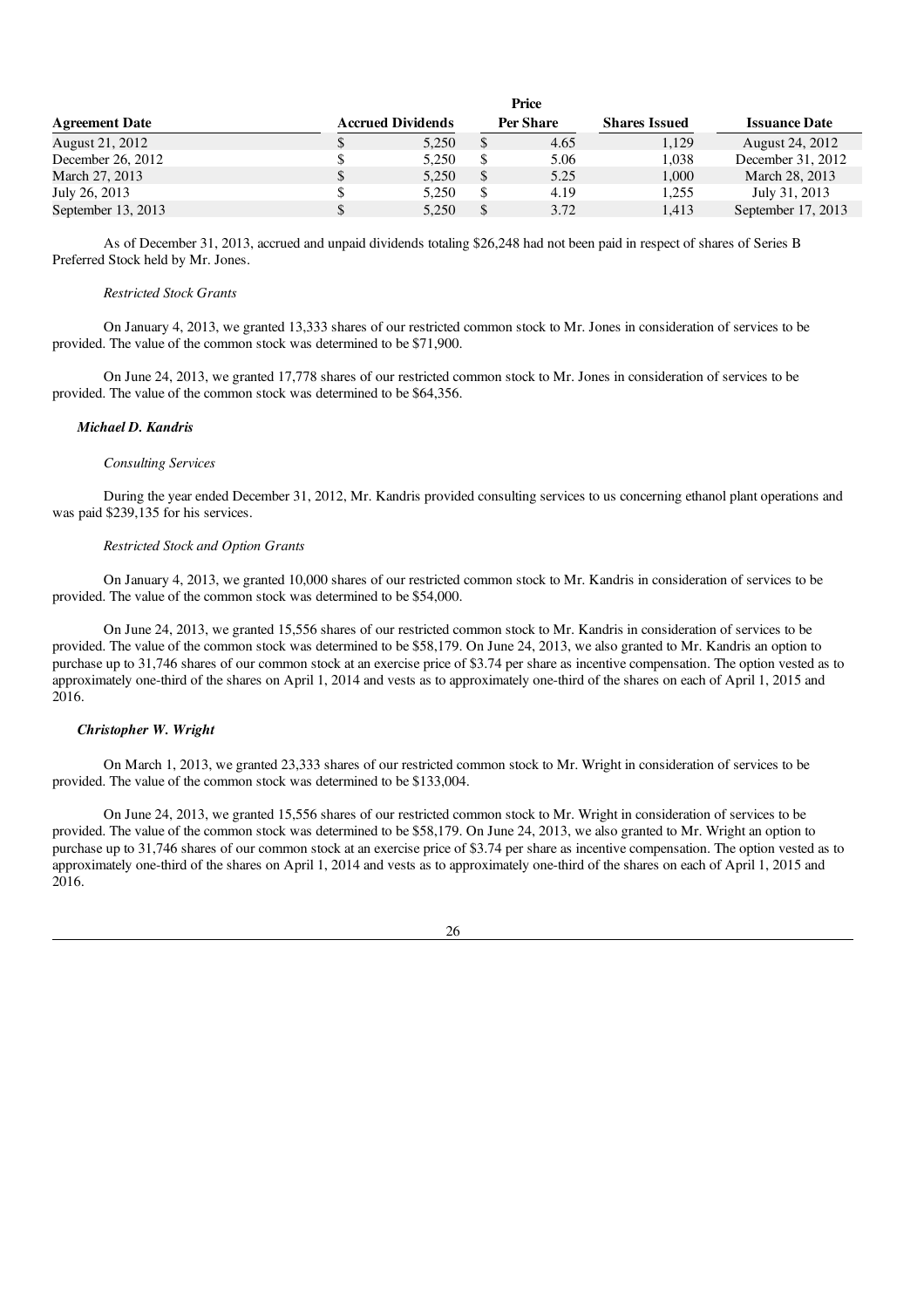#### *Bryon T. McGregor*

On March 1, 2013, we granted 23,333 shares of our restricted common stock to Mr. McGregor in consideration of services to be provided. The value of the common stock was determined to be \$133,004.

On June 24, 2013, we granted 15,556 shares of our restricted common stock to Mr. McGregor in consideration of services to be provided. The value of the common stock was determined to be \$58,179. On June 24, 2013, we also granted to Mr. McGregor an option to purchase up to 31,746 shares of our common stock at an exercise price of \$3.74 per share as incentive compensation. The option vested as to approximately one-third of the shares on April 1, 2014 and vests as to approximately one-third of the shares on each of April 1, 2015 and 2016.

# *James R. Sneed*

On June 24, 2013, we granted 11,667 shares of restricted common stock to Mr. Sneed in consideration of services to be provided. The value of the common stock was determined to be \$43,635. On June 24, 2013, we also granted to Mr. Sneed an option to purchase up to 10,204 shares of our common stock at an exercise price of \$3.74 per share as incentive compensation. The option vested as to approximately one-third of the shares on April 1, 2014 and vests as to approximately one-third of the shares on each of April 1, 2015 and 2016.

# *Terry L. Stone, John L. Prince, Douglas L. Kieta and Larry D. Layne*

On January 4, 2013, we granted 10,000 shares of our restricted common stock to each of our non-employee directors (except for the Chairman of our Board, Mr. Jones) in consideration of services to be provided. The value of the common stock granted to each of Messrs. Stone, Prince, Kieta and Layne on January 4, 2013 was determined to be \$53,925.

On June 24, 2013, we granted 13,333 shares of our restricted common stock to each of our non-employee directors (except for the Chairman of our Board, Mr. Jones) in consideration of services to be provided. The value of the common stock was determined to be \$48,265.

# *Lyles United, LLC*

On March 27, 2008, we sold to Lyles United, LLC, or Lyles United, 2,051,282 shares of our Series B Preferred Stock, all of which were initially convertible into an aggregate of 58,608 shares of our common stock based on an initial preferred-to-common conversion ratio of approximately 1-for-0.03, and warrants to purchase an aggregate of 29,304 shares of our common stock at a split-adjusted exercise price of \$735 per share, for an aggregate purchase price of \$40,000,000. As a result of various anti-dilution adjustments, the conversion ratio of the Series B Preferred Stock has declined to approximately 1-for-1.5. For each of the years ended December 31, 2013 and 2012, we accrued cash dividends in the amount of \$700,000 in respect of shares of Series B Preferred Stock held by Lyles United.

On the following dates we entered into agreements with Lyles United under which the following amounts of accrued and unpaid dividends in respect of shares of Series B Preferred Stock held by Lyles United were to be paid in shares of our common stock at the following prices per share. We made such payments by issuing the following number of shares of common stock to Lyles United on the dates indicated.

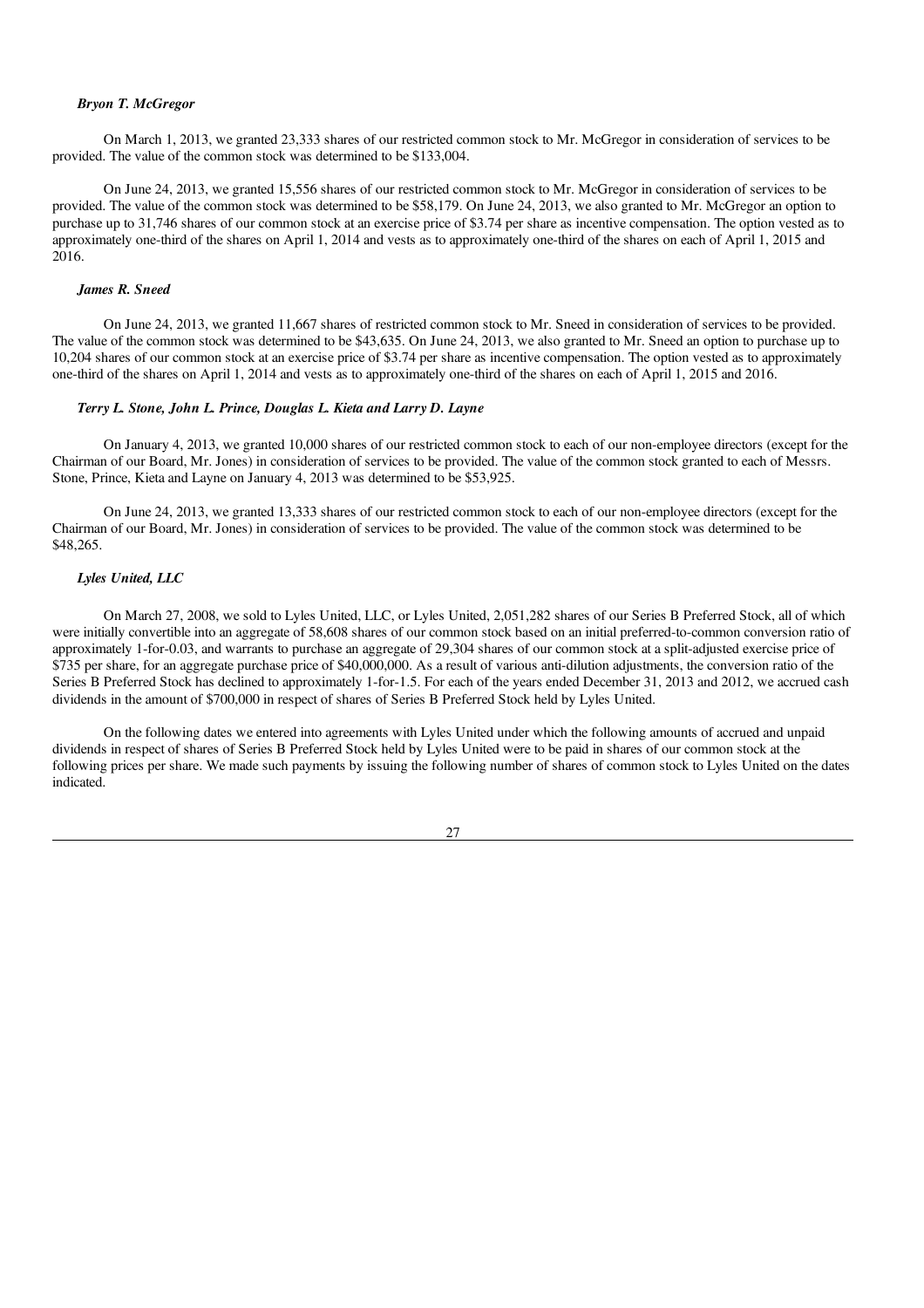|                       | Accrued          |  | Price     |                      |                      |
|-----------------------|------------------|--|-----------|----------------------|----------------------|
| <b>Agreement Date</b> | <b>Dividends</b> |  | Per Share | <b>Shares Issued</b> | <b>Issuance Date</b> |
| August 21, 2012       | 367,068          |  | 4.65      | 78,939               | August 24, 2012      |
| December 26, 2012     | 367,068          |  | 5.06      | 72.552               | December 31, 2012    |
| March 27, 2013        | 367,068          |  | 5.25      | 69.918               | March 28, 2013       |
| July 26, 2013         | 367,068          |  | 4.19      | 87.683               | July 31, 2013        |
| September 13, 2013    | 367,068          |  | 3.72      | 98,746               | September 17, 2013   |

As of December 31, 2013, accrued and unpaid dividends totaling \$1,835,343 had not been paid in respect of shares of Series B Preferred Stock held by Lyles United.

# *Frank P. Greinke*

# *Series B Preferred Stock*

For each of the years ended December 31, 2013 and 2012, we accrued cash dividends in the amount of \$116,000 in respect of shares of Series B Preferred Stock held by the Greinke Personal Living Trust Dated April 20, 1999 ("Greinke Trust"). Frank P. Greinke is one of our former directors and the trustee of the holder of shares of our issued and outstanding Series B Preferred Stock. The Greinke Trust acquired its shares of Series B Preferred Stock from Lyles United in December 2009.

Shares of our Series B Preferred Stock, which were initially convertible into shares of our common stock based on an initial preferred-to-common conversion ratio of approximately 1-for-0.03, were converted into shares of our common stock based on lower conversion ratios resulting from various anti-dilution adjustments, thereby increasing the number of shares of common stock issued to the Greinke Trust in connection with its conversions of our Series B Preferred Stock. The current conversion ratio is approximately 1-for-1.5.

On the following dates we entered into agreements with the Greinke Trust under which the following amounts of accrued and unpaid dividends in respect of shares of Series B Preferred Stock held by the Greinke Trust were to be paid in shares of our common stock at the following prices per share. We made such payments by issuing the following number of shares of common stock to the Greinke Trust on the dates indicated.

|                       |   | Accrued          |               | Price     |                      |                      |  |
|-----------------------|---|------------------|---------------|-----------|----------------------|----------------------|--|
| <b>Agreement Date</b> |   | <b>Dividends</b> |               | Per Share | <b>Shares Issued</b> | <b>Issuance Date</b> |  |
| August 21, 2012       |   | 189.656          | $\mathbb{S}$  | 4.65      | 40,786               | August 24, 2012      |  |
| December 26, 2012     | ◡ | 189.656          | \$            | 5.06      | 37.486               | December 31, 2012    |  |
| March 27, 2013        |   | 189.656          | <sup>\$</sup> | 5.25      | 36,128               | March 28, 2013       |  |
| July 26, 2013         | ъ | 189.656          | \$.           | 4.19      | 45,304               | July 31, 2013        |  |
| September 13, 2013    |   | 189.656          | $\mathbb{S}$  | 3.72      | 51,020               | September 17, 2013   |  |

As of December 31, 2013, accrued and unpaid dividends totaling \$948,283 had not been paid in respect of shares of Series B Preferred Stock held by the Greinke Trust.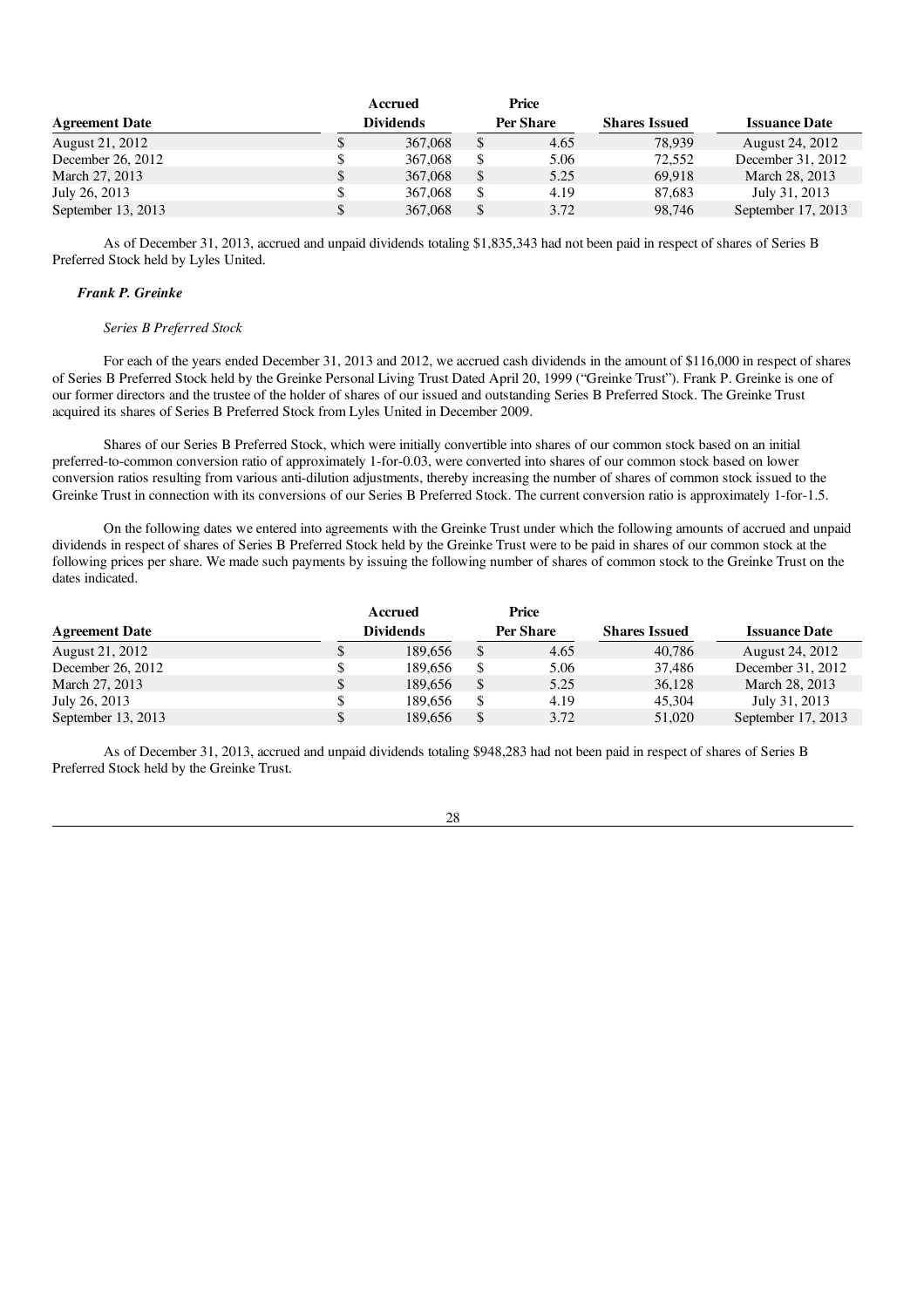### *Sales of Ethanol*

During the years ended December 31, 2013 and 2012, we contracted with Southern Counties Oil Co., an entity controlled by Mr. Greinke, for sales of ethanol in an aggregate amount of \$0 and approximately \$1,062,600, respectively.

# Item 14. Principal Accounting Fees and Services.

The following table presents fees for professional audit services rendered by Hein & Associates LLP for the years ended December 31, 2013 and 2012.

|                           | 2013    | 2012          |
|---------------------------|---------|---------------|
| <b>Audit Fees</b>         | 331,639 | 365,100<br>٠D |
| <b>Audit-Related Fees</b> | 12.630  | 8.400         |
| Tax Fees                  |         |               |
| All Other Fees            |         |               |
| Total                     |         | ٠D            |

*Audit Fees*. Consist of amounts billed for professional services rendered for the audit of our annual consolidated financial statements included in our Annual Reports on Form 10-K, and reviews of our interim consolidated financial statements included in our Quarterly Reports on Form 10-Q and our Registration Statements on Forms S-1, S-3 and S-8, including amendments thereto.

*Audit-Related Fees*. Audit-Related Fees consist of fees billed for professional services that are reasonably related to the performance of the audit or review of our consolidated financial statements but are not reported under "Audit Fees." Such fees include amounts billed for professional services performed in connection with mergers and acquisitions. The fees for 2013 and 2012 represent amounts billed for professional services performed in connection with the audit of a 401K plan.

*Tax Fees.* Tax Fees consist of fees for professional services for tax compliance activities, including the preparation of federal and state tax returns and related compliance matters.

*All Other Fees*. Consists of amounts billed for services other than those noted above.

Hein & Associates LLP did not provide any non-audit services for the fiscal years ended December 31, 2013 and2012. The Audit Committee did not, therefore, consider whether the provision of non-audit services by Hein & Associates LLP is compatible with maintaining its independence; however, the Audit Committee has satisfied itself with respect to Hein & Associates LLP's independence.

Our Audit Committee is responsible for approving all audit, audit-related, tax and other services. The Audit Committee pre-approves all auditing services and permitted non-audit services, including all fees and terms to be performed for us by our independent auditor at the beginning of the fiscal year. Non-audit services are reviewed and pre-approved by project at the beginning of the fiscal year. Any additional non-audit services contemplated by us after the beginning of the fiscal year are submitted to the Chairman of our Audit Committee for preapproval prior to engaging our independent auditor for such services. These interim pre-approvals are reviewed with the full Audit Committee at its next meeting for ratification. During 2013 and2012, all services performed by Hein & Associates LLP were pre-approved by our Audit Committee in accordance with these policies and applicable Securities and Exchange Commission regulations.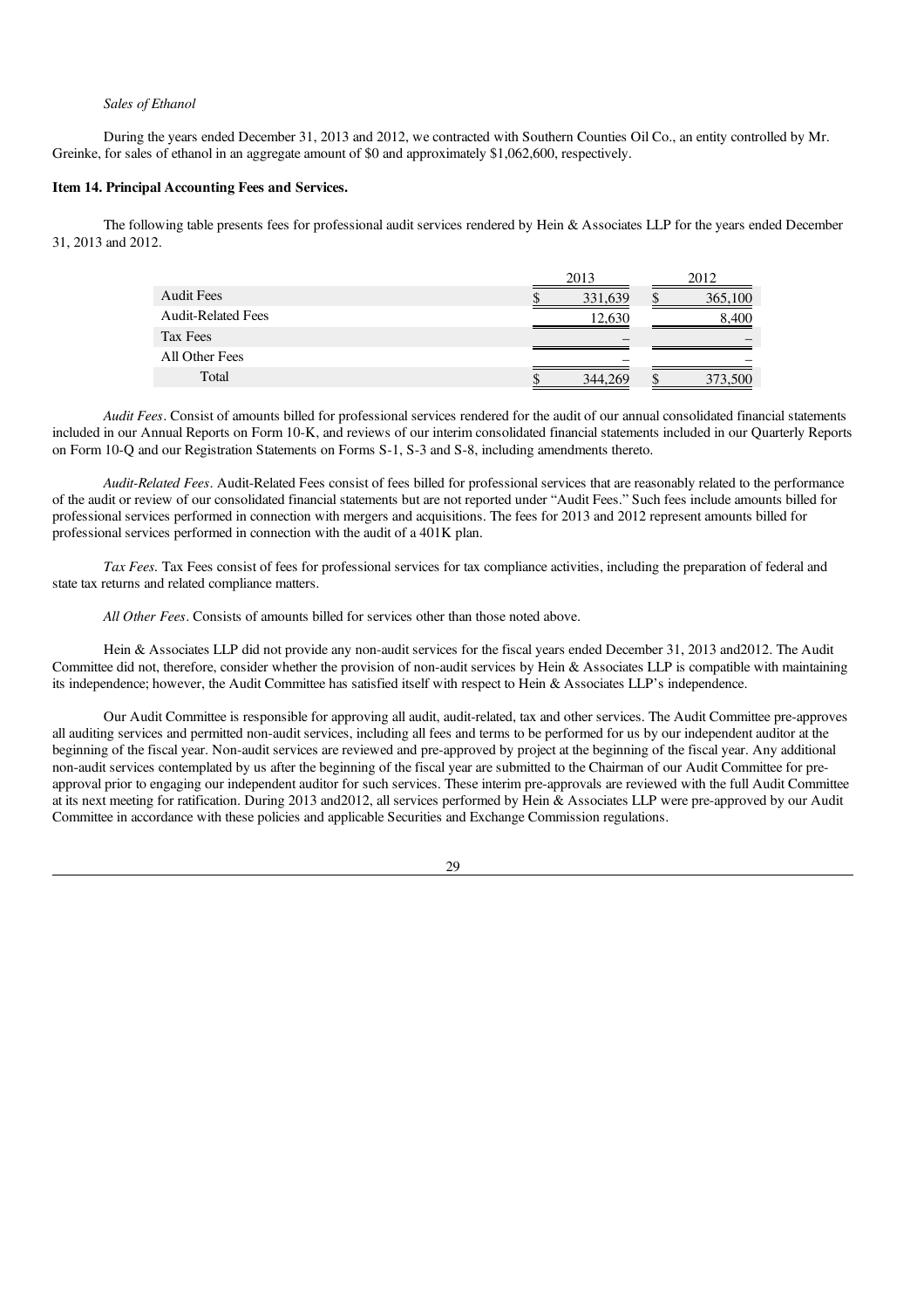# PART IV

# Item 15. Exhibits, Financial Statement Schedules.

(a)(1) Financial Statements.

See Index to Consolidated Financial Statements in Item 8 of the registrant's Annual Report on Form 10-K filed with the Securities and Exchange Commission on March 31, 2014.

(a)(2) Financial Statement Schedules.

None.

(a)(3) Exhibits.

The following exhibits are incorporated by reference or filed herewith.

# INDEX TO EXHIBITS

|                                 |                                                                                                                                                                                                                                                                                                                                                  | <b>Where Located</b> |                              |                                 |                       |                                 |
|---------------------------------|--------------------------------------------------------------------------------------------------------------------------------------------------------------------------------------------------------------------------------------------------------------------------------------------------------------------------------------------------|----------------------|------------------------------|---------------------------------|-----------------------|---------------------------------|
| <b>Exhibit</b><br><b>Number</b> | Description*                                                                                                                                                                                                                                                                                                                                     | Form                 | <b>File</b><br><b>Number</b> | <b>Exhibit</b><br><b>Number</b> | <b>Filing</b><br>Date | <b>Filed</b><br><b>Herewith</b> |
| 2.1                             | Call Option Agreement dated June 29, 2010 between the<br>Registrant, New PE Holdco LLC and certain Members                                                                                                                                                                                                                                       | $8-K$                | 000-21467                    | 10.1                            | 07/06/2010            |                                 |
| 2.2                             | Agreement for Purchase and Sale of Units in New PE Holdco<br>LLC dated September 28, 2010 between the Registrant and CS<br>Candlewood Special Situations Fund, L.P.                                                                                                                                                                              | $8-K$                | 000-21467                    | 10.5                            | 09/28/2010            |                                 |
| 2.3                             | Agreement for Purchase and Sale of Units in New PE Holdco<br>LLC dated November 29, 2011 between the Registrant and<br>Pacific Ethanol Equity Holdings LLC                                                                                                                                                                                       | $8-K$                | 000-21467                    | 10.1                            | 12/02/2011            |                                 |
| 2.4                             | Agreement for Purchase and Sale of Units in New PE Holdco<br>LLC dated December 8, 2011 between the Registrant and<br>Candlewood Special Situations Fund, L.P.                                                                                                                                                                                   | $S-1$                | 333-178685                   | 2.8                             | 12/22/2011            |                                 |
| 2.5                             | Agreement for Purchase and Sale of Units in New PE Holdco<br>LLC dated December 9, 2011 between the Registrant and<br>Wexford Spectrum Investors LLC                                                                                                                                                                                             | $S-1$                | 333-178685                   | 2.9                             | 12/22/2011            |                                 |
| 2.6                             | Agreement for Purchase and Sale of Units in New PE Holdco<br>LLC dated December 9, 2011 between the Registrant and<br>Wexford Catalyst Investors LLC                                                                                                                                                                                             | $S-1$                | 333-178685                   | 2.10                            | 12/22/2011            |                                 |
| 2.7                             | Agreement for Purchase and Sale of Units in New PE Holdco<br>LLC dated December 9, 2011 between the Registrant and<br>Debello Investors LLC                                                                                                                                                                                                      | $S-1$                | 333-178685                   | 2.11                            | 12/22/2011            |                                 |
| 2.8                             | Form of Agreements for Purchase and Sale of Units in New PE<br>Holdco LLC dated June 21, 2012 between the Registrant and<br>each of Credit Suisse Securities (USA) LLC, Continental<br>Casualty Company, Wexford Catalyst Investors LLC, Wexford<br>Spectrum Investors LLC, Debello Investors LLC and<br>Candlewood Special Situations Fund L.P. | $8-K$                | 000-21467                    | 10.1                            | 06/27/2012            |                                 |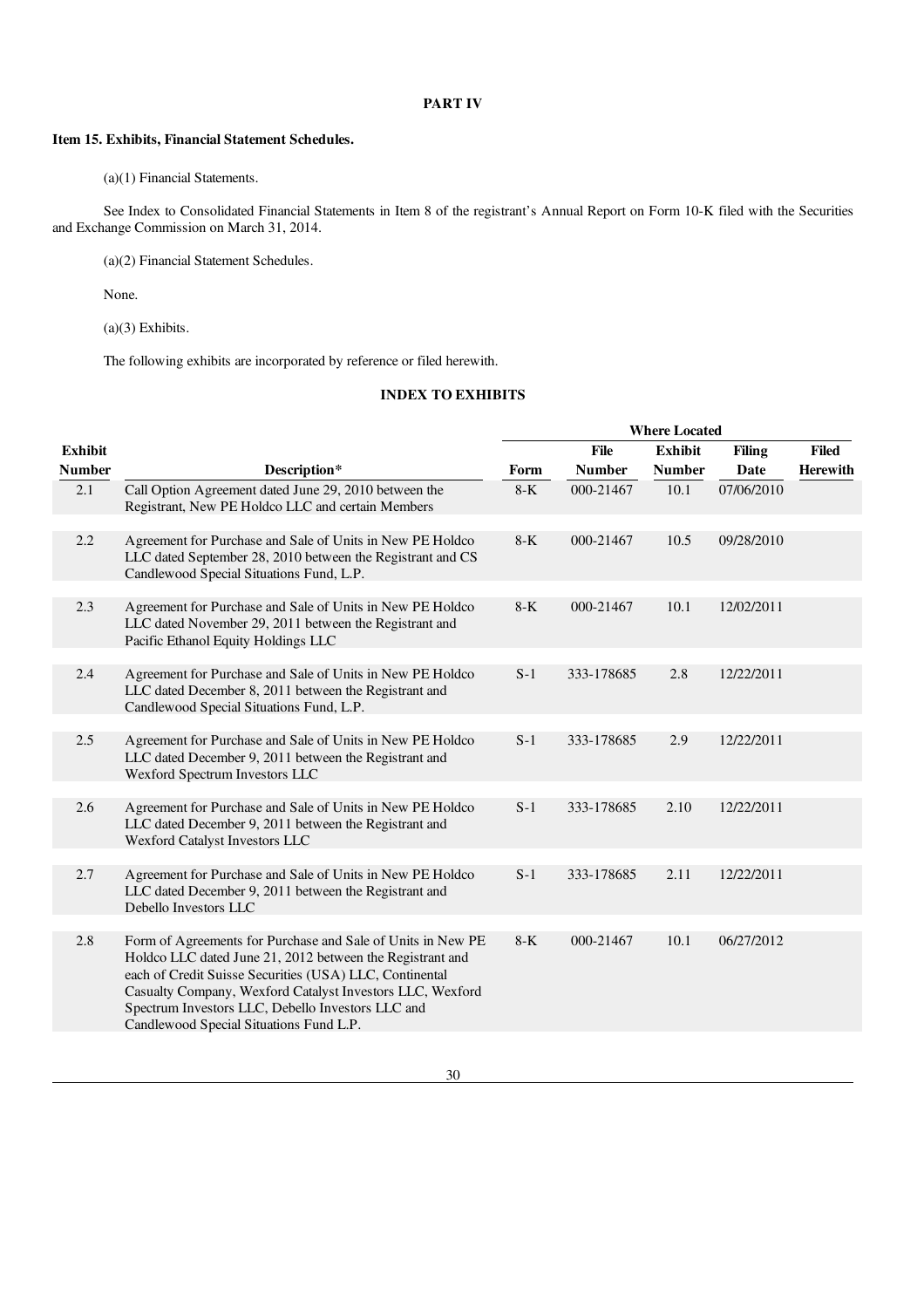| 2.9  | Form of Agreement for Purchase and Sale of Units in New PE<br>Holdco LLC dated December 19, 2012 between the Registrant and<br>each of Candlewood Special Situations Fund, LP, CCVF PacEth<br>LLC and Candlewood Credit Value Fund II, LP                                             | $8-K$  | 000-21467  | 10.5 | 12/19/2012 |
|------|---------------------------------------------------------------------------------------------------------------------------------------------------------------------------------------------------------------------------------------------------------------------------------------|--------|------------|------|------------|
| 2.10 | Agreement for Purchase and Sale of Units in New PE Holdco LLC<br>dated January 11, 2013 between the Registrant and Credit Suisse<br>Loan Funding LLC                                                                                                                                  | $8-K$  | 000-21467  | 10.5 | 12/19/2012 |
| 2.11 | Agreement for Purchase and Sale of Loans and Units in New PE<br>Holdco LLC dated March 27, 2013 among the Registrant,<br>Cooperatieve Centrale Raiffeisen-Boerenleenbank B.A., "Rabobank<br>Nederland", New York Branch and Series G of Special Assets<br>Equity Holdings Series, LLC | $S-1$  | 333-189713 | 2.15 | 6/28/2013  |
| 2.12 | Agreement for Purchase and Sale of Loans and Units in New PE<br>Holdco LLC dated June 21, 2013 among the Registrant,<br>NordkapAG and NKPacific, LLC                                                                                                                                  | $8-K$  | 000-21467  | 10.3 | 06/26/2013 |
| 2.13 | Form of Agreement for Purchase and Sale of Units in New PE<br>Holdco LLC dated December 6, 2013 between the Registrant and<br>each of CIFC Funding 2007-III Asset-V LLC and CIFC Funding<br>2007-IV Asset-IV LLC                                                                      | $10-K$ | 000-21467  | 2.13 | 03/31/2014 |
| 2.14 | Agreement for Purchase and Sale of Units in New PE Holdco LLC<br>dated December 10, 2013 between the Registrant and Armory Fund<br>L.P.                                                                                                                                               | $10-K$ | 000-21467  | 2.14 | 03/31/2014 |
| 2.15 | Form of Agreement for Purchase and Sale of Units in New PE<br>Holdco LLC dated December 14, 2013 between the Registrant and<br>each of Mariner Partners, L.P. and Dee River Holdings, Inc.                                                                                            | $10-K$ | 000-21467  | 2.15 | 03/31/2014 |
| 3.1  | Certificate of Incorporation                                                                                                                                                                                                                                                          | $10-o$ | 000-21467  | 3.1  | 08/07/2013 |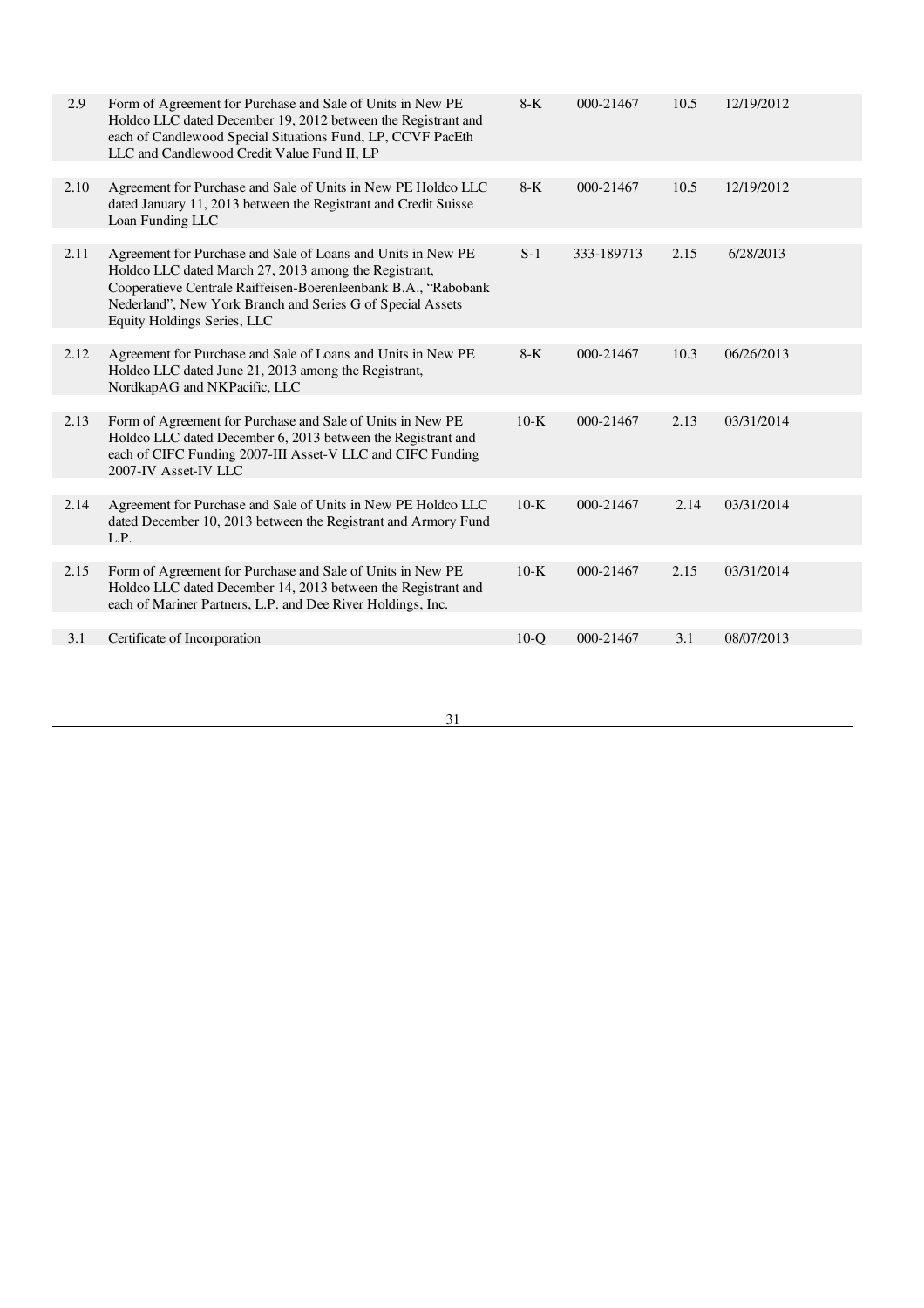| 3.2   | Certificate of Designations, Powers, Preferences and Rights of the<br>Series A Cumulative Redeemable Convertible Preferred Stock    | $10-Q$    | 000-21467  | 3.2   | 08/07/2013 |  |
|-------|-------------------------------------------------------------------------------------------------------------------------------------|-----------|------------|-------|------------|--|
| 3.3   | Certificate of Designations, Powers, Preferences and Rights of the<br>Series B Cumulative Convertible Preferred Stock               | $10-Q$    | 000-21467  | 3.3   | 08/07/2013 |  |
| 3.4   | Certificate of Amendment to Certificate of Incorporation dated June<br>10, 2010                                                     | $10-Q$    | 000-21467  | 3.4   | 08/07/2013 |  |
| 3.5   | Certificate of Amendment to Certificate of Incorporation dated June<br>8, 2011                                                      | $10-Q$    | 000-21467  | 3.5   | 08/07/2013 |  |
| 3.6   | Certificate of Amendment to Certificate of Incorporation dated May<br>14, 2013                                                      | $10-Q$    | 000-21467  | 3.6   | 08/07/2013 |  |
| 3.7   | Bylaws of the Registrant                                                                                                            | $8-K$     | 000-21467  | 3.2   | 03/29/2005 |  |
| 10.1  | 2004 Stock Option Plan#                                                                                                             | $S-8$     | 333-123538 | 4.1   | 03/24/2005 |  |
| 10.2  | Amended 1995 Incentive Stock Plan#                                                                                                  | $10$ -KSB | 000-21467  | 10.7  | 03/31/2003 |  |
| 10.3  | First Amendment to 2004 Stock Option Plan#                                                                                          | $8-K$     | 000-21467  | 10.3  | 02/01/2006 |  |
| 10.4  | 2006 Stock Incentive Plan, as amended#                                                                                              | $S-8$     | 333-189478 | 4.1   | 06/20/2013 |  |
| 10.5  | Form of Employee Restricted Stock Agreement#                                                                                        | $8-K$     | 000-21467  | 10.2  | 10/10/2006 |  |
| 10.6  | Form of Non-Employee Director Restricted Stock Agreement#                                                                           | $8-K$     | 000-21467  | 10.3  | 10/10/2006 |  |
| 10.7  | Amended and Restated Executive Employment Agreement dated<br>December 11, 2007 between the Registrant and Neil M. Koehler#          | $8-K$     | 000-21467  | 10.3  | 12/17/2007 |  |
| 10.8  | Amended and Restated Executive Employment Agreement dated<br>December 11, 2007 between the Registrant and Christopher W.<br>Wright# | $8-K$     | 000-21467  | 10.5  | 12/17/2007 |  |
| 10.9  | Amended and Restated Executive Employment Agreement dated<br>November 25, 2009 between the Registrant and Bryon T.<br>McGregor#     | $8-K$     | 000-21467  | 10.1  | 11/27/2009 |  |
| 10.10 | Executive Employment Agreement dated January 6, 2013 between<br>the Registrant and Michael D. Kandris#                              | $8-K$     | 000-21467  | 10.1  | 01/10/2013 |  |
| 10.11 | Amended and Restated Executive Employment Agreement dated<br>October 1, 2012 between the Registrant and Paul P. Kohler#             | $10-K$    | 000-21467  | 10.11 | 03/31/2014 |  |
| 10.12 | Employment Agreement dated November 12, 2012 between the<br>Registrant and James R. Sneed#                                          | $10-K$    | 000-21467  | 10.12 | 03/31/2014 |  |
|       |                                                                                                                                     |           |            |       |            |  |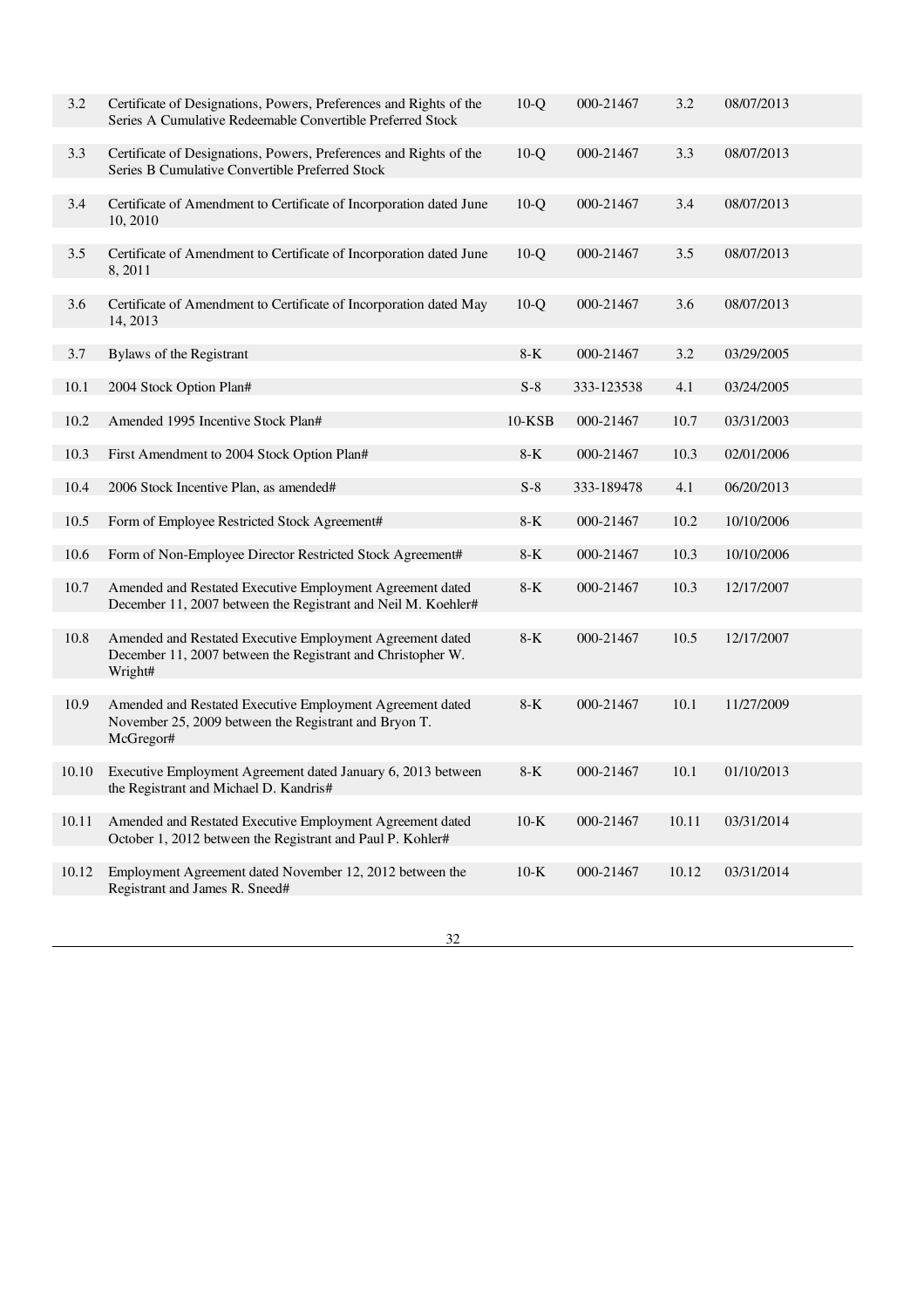| Form of Indemnity Agreement between the Registrant and each of<br>its Executive Officers and Directors#                                                                                                                                                           | $10-K$  | 000-21467  | 10.46 | 03/31/2010 |
|-------------------------------------------------------------------------------------------------------------------------------------------------------------------------------------------------------------------------------------------------------------------|---------|------------|-------|------------|
| Promissory Note dated March 30, 2009 by the Registrant in favor<br>of Neil M. Koehler                                                                                                                                                                             | $8-K$   | 000-21467  | 10.6  | 04/02/2009 |
| First Amendment to Promissory Note dated March 29, 2010<br>between the Registrant and Neil M. Koehler                                                                                                                                                             | $S-1$   | 333-189713 | 10.49 | 06/28/2013 |
| Second Amendment to Promissory Note dated November 5, 2010<br>between the Registrant and Neil M. Koehler                                                                                                                                                          | $S-1$   | 333-189713 | 10.49 | 06/28/2013 |
| Third Amendment to Promissory Note dated March 7, 2012<br>between the Registrant and Neil M. Koehler                                                                                                                                                              | $S-1$   | 333-189713 | 10.49 | 06/28/2013 |
| Fourth Amendment to Promissory Note dated February 7, 2013<br>between the Registrant and Neil M. Koehler                                                                                                                                                          | $S-1$   | 333-189713 | 10.49 | 06/28/2013 |
| Warrant dated March 27, 2008 issued by the Registrant to Lyles<br>United, LLC                                                                                                                                                                                     | $8-K$   | 000-21467  | 10.3  | 03/27/2008 |
| Registration Rights Agreement dated March 27, 2008 between the<br>Registrant and Lyles United, LLC                                                                                                                                                                | $8-K$   | 000-21467  | 10.4  | 03/27/2008 |
| Letter Agreement dated March 27, 2008 between the Registrant and<br>Lyles United, LLC                                                                                                                                                                             | $8-K$   | 000-21467  | 10.5  | 03/27/2008 |
| Form of Warrant dated May 22, 2008 issued by the Registrant                                                                                                                                                                                                       | $8-K$   | 000-21467  | 10.2  | 05/23/2008 |
| Letter Agreement dated May 22, 2008 among the Registrant, Neil<br>M. Koehler, Bill Jones, Paul P. Koehler and Thomas D. Koehler#                                                                                                                                  | $8-K$   | 000-21467  | 10.3  | 05/23/2008 |
| Form of Warrant dated May 23, 2008 issued by the Registrant                                                                                                                                                                                                       | $8 - K$ | 000-21467  | 10.5  | 05/23/2008 |
| Amended and Restated Loan and Security Agreement dated May 4,<br>2012 among Kinergy Marketing LLC, Pacific Ag. Products, LLC,<br>the parties thereto from time to time as Lenders, Wells Fargo Bank,<br>National Association and Wells Fargo Capital Finance, LLC | $8-K$   | 000-21467  | 10.1  | 05/08/2012 |
| Amended and Restated Guarantee dated May 4, 2012 by the<br>Registrant in favor of Wells Fargo Capital Finance, LLC for and on<br>behalf of Lenders                                                                                                                | $8-K$   | 000-21467  | 10.2  | 05/08/2012 |
| 10.13<br>10.14<br>10.16<br>10.20<br>10.24                                                                                                                                                                                                                         |         |            |       |            |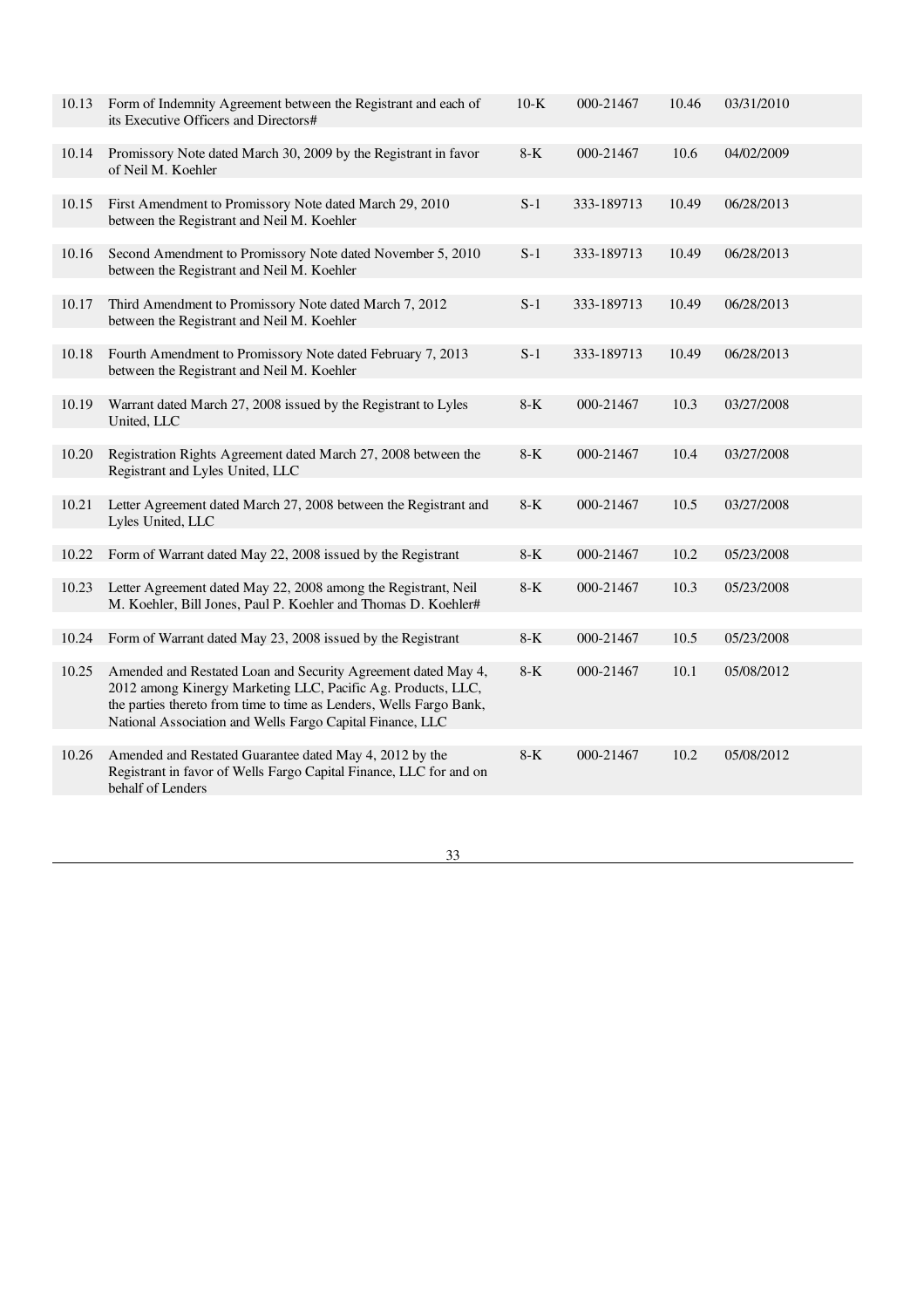| 10.27 | Second Amended and Restated Asset Management Agreement<br>dated June 30, 2011 among the Registrant, Pacific Ethanol Holding<br>Co. LLC, Pacific Ethanol Madera LLC, Pacific Ethanol Columbia,<br>LLC, Pacific Ethanol Stockton LLC and Pacific Ethanol Magic<br>Valley, LLC   | $8-K$   | 000-21467  | 10.1  | 07/06/2011 |
|-------|-------------------------------------------------------------------------------------------------------------------------------------------------------------------------------------------------------------------------------------------------------------------------------|---------|------------|-------|------------|
| 10.28 | Form of Amended and Restated Ethanol Marketing Agreement                                                                                                                                                                                                                      | $8-K$   | 000-21467  | 10.2  | 07/06/2011 |
| 10.29 | Form of Amended and Restated Corn Procurement and Handling<br>Agreement                                                                                                                                                                                                       | $8-K$   | 000-21467  | 10.4  | 07/06/2011 |
| 10.30 | Form of Amended and Restated Distillers Grains Marketing<br>Agreement                                                                                                                                                                                                         | $8-K$   | 000-21467  | 10.5  | 07/06/2011 |
| 10.31 | Limited Liability Company Agreement of New PE Holdco LLC                                                                                                                                                                                                                      | $10-K$  | 000-21467  | 10.34 | 03/31/2011 |
| 10.32 | Form of Amendment and Exchange Agreement dated January 7,<br>2011                                                                                                                                                                                                             | $8-K$   | 000-21467  | 10.1  | 01/07/2011 |
| 10.33 | Form of Warrants dated January 7, 2011 issued by the Registrant                                                                                                                                                                                                               | $8-K$   | 000-21467  | 10.3  | 01/07/2011 |
|       |                                                                                                                                                                                                                                                                               |         |            |       |            |
| 10.34 | Securities Purchase Agreement dated December 8, 2011 between<br>the Registrant and the investors identified therein                                                                                                                                                           | $S-1$   | 333-178685 | 2.11  | 12/22/2011 |
| 10.35 | Registration Rights Agreement dated December 13, 2011 between<br>the Registrant and the investors identified therein                                                                                                                                                          | $8-K$   | 000-21467  | 10.3  | 12/09/2011 |
| 10.36 | Amendment No. 1 to Registration Rights Agreement dated<br>February 22, 2012 between the Registrant and the investors<br>identified therein                                                                                                                                    | $10-K$  | 000-21467  | 10.43 | 03/08/2012 |
|       |                                                                                                                                                                                                                                                                               |         |            |       |            |
| 10.37 | Form of Warrants dated December 13, 2011 issued by the<br>Registrant                                                                                                                                                                                                          | $8-K/A$ | 000-21467  | 10.2  | 12/12/2011 |
| 10.38 | Form of Series I Warrants and Series II Warrants issued by the<br>Registrant on July 3, 2012 (the forms of Series I Warrants and<br>Series II Warrants are identical in all respects other than the exercise<br>price and term applicable to each of such series of Warrants) | $8-K$   | 000-21467  | 10.1  | 06/28/2012 |
| 10.39 | Form of Warrants dated September 26, 2012 issued by the                                                                                                                                                                                                                       | $8-K$   | 000-21467  | 10.1  | 09/21/2012 |
|       | Registrant                                                                                                                                                                                                                                                                    |         |            |       |            |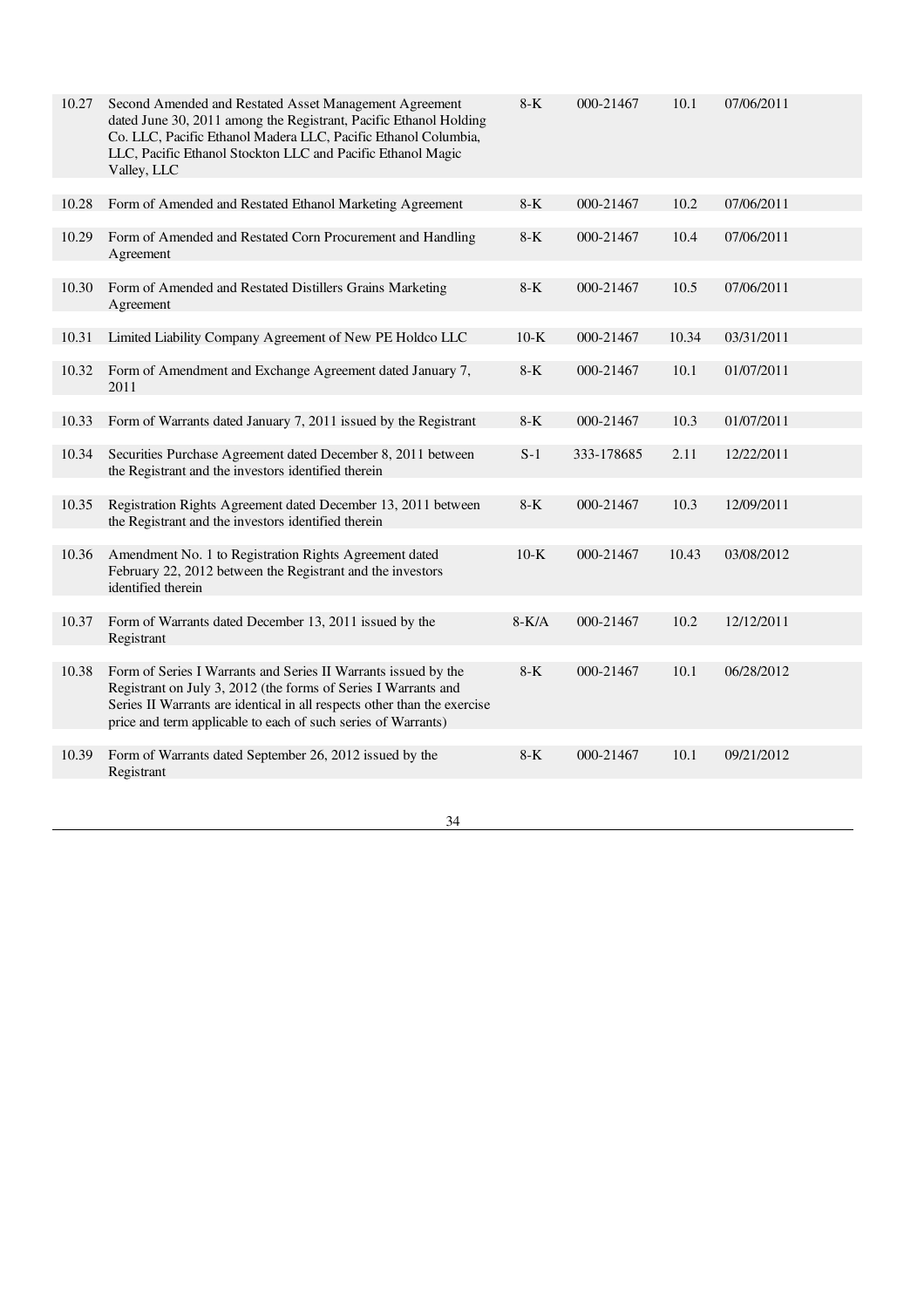| 10.40 | Second Amended and Restated Credit Agreement dated October 29,<br>2012 among Pacific Ethanol Holding Co. LLC, Pacific Ethanol<br>Madera LLC, Pacific Ethanol Columbia, LLC, Pacific Ethanol<br>Stockton LLC, Pacific Ethanol Magic Valley, LLC, the Lenders<br>referred to therein, Wells Fargo Bank, N.A. and Amarillo National<br>Bank                                      | $10-Q$ | 000-21467  | 10.6  | 11/14/2012 |
|-------|-------------------------------------------------------------------------------------------------------------------------------------------------------------------------------------------------------------------------------------------------------------------------------------------------------------------------------------------------------------------------------|--------|------------|-------|------------|
|       |                                                                                                                                                                                                                                                                                                                                                                               |        |            |       |            |
| 10.41 | First Amendment to Second Amended and Restated Credit<br>Agreement dated January 4, 2013 among Pacific Ethanol Holding<br>Co. LLC, Pacific Ethanol Madera LLC, Pacific Ethanol Columbia,<br>LLC, Pacific Ethanol Stockton LLC, Pacific Ethanol Magic Valley,<br>LLC, the Lenders referred to therein, Wells Fargo Bank, N.A. and<br>the other parties identified therein      | $S-1$  | 333-189713 | 10.44 | 06/28/2013 |
|       |                                                                                                                                                                                                                                                                                                                                                                               |        |            |       |            |
| 10.42 | Credit Agreement dated October 29, 2012 among Pacific Ethanol<br>Holding Co. LLC, Pacific Ethanol Madera LLC, Pacific Ethanol<br>Columbia, LLC, Pacific Ethanol Stockton LLC, Pacific Ethanol<br>Magic Valley, LLC, the Lenders referred to therein, Wells Fargo<br>Bank, N.A., Credit Suisse Loan Funding LLC and Amarillo<br><b>National Bank</b>                           | $10-Q$ | 000-21467  | 10.7  | 11/14/2012 |
|       |                                                                                                                                                                                                                                                                                                                                                                               |        |            |       |            |
| 10.43 | First Amendment to Credit Agreement dated January 4, 2013,<br>among Pacific Ethanol Holding Co. LLC, Pacific Ethanol Madera<br>LLC, Pacific Ethanol Columbia, LLC, Pacific Ethanol Stockton<br>LLC, Pacific Ethanol Magic Valley, LLC, the Lenders referred to<br>therein, Wells Fargo Bank, N.A., Credit Suisse Loan Funding LLC<br>and the other parties identified therein | $S-1$  | 333-189713 | 10.46 | 06/28/2013 |
|       |                                                                                                                                                                                                                                                                                                                                                                               |        |            |       |            |
| 10.44 | Intercreditor Agreement dated October 29, 2012 among Pacific<br>Ethanol Holding Co. LLC, Pacific Ethanol Madera LLC, Pacific<br>Ethanol Columbia, LLC, Pacific Ethanol Stockton LLC, Pacific<br>Ethanol Magic Valley, LLC and Wells Fargo Bank, N.A.                                                                                                                          | $10-Q$ | 000-21467  | 10.8  | 11/14/2012 |
|       |                                                                                                                                                                                                                                                                                                                                                                               |        |            |       |            |
| 10.45 | Securities Purchase Agreement dated December 19, 2012 among<br>the Registrant and the investors identified therein                                                                                                                                                                                                                                                            | $8-K$  | 000-21467  | 10.1  | 12/19/2012 |
|       |                                                                                                                                                                                                                                                                                                                                                                               |        |            |       |            |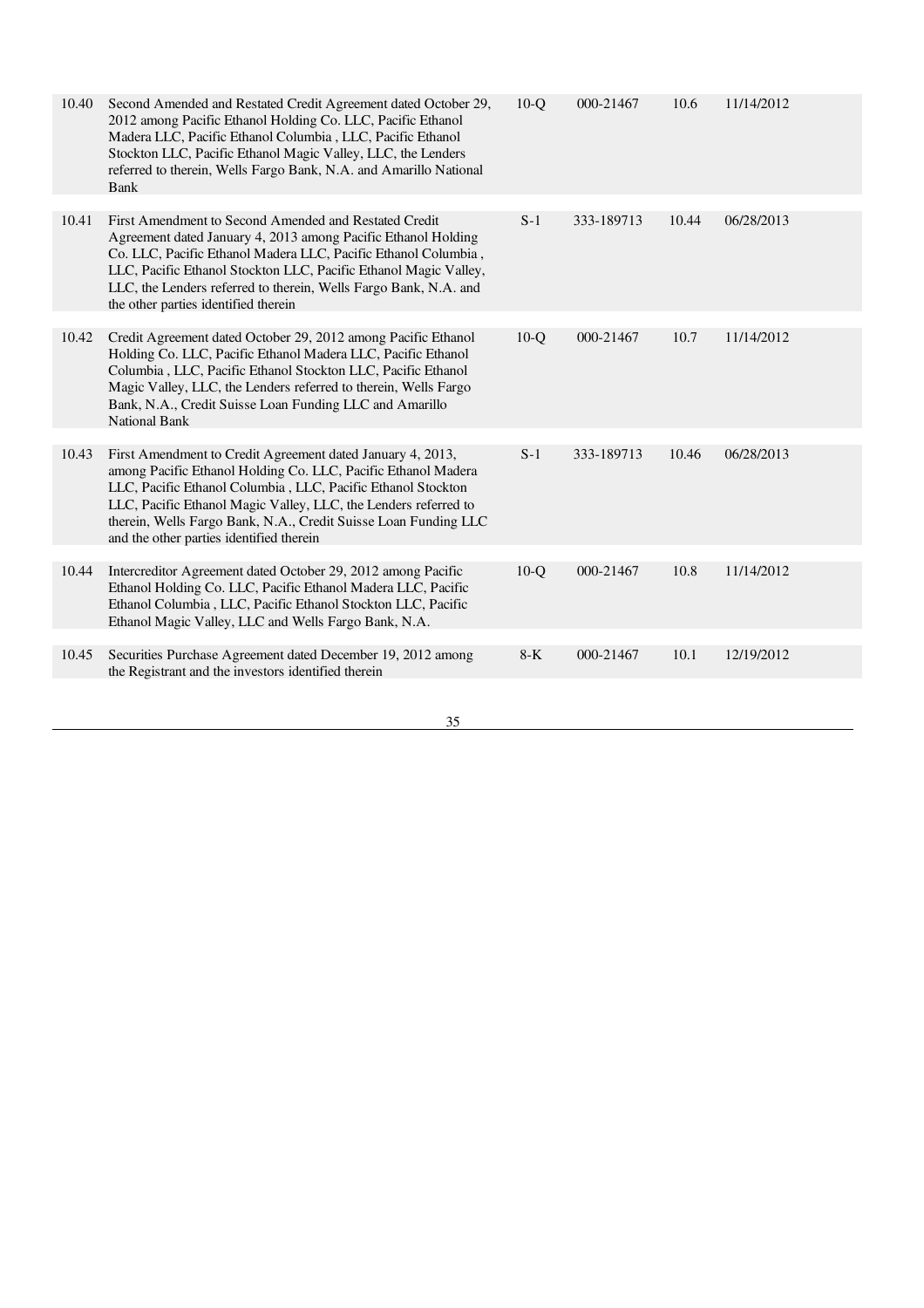| 10.46 | Form of Senior Unsecured Notes issued on January 11,<br>2013                                                                                                               | $8-K$  | 000-21467 | 10.2 | 01/15/2013 |   |
|-------|----------------------------------------------------------------------------------------------------------------------------------------------------------------------------|--------|-----------|------|------------|---|
| 10.47 | Form of Warrants issued on January 11, 2013                                                                                                                                | $8-K$  | 000-21467 | 10.3 | 12/19/2012 |   |
| 10.48 | Registration Rights Agreement dated January 11, 2013<br>among the Registrant and the investors identified therein                                                          | $8-K$  | 000-21467 | 10.4 | 01/15/2013 |   |
| 10.49 | Form of Amendment Agreement dated March 28, 2013<br>among the Registrant and the investors identified therein                                                              | $8-K$  | 000-21467 | 10.6 | 03/28/2013 |   |
| 10.50 | Securities Purchase Agreement dated March 28, 2013<br>between the Registrant and the investors identified<br>therein                                                       | $8-K$  | 000-21467 | 10.1 | 03/28/2013 |   |
| 10.51 | Form of Series A Notes issued on March 28, 2013 and<br>Series B Notes issued on June 20, 2013                                                                              | $8-K$  | 000-21467 | 10.2 | 03/28/2013 |   |
| 10.52 | Form of Series A Warrants and Series B Warrants issued<br>on March 28, 2013                                                                                                | $8-K$  | 000-21467 | 10.3 | 03/28/2013 |   |
| 10.53 | Form of Base Indenture between the Registrant and U.S.<br>Bank, National Association                                                                                       | $8-K$  | 000-21467 | 10.4 | 03/28/2013 |   |
| 10.54 | Form of First Supplemental Indenture and Second<br>Supplemental Indenture                                                                                                  | $8-K$  | 000-21467 | 10.5 | 03/28/2013 |   |
| 10.55 | Letter Agreement dated December 16, 2013 among the<br>Registrant and the holders of the Registrant's Series B<br><b>Cumulative Convertible Preferred Stock</b>             | $8-K$  | 000-21467 | 10.1 | 12/16/2013 |   |
| 21.1  | Subsidiaries of the Registrant                                                                                                                                             |        |           |      |            | X |
| 23.1  | Consent of Independent Registered Public Accounting<br>Firm                                                                                                                | $10-K$ | 000-21467 | 23.1 | 03/31/2014 |   |
| 31.1  | Certification Required by Rule 13a-14(a) of the<br>Securities Exchange Act of 1934, as amended, as<br>Adopted Pursuant to Section 302 of the Sarbanes-Oxley<br>Act of 2002 | $10-K$ | 000-21467 | 31.1 | 03/31/2014 |   |
| 31.2  | Certification Required by Rule 13a-14(a) of the                                                                                                                            | $10-K$ | 000-21467 | 31.2 | 03/31/2014 |   |
|       | Securities Exchange Act of 1934, as amended, as<br>Adopted Pursuant to Section 302 of the Sarbanes-Oxley<br>Act of 2002                                                    |        |           |      |            |   |
|       |                                                                                                                                                                            |        |           |      |            |   |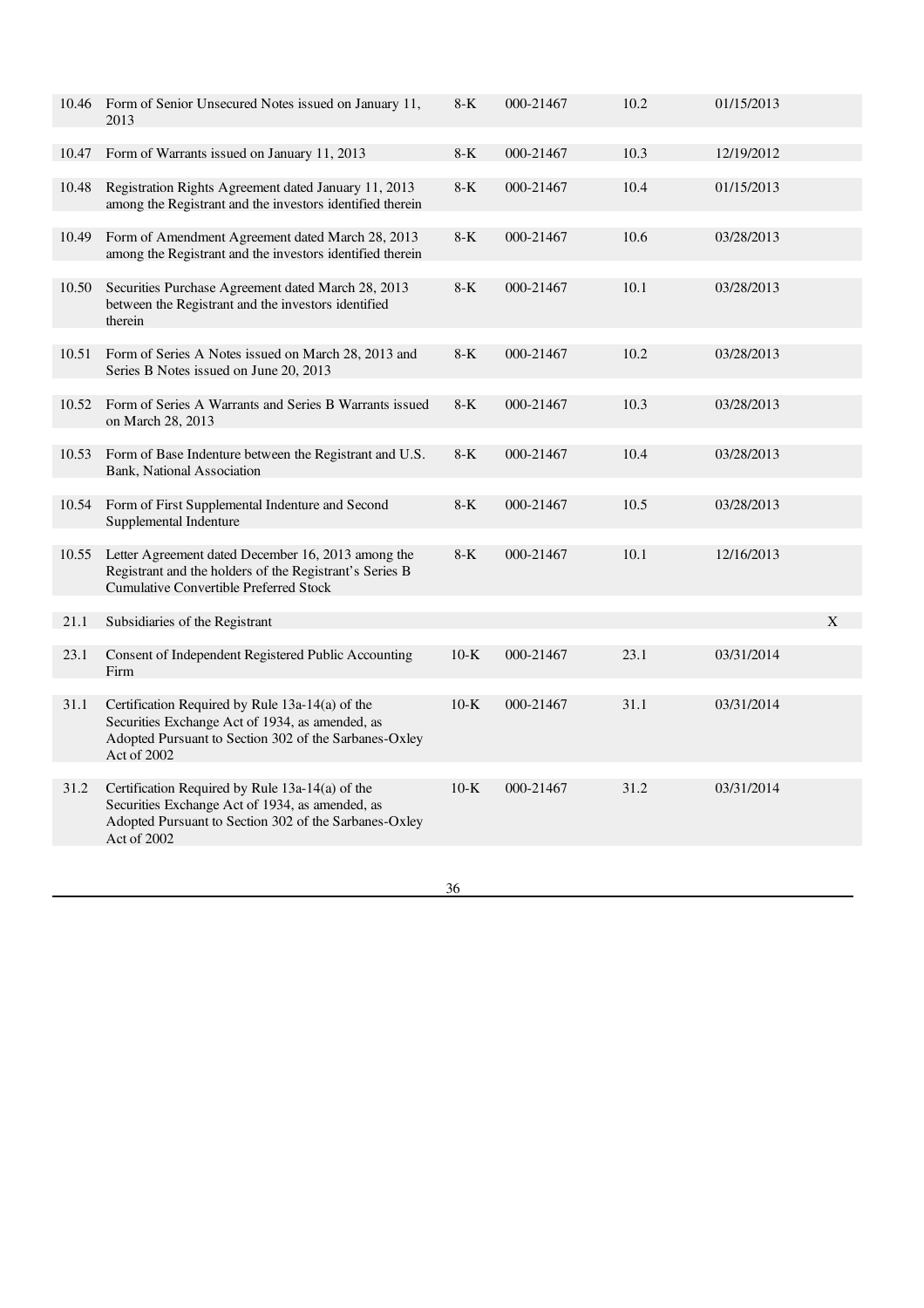| 31.3    | Certification Required by Rule 13a-14(a) of the Securities<br>Exchange Act of 1934, as amended, as Adopted Pursuant to<br>Section 302 of the Sarbanes-Oxley Act of 2002             |        |           |         |            | X |
|---------|-------------------------------------------------------------------------------------------------------------------------------------------------------------------------------------|--------|-----------|---------|------------|---|
|         |                                                                                                                                                                                     |        |           |         |            |   |
| 31.4    | Certification Required by Rule 13a-14(a) of the Securities<br>Exchange Act of 1934, as amended, as Adopted Pursuant to<br>Section 302 of the Sarbanes-Oxley Act of 2002             |        |           |         |            | X |
|         |                                                                                                                                                                                     |        |           |         |            |   |
| 32.1    | Certification of Chief Executive Officer and Chief Financial<br>Officer Pursuant to 18 U.S.C. Section 1350, as Adopted<br>Pursuant to Section 906 of the Sarbanes-Oxley Act of 2002 | $10-K$ | 000-21467 | 32.1    | 03/31/2014 |   |
|         |                                                                                                                                                                                     |        |           |         |            |   |
| 101.INS | <b>XBRL Instance Document**</b>                                                                                                                                                     | $10-K$ | 000-21467 | 101.INS | 03/31/2014 |   |
| 101.SCH | XBRL Taxonomy Extension Schema**                                                                                                                                                    | $10-K$ | 000-21467 | 101.SCH | 03/31/2014 |   |
| 101.CAL | XBRL Taxonomy Extension Calculation Linkbase**                                                                                                                                      | $10-K$ | 000-21467 | 101.CAL | 03/31/2014 |   |
| 101.DEF | XBRL Taxonomy Extension Definition Linkbase **                                                                                                                                      | $10-K$ | 000-21467 | 101.DEF | 03/31/2014 |   |
| 101.LAB | XBRL Taxonomy Extension Label Linkbase**                                                                                                                                            | $10-K$ | 000-21467 | 101.LAB | 03/31/2014 |   |
| 101.PRE | XBRL Taxonomy Extension Presentation Linkbase**                                                                                                                                     | $10-K$ | 000-21467 | 101.PRE | 03/31/2014 |   |
|         |                                                                                                                                                                                     |        |           |         |            |   |

(#) A contract, compensatory plan or arrangement to which a director or executive officer is a party or in which one or more directors or executive officers are eligible to participate.

(\*) Certain of the agreements filed as exhibits contain representations and warranties made by the parties thereto. The assertions embodied in such representations and warranties are not necessarily assertions of fact, but a mechanism for the parties to allocate risk. Accordingly, investors should not rely on the representations and warranties as characterizations of the actual state of facts or for any other purpose at the time they were made or otherwise.

(\*\*) Pursuant to applicable securities laws and regulations, we are deemed to have complied with the reporting obligation relating to the submission of interactive data files in such exhibits and are not subject to liability under any anti-fraud provisions of the federal securities laws as long as we have made a good faith attempt to comply with the submission requirements and promptly amend the interactive data files after becoming aware that the interactive data files fail to comply with the submission requirements. Users of this data are advised that, pursuant to Rule 406T, these interactive data files are deemed not filed and otherwise are not subject to liability.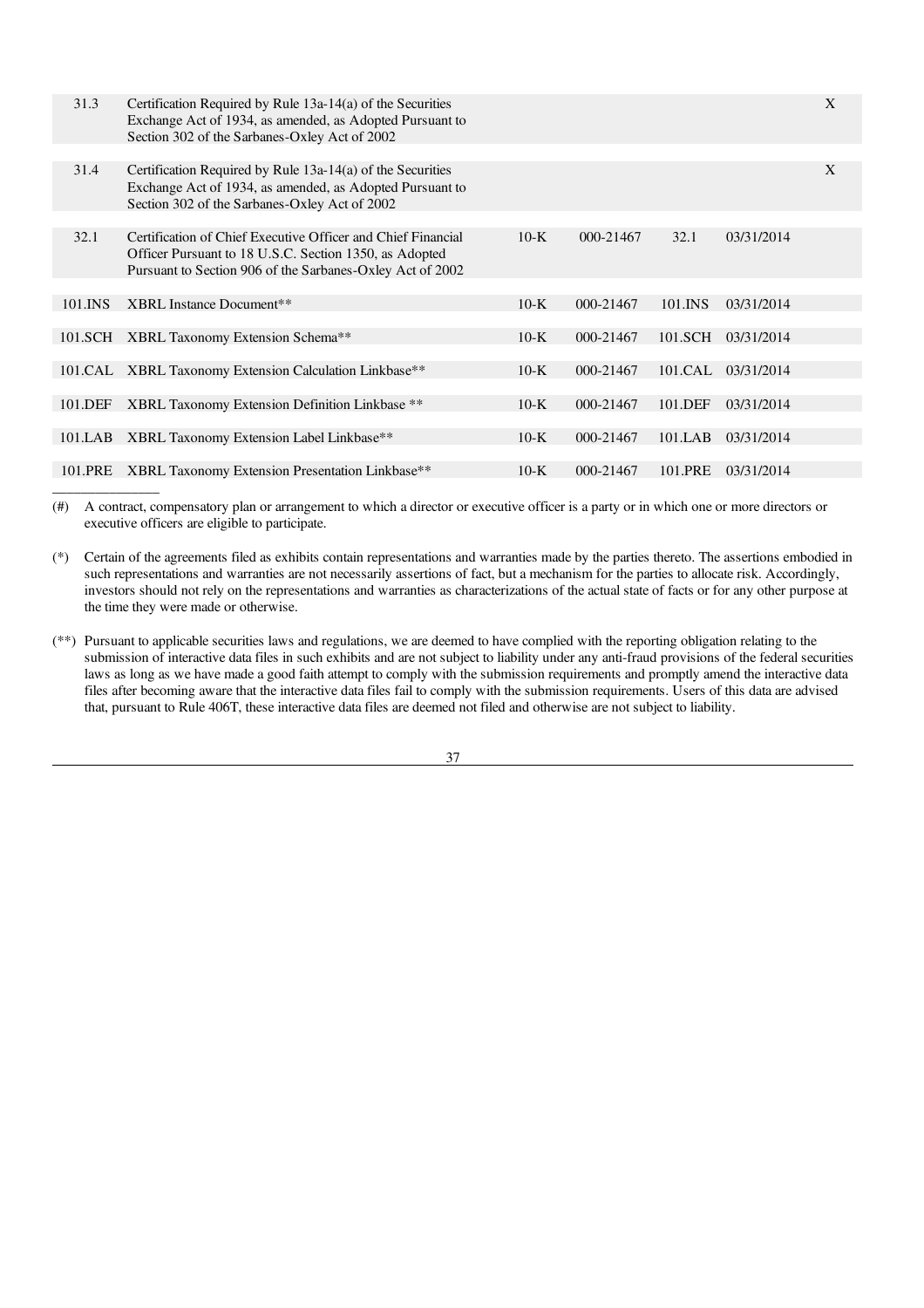# SIGNATURES

Pursuant to the requirements of Section 13 or 15(d) of the Securities Exchange Act of 1934, the registrant has duly caused this report to be signed on its behalf by the undersigned, thereunto duly authorized on this  $1<sup>st</sup>$  day of April, 2014.

# PACIFIC ETHANOL, INC.

/s/ NEIL M. KOEHLER Neil M. Koehler President and Chief Executive Officer

Pursuant to the requirements of the Securities Exchange Act of 1934, this report has been signed below by the following persons on behalf of the Registrant and in the capacities and on the dates indicated.

| <b>Title</b>                                                                     | <b>Date</b>   |
|----------------------------------------------------------------------------------|---------------|
| Chairman of the Board and Director                                               | April 1, 2014 |
| President, Chief Executive Officer (Principal Executive Officer)<br>and Director | April 1, 2014 |
| Chief Financial Officer (Principal Financial and Accounting)<br>Officer)         | April 1, 2014 |
| Chief Operating Officer and Director                                             | April 1, 2014 |
| Director                                                                         | April 1, 2014 |
| Director                                                                         | April 1, 2014 |
| Director                                                                         | April 1, 2014 |
| Director                                                                         | April 1, 2014 |
|                                                                                  |               |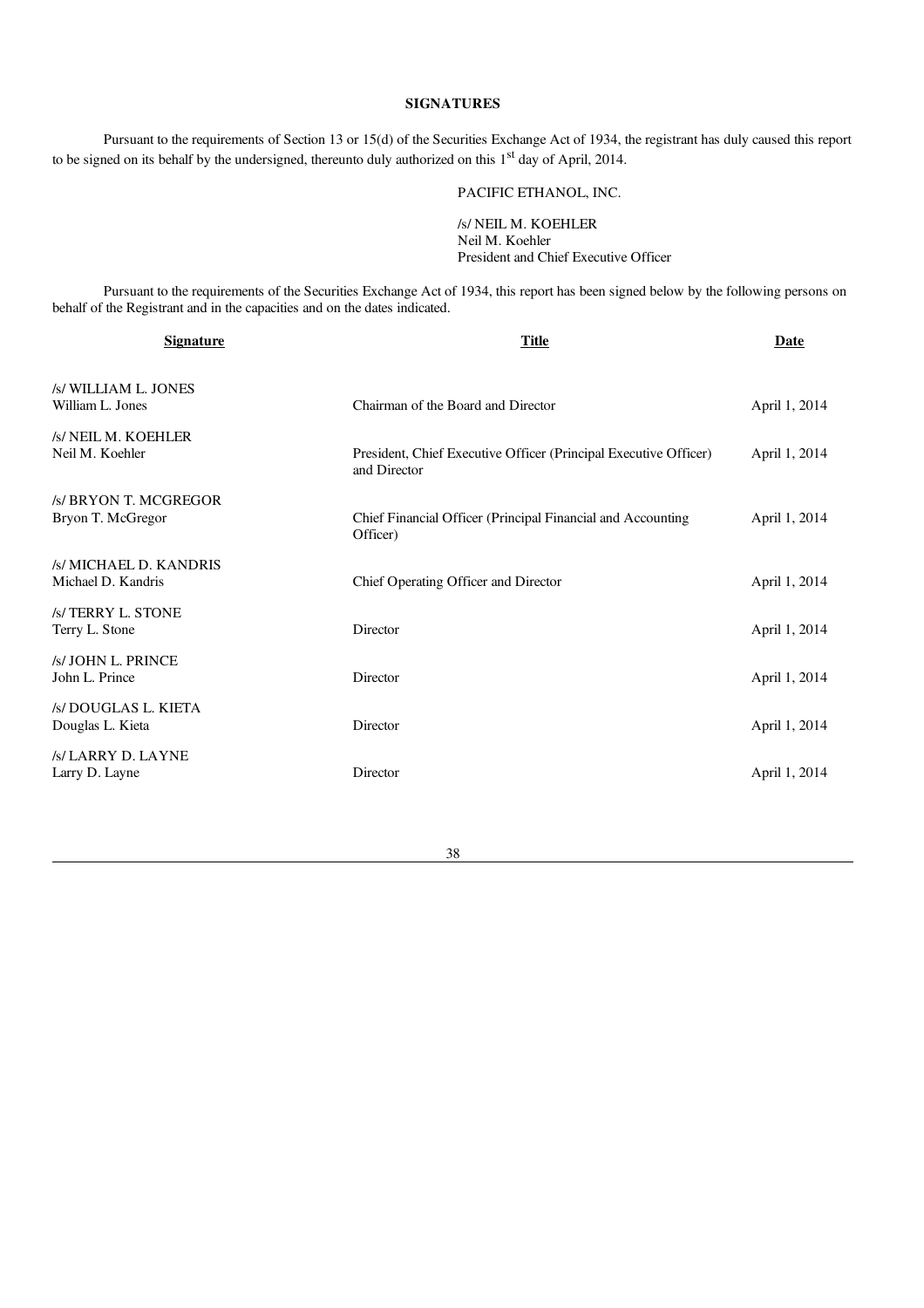# EXHIBIT 21.1

# SUBSIDIARIES OF THE REGISTRANT

| Subsidiary Name*                          | Name(s) Under Which<br>Subsidiary Does Business** | State or Jurisdiction of<br>Incorporation or Organization |
|-------------------------------------------|---------------------------------------------------|-----------------------------------------------------------|
| Kinergy Marketing, LLC                    | Kinergy Marketing                                 | Oregon                                                    |
| Pacific Ag. Products, LLC                 | Pacific Ag Products / PAP                         | California                                                |
| Pacific Ethanol Development, LLC          | $\qquad \qquad \blacksquare$                      | Delaware                                                  |
| PE Op Co. $^{(1)}$                        |                                                   | Delaware                                                  |
| Pacific Ethanol Holding Co $LLC^{(1)}$    |                                                   | Delaware                                                  |
| Pacific Ethanol Columbia, $LLC^{(1)}$     |                                                   | Delaware                                                  |
| Pacific Ethanol Madera LLC <sup>(1)</sup> | —                                                 | Delaware                                                  |
| Pacific Ethanol Magic Valley, $LLC^{(1)}$ | -                                                 | Delaware                                                  |
| Pacific Ethanol Stockton $LLC^{(1)}$      |                                                   | Delaware                                                  |

\* All subsidiaries are wholly-owned by the Registrant unless otherwise specified by footnote.

\*\* If different from the name of the subsidiary.

(1) The Registrant holds a 91% ownership interest in PE Op Co. (formerly known as New PE Holdco LLC). Pacific Ethanol Holding Co LLC is wholly-owned by PE Op Co. Pacific Ethanol Columbia, LLC, Pacific Ethanol Madera LLC, Pacific Ethanol Magic Valley, LLC and Pacific Ethanol Stockton LLC are wholly-owned by Pacific Ethanol Holding Co LLC.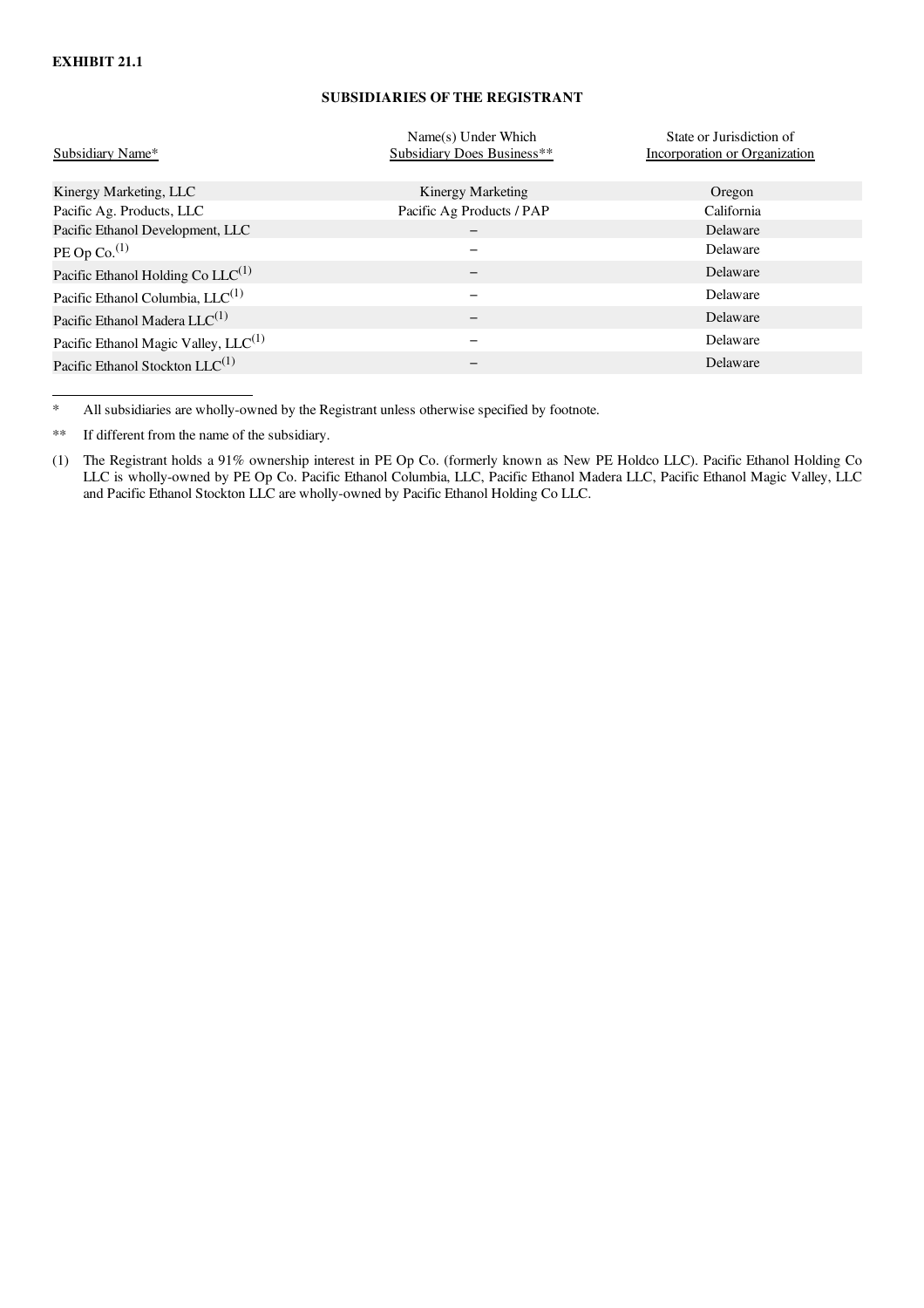# **CERTIFICATION**

I, Neil M. Koehler, certify that:

1. I have reviewed this Annual Report on Form 10-K of Pacific Ethanol, Inc.;

2. Based on my knowledge, this report does not contain any untrue statement of a material fact or omit to state a material fact necessary to make the statements made, in light of the circumstances under which such statements were made, not misleading with respect to the period covered by this report;

3. [Intentionally omitted];

4. The registrant's other certifying officers and I are responsible for establishing and maintaining disclosure controls and procedures (as defined in Exchange Act Rules 13a-15(e) and 15d-15(e)) and internal control over financial reporting (as defined in Exchange Act Rules 13a-15(f) and 15d-15(f)) for the registrant and have:

(a) Designed such disclosure controls and procedures, or caused such disclosure controls and procedures to be designed under our supervision, to ensure that material information relating to the registrant, including its consolidated subsidiaries, is made known to us by others within those entities, particularly during the period in which this report is being prepared;

(b) Designed such internal control over financial reporting, or caused such internal control over financial reporting to be designed under our supervision, to provide reasonable assurance regarding the reliability of financial reporting and the preparation of financial statements for external purposes in accordance with generally accepted accounting principles;

(c) Evaluated the effectiveness of the registrant's disclosure controls and procedures and presented in this report our conclusions about the effectiveness of the disclosure controls and procedures, as of the end of the period covered by this report based on such evaluation; and

(d) Disclosed in this report any change in the registrant's internal control over financial reporting that occurred during the registrant's most recent fiscal quarter (the registrant's fourth fiscal quarter in the case of an annual report) that has materially affected, or is reasonably likely to materially affect, the registrant's internal control over financial reporting; and

5. The registrant's other certifying officer(s) and I have disclosed, based on our most recent evaluation of internal control over financial reporting, to the registrant's auditors and the audit committee of the registrant's board of directors (or persons performing the equivalent functions):

(a) All significant deficiencies and material weaknesses in the design or operation of internal control over financial reporting which are reasonably likely to adversely affect the registrant's ability to record, process, summarize and report financial information; and

(b) Any fraud, whether or not material, that involves management or other employees who have a significant role in the registrant's internal control over financial reporting.

Date: April 1, 2014

/s/ NEIL M. KOEHLER Neil M. Koehler President and Chief Executive Officer (Principal Executive Officer)